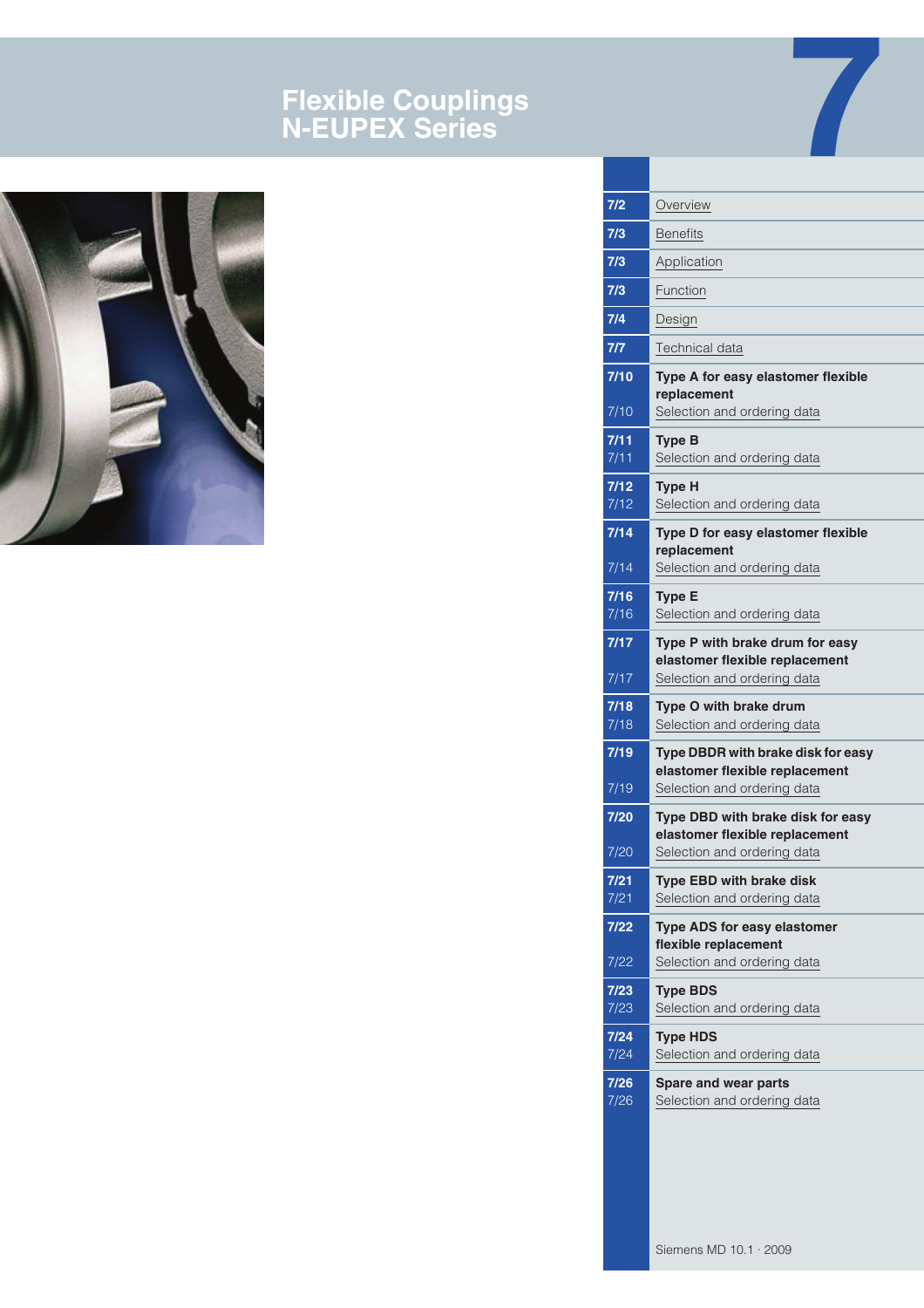## **General information**

### ■ **Overview**



N-EUPEX and N-EUPEX DS claw couplings connect machines. They compensate for shaft misalignment, generating only low restorative forces.

The torque is conducted through elastomer flexibles, so the coupling has typically flexible rubber properties.

#### Elastomer flexible of the N-EUPEX series



N-EUPEX as overload-holding, fail-safe series N-EUPEX DS as overload-shedding, non-fail-safe series

N-EUPEX couplings are overload-holding. By contrast, the N-EUPEX DS series is designed so that overload or advanced wear causes irreparable damage to the elastomer flexibles. The metal parts of N-EUPEX DS couplings can then rotate freely against one another without contact.

#### Elastomer flexible of the N-EUPEX DS series



The flexibles of the N-EUPEX coupling are subjected to compression. If the flexibles are irreparably damaged, the hub parts come into contact with metal. This "emergency operation capability" is required, e.g., in the case of fire pump drives.





The flexibles of the N-EUPEX DS series are subjected to compression and bending forces. If the flexibles are irreparably damaged, the metal parts turn against one another without contact, and the power transmission is separated. Fitting new flexibles will make the coupling once more usable. The capacity of the N-EUPEX DS series to shed overloads is especially in demand for highly sensitive machines.

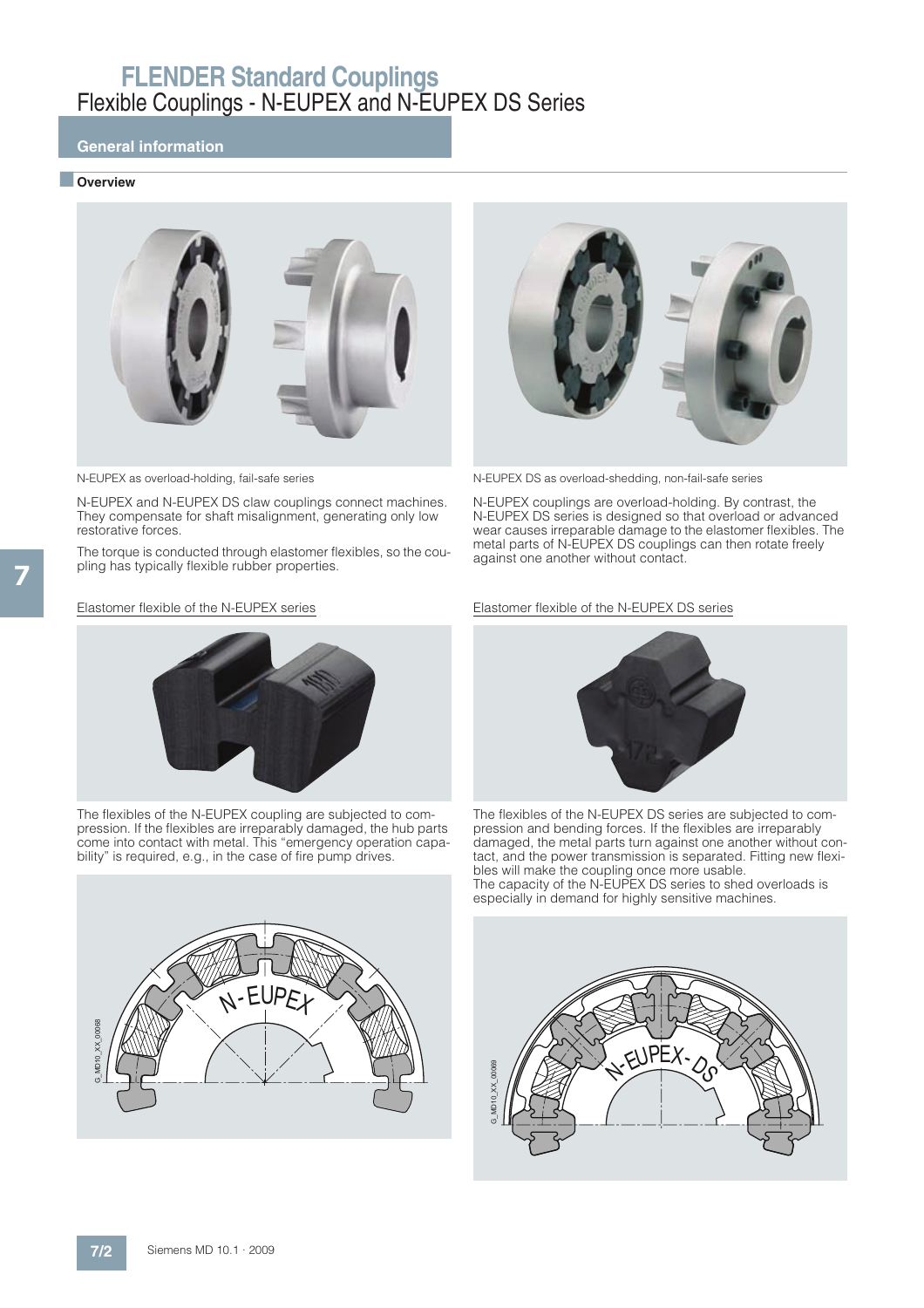## **General information**

### ■**Benefits**

N-EUPEX couplings are designed on the modular principle and have a very simple construction. N-EUPEX types are made up of subassemblies to suit requirements. The couplings are assembled by simply fitting the coupling halves together. Wear is restricted to the elastomer flexibles, which must be replaced at the end of their service life.

Depending on type, the elastomer flexibles can be changed without moving the coupled machines.

The coupling parts are readily available from stock and are mostly finish-machined, i.e. with finished bore, keyway, set screw and balancing.

#### Optionally:

The wear indicator for N-EUPEX couplings enables the condition of the flexible to be easily assessed. The wear condition can also be ascertained with the aid of a stroboscope while the coupling is rotating. The production process can thus continue undisturbed.

If the stroboscope is to be used in a potentially explosive environment, you can enquire about the equipment for this at FLENDER.



The wear indicator must be attached to the outside diameter of the coupling after the coupling has been fitted.

#### ■**Application**

The N-EUPEX coupling is available as a catalog standard in 23 sizes with a rated torque of between 19 Nm and 62000 Nm. The coupling is suitable for use at ambient temperatures of between –30 °C and +80 °C. By using alternative elastomer buffers, the permissible ambient temperature range can be extended to between  $-50$  °C and  $+100$  °C.

Frequently, the coupling is used to connect the motor to the gear unit input shaft. The coupling is suitable especially for drives with uniform to average dynamic loads. Examples of applications are pump drives, ventilator drives or crane running gear. Furthermore, N-EUPEX couplings can be used as add-on couplings, particularly on FLUDEX fluid couplings or ARPEX AKR safety couplings. In the case of drives with a diesel engine, N-EUPEX couplings are suitable for driven machines with a low mass moment of inertia.

#### ■**Function**

The motor torque is transmitted to the hub at the drive end via the shaft-hub connection, which is mostly designed as a keyway connection. The torque is transmitted to the hub on the output side with the aid of elastomer flexibles. The hub on the output side further transmits the torque to the driven machine or a gear unit placed in between. Because of the primarily compressionloaded elastomer flexibles, the coupling has a progressive torsional stiffness.

In the case of the N-EUPEX DS coupling series, the elastomer flexible is subjected to bending and compression loads. In the event of overload or advanced wear, the coupling disconnects positively and the flexibles are irreparably damaged. The metal parts then rotate without touching one another. After new elastomer flexibles are fitted, the N-EUPEX DS coupling is once more operable.

In the case of diesel engine drives, the actual dynamic coupling load should be checked by measurement or torsional vibration calculations.



**Coupling suitable for potentially explosive environments. Complies with Directive 94/9/EC for:**



N-EUPEX DS couplings are maintenance-free, even in potentially explosive environments, so long as the possible torque interruption does not lead to an unacceptable disruption of the production process.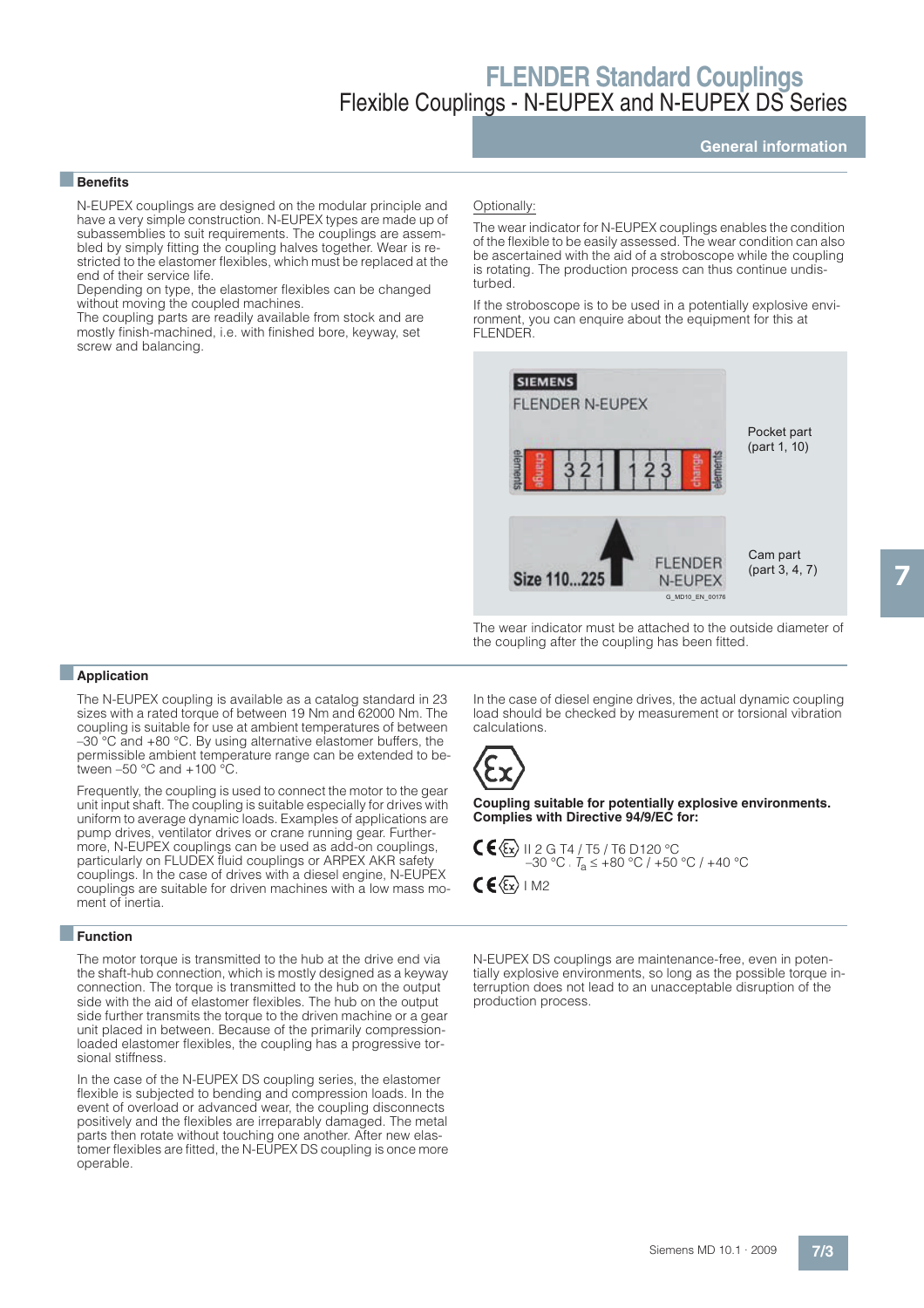## **General information**

#### ■**Design**

N-EUPEX and N-EUPEX DS couplings consist of two hub parts mounted on the machine shafts. The coupling parts are connected positively by means of elastomer flexibles. On the twopart variant, the elastomer flexibles can be changed only if one

of the coupled machines is moved. On the three-part variants, the bolted cam ring can be released and moved to enable the flexible to be changed without moving the coupled machines.

#### **Materials**

Cam parts, pocket parts, adapters and hubs

Grey cast iron EN-GJL-250

Flexible materials

• N-EUPEX series

| Material/description     | Hardness   | <b>Identification</b>              | Ambient temperature |
|--------------------------|------------|------------------------------------|---------------------|
| <b>NBR</b> standard type | 80 Shore A | Flexible black with blue stripe    | $-30 °C  +80 °C$    |
| NBR soft                 | 65 Shore A | Flexible black with green stripe   | $-30 °C  +80 °C$    |
| NBR hard                 | 90 Shore A | Flexible black with magenta stripe | $-30$ °C $+80$ °C   |
| NBR normal low-backlash  | 80 Shore A | Flexible black with yellow stripe  | $-30 °C  +80 °C$    |
| NBR soft low-backlash    | 65 Shore A | Flexible black with white stripe   | $-30 °C$ $+80 °C$   |
| NR for low temperature   | 80 Shore A | Flexible black with orange stripe  | $-50 °C  +50 °C$    |
| HNBR high temperature    | 80 Shore A | Flexible black with red stripe     | $-10 °C + 100 °C$   |
|                          |            |                                    |                     |

• N-EUPEX DS series

| Material/description                               | <b>Hardness</b>              | <i><u><b>Identification</b></u></i> | Ambient temperature |
|----------------------------------------------------|------------------------------|-------------------------------------|---------------------|
| <b>NBR</b> compound flexibles<br>for sizes 66  272 | 80/90 ShoreA<br>2 components | Flexible black                      | $-30$ °C $$ +80 °C  |
| <b>NBR</b> hard                                    | 90 Shore A                   | Flexible black                      | $-30 °C  +80 °C$    |
| for sizes 305  556                                 |                              |                                     |                     |
| PU electrically insulating                         | 95 Shore A                   | Flexible blue                       | $-30 °C$ +50 °C     |

PU elastomer flexibles in special design on request.

The technical data and product codes do not include the flexible variants NBR low-backlash, HNBR high temperature and NR low temperature and the DS flexibles polyurethane electrically insulating.

Technical data, prices and product codes on request.

#### Brake disks

EN-GJS-400 spheroidal graphite cast iron or S355J2G3 steel

#### **Types of N-EUPEX claw coupling**

| Type         | Description                                                             |
|--------------|-------------------------------------------------------------------------|
| А            | Fail-safe, 3-part                                                       |
| B            | Fail-safe, 2-part                                                       |
| D            | Fail-safe, 3-part, flange variant                                       |
| $\mathsf E$  | Fail-safe, 2-part, flange variant                                       |
| H            | Fail-safe, with adapter                                                 |
| $\circ$      | Fail-safe, 2-part, with brake drum                                      |
| $\mathsf{P}$ | Fail-safe, 3-part, with brake drum                                      |
| <b>EBD</b>   | Fail-safe, 2-part, with brake disk                                      |
| <b>DBD</b>   | Fail-safe, 3-part, with brake disk                                      |
| <b>DBDR</b>  | Fail-safe, 3-part, with brake disk,<br>brake disk radially dismountable |
| <b>ADS</b>   | Non-fail-safe, 3-part                                                   |
| <b>BDS</b>   | Non-fail-safe, 2-part                                                   |
| IDO          | Nicola (2011) a cafet constata considerations                           |

HDS Non-fail-safe, with adapter

Further application-related coupling types are available. Dimension sheets for and information on these are available on request.

#### Brake drums

Grey cast iron EN-GJL-250

Low-temperature application

Shock loads in the drive caused by e.g. starting of drives with large masses to be accelerated (e.g. in fan drives) result in high component loads, particularly at low temperatures. For such applications a particularly robust coupling series must be selected. Of the flexible couplings, the RUPEX pin-and-bush coupling is especially suited for this.

#### **Types of N-EUPEX claw coupling on request**

| Type         | Description                                                  |
|--------------|--------------------------------------------------------------|
| AT           | Fail-safe, 3-part, with Taper clamping bush                  |
| <b>BT</b>    | Fail-safe, 2-part, with Taper clamping bush                  |
| G            | Fail-safe, 2-part, with intermediate shaft                   |
| F            | Fail-safe, 3-part, with intermediate shaft                   |
| K            | Fail-safe, 3-part, with brake drum to customer's requirement |
| $\mathsf{L}$ | Fail-safe, 2-part, with brake drum to customer's requirement |
| M            | Fail-safe, 2-part, with flange dimensions to                 |

SAE J620d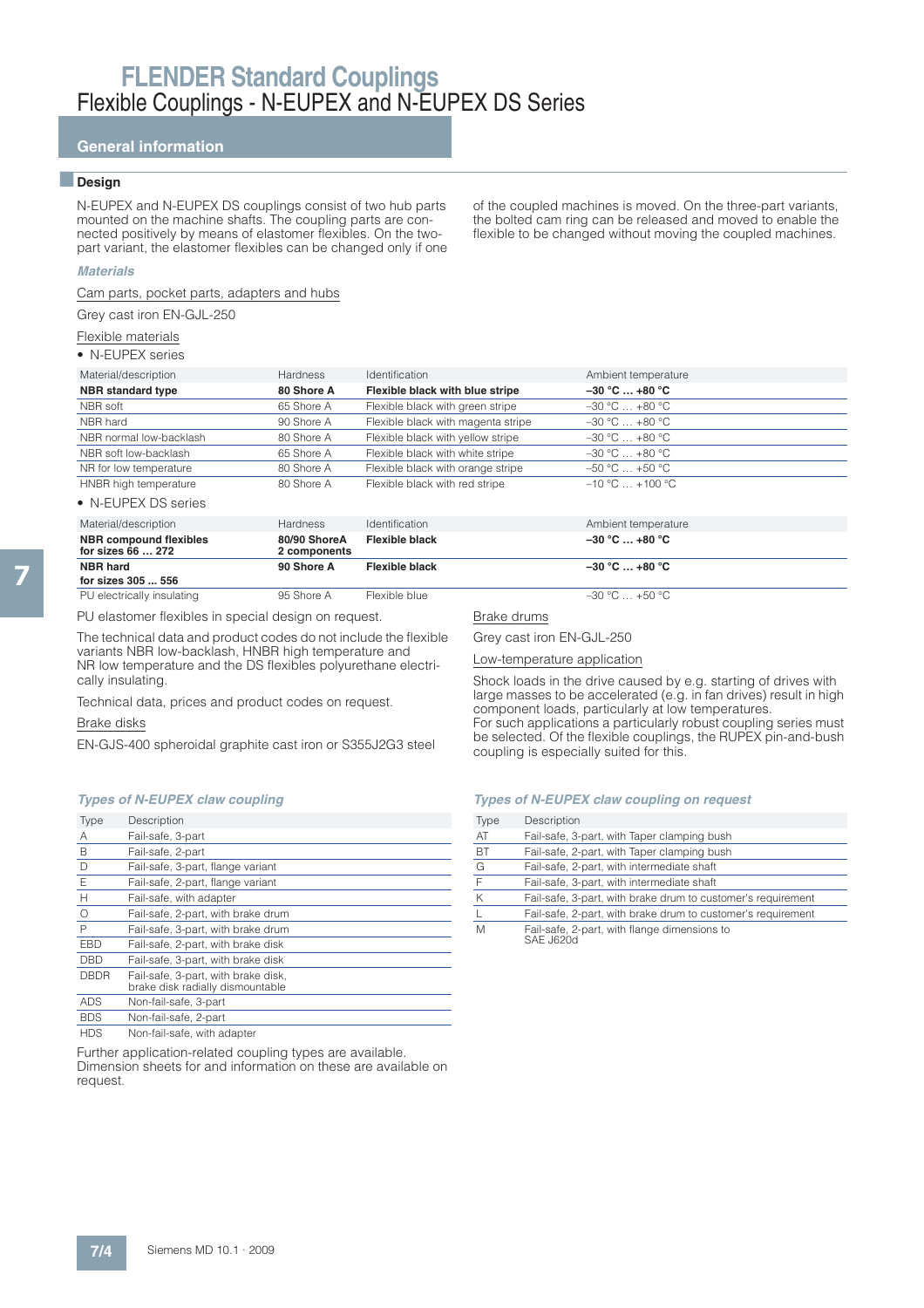**General information**

### **Modular principle of N-EUPEX types**







7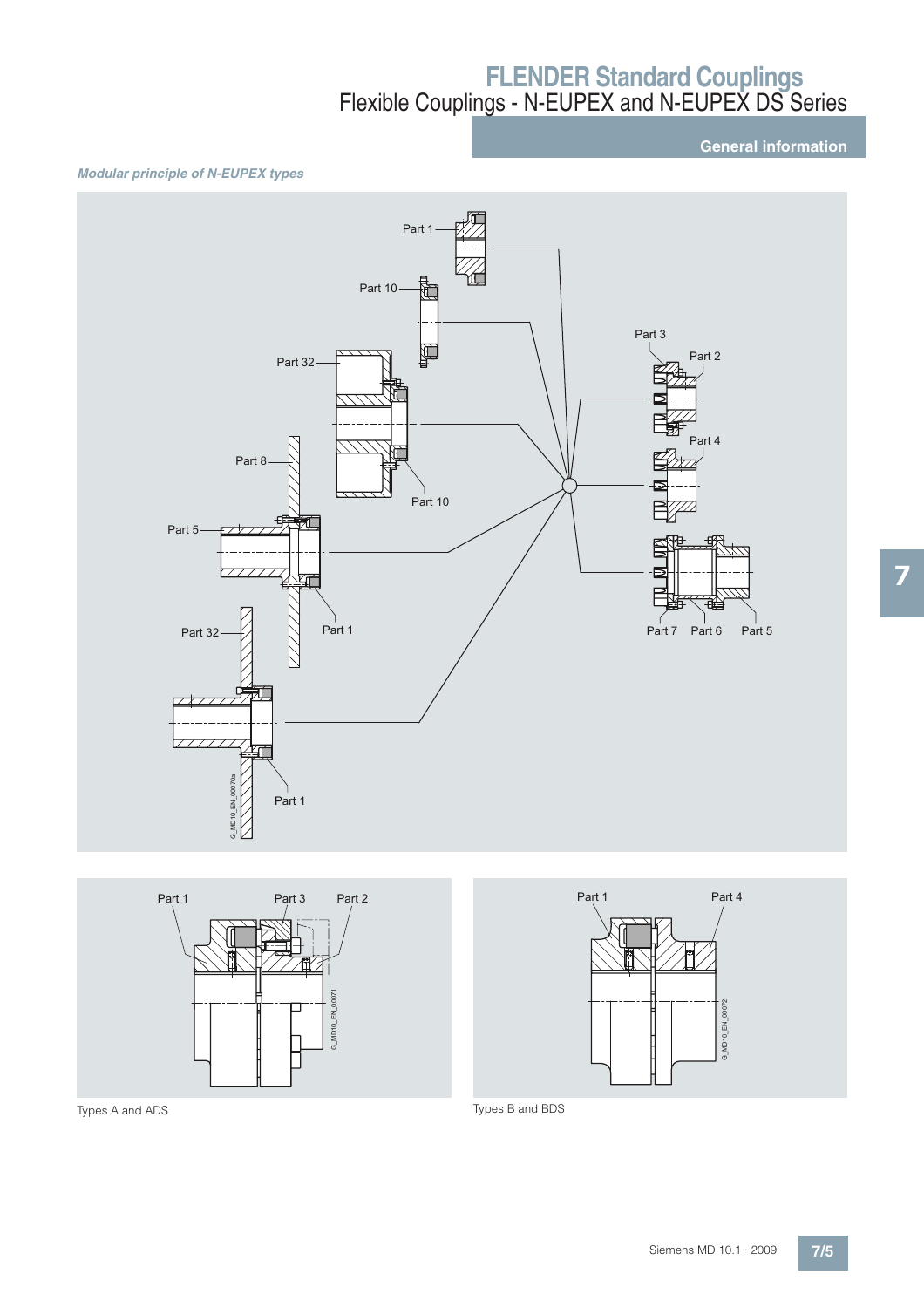## **General information**







Type DBDR Type DBD



## Type EBD Types H and HDS

Further application-related coupling types are available. Dimension sheets for and information on these are available on request.









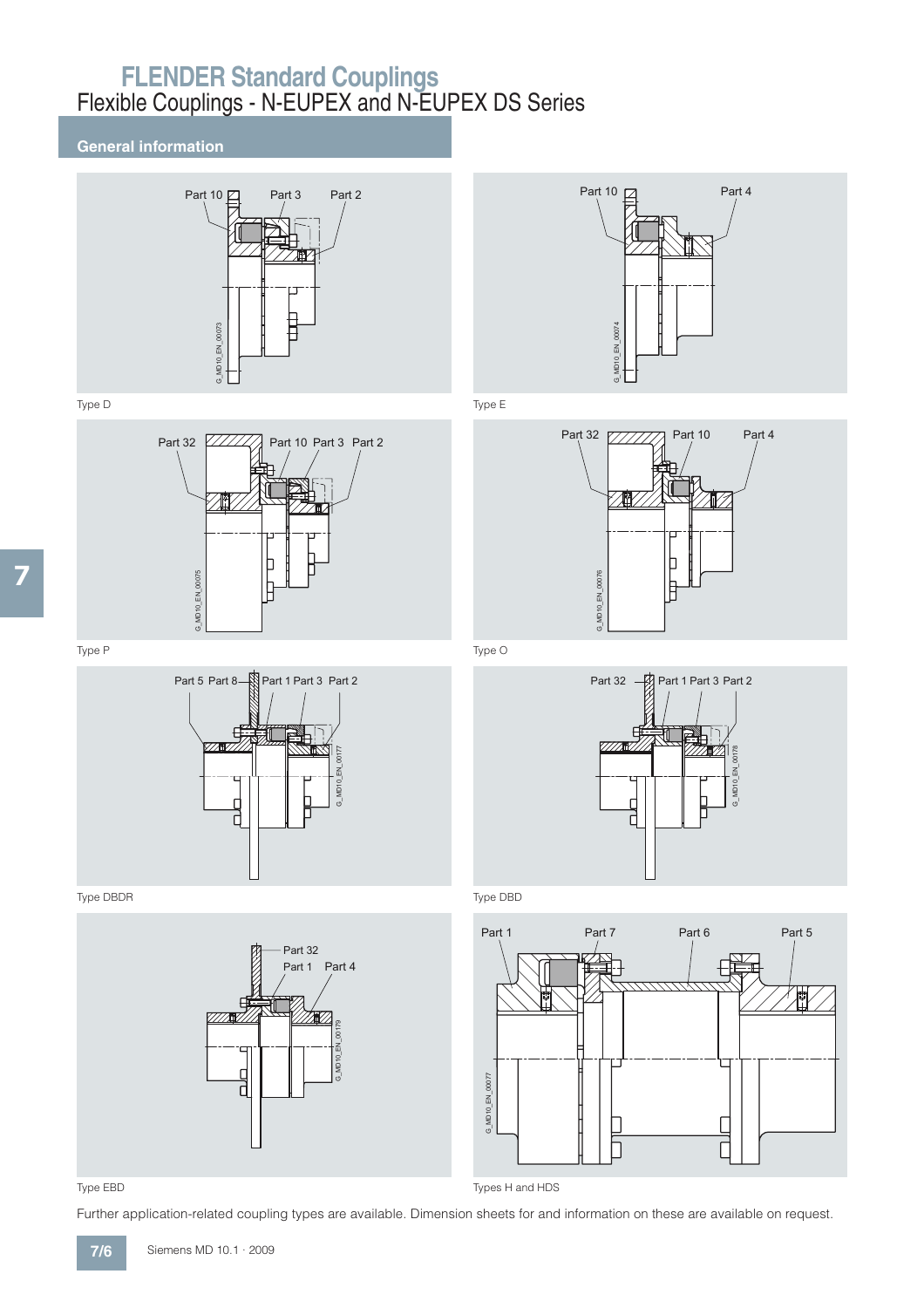**General information**

### ■**Technical data**

**Power ratings of the N-EUPEX series**

| <b>Size</b> | Rated torque for<br>flexible type |           |           | Torsional stiffness at 50 %<br>capacity utilization for flexible type |                        |                        | Permitted shaft misalignment at<br>$n = 1500$ rpm |                |              |                |
|-------------|-----------------------------------|-----------|-----------|-----------------------------------------------------------------------|------------------------|------------------------|---------------------------------------------------|----------------|--------------|----------------|
|             | 65 ShoreA                         | 80 ShoreA | 90 ShoreA | 65 ShoreA                                                             | 80 ShoreA              | 90 ShoreA              | Gap<br>dimension <sup>2)</sup>                    | Axial          | Radial       | Angle          |
|             | $T_{KN}$                          | $T_{KN}$  | $T_{KN}$  | $C_{\text{Tdyn}}$ 50 %                                                | $C_{\text{Tdyn}}$ 50 % | $C_{\text{Tdvn}}$ 50 % | $\Delta S$                                        | $\Delta K_{a}$ | $\Delta K_r$ | $\Delta K_{W}$ |
|             | Nm                                | <b>Nm</b> | Nm        | kNm/rad                                                               | kNm/rad                | kNm/rad                | mm                                                | mm             | mm           | $\circ$        |
| 58          | 11                                | 19        | 19        | 0.21                                                                  | 0.50                   | 0.93                   | 1.0                                               | 0.2            | 0.2          | 0.15           |
| 68          | 21                                | 34        | 34        | 0.39                                                                  | 0.90                   | 1.80                   | 1.0                                               | 0.2            | 0.2          | 0.15           |
| 80          | 37                                | 60        | 60        | 1.05                                                                  | 2.40                   | 4.50                   | 1.0                                               | 0.2            | 0.2          | 0.12           |
| 95          | 63                                | 100       | 100       | 1.64                                                                  | 4.00                   | 7.40                   | 1.0                                               | 0.2            | 0.2          | 0.12           |
| 110         | 100                               | 160       | 160       | 2.49                                                                  | 6.00                   | 11.4                   | 1.0                                               | 0.2            | 0.2          | 0.10           |
| 125         | 150                               | 240       | 240       | 3.70                                                                  | 9.00                   | 17                     | 1.0                                               | 0.25           | 0.25         | 0.10           |
| 140         | 230                               | 360       | 360       | 5.60                                                                  | 13.2                   | 25                     | 1.0                                               | 0.25           | 0.25         | 0.10           |
| 160         | 350                               | 560       | 560       | 11.2                                                                  | 26.7                   | 51                     | 2.0                                               | 0.3            | 0.3          | 0.10           |
| 180         | 550                               | 880       | 880       | 19.2                                                                  | 46                     | 88                     | 2.0                                               | 0.3            | 0.3          | 0.10           |
| 200         | 850                               | 1340      | 1340      | 31.6                                                                  | 75                     | 139                    | 2.0                                               | 0.3            | 0.3          | 0.09           |
| 225         | 1260                              | 2000      | 2000      | 48                                                                    | 115                    | 212                    | 2.0                                               | 0.35           | 0.35         | 0.09           |
| 250         | 1760                              | 2800      | 2800      | 68                                                                    | 162                    | 302                    | 2.5                                               | 0.35           | 0.35         | 0.08           |
| 280         | 2460                              | 3900      | 3900      | 95                                                                    | 226                    | 420                    | 2.5                                               | 0.4            | 0.4          | 0.08           |
| 315         | 3500                              | 5500      | 5500      | 171                                                                   | 370                    | 730                    | 2.5                                               | 0.4            | 0.4          | 0.08           |
| 350         | 4850                              | 7700      | 7700      | 235                                                                   | 520                    | 950                    | 2.5                                               | 0.5            | 0.5          | 0.08           |
| 400         | 6500                              | 10300     | 10300     | 316                                                                   | 750                    | 1420                   | 2.5                                               | 0.5            | 0.5          | 0.08           |
| 440         | 8500                              | 13500     | 13500     | 390                                                                   | 930                    | 1920                   | 2.5                                               | 0.6            | 0.6          | 0.08           |
| 480         | 10500                             | 16600     | 16600     | 510                                                                   | 1200                   | 2300                   | 2.5                                               | 0.6            | 0.6          | 0.07           |
| 520         | 13300                             | 21200     | 21200     | 600                                                                   | 1410                   | 2710                   | 2.5                                               | 0.65           | 0.65         | 0.07           |
| 560         | 18300                             | 29000     | 29000     | 1000                                                                  | 2340                   | 4400                   | 3.0                                               | 0.65           | 0.65         | 0.07           |
| 610         | 24000                             | 38000     | 38000     | 1300                                                                  | 3030                   | 5700                   | 3.0                                               | 0.75           | 0.75         | 0.07           |
| 660         | 30900                             | 49000     | 49000     | 1640                                                                  | 3800                   | 7100                   | 3.0                                               | 0.8            | 0.8          | 0.07           |
| 710         | 39000                             | 62000     | 62000     | 2140                                                                  | 4900                   | 9100                   | 3.0                                               | 0.9            | 0.9          | 0.07           |

For maximum coupling torque:

 $T_{\text{Kmax}} = 3.0 \cdot T_{\text{KN}}$ 

For coupling overload torque:

 $T_{KOL} = 3.5 \cdot T_{KN}$ 

For coupling fatigue torque:  $T_{KW} = 0.15 \cdot T_{KN}$ , where  $T_N > T_W$ must be adhered to.

### Torsional stiffness and damping

The values stated in the above table apply to a capacity utiliza-<br>tion of 50 %, an excitation amplitude of 10 % T<sub>KN</sub> with the fre-<br>quency 10 Hz and an ambient temperature of 20 °C. Dynamic torsional stiffness is dependent on load and increases in proportion to capacity utilization. The following table shows the correction factors for different nominal loads.

 $C_{\text{Tdyn}} = C_{\text{Tdyn 50}} \cdot \text{FKC}$ 

|                                                                             | Capacity utilization $T_{N}/T_{KN}$ |  |  |  |  |  |                                     |  |  |
|-----------------------------------------------------------------------------|-------------------------------------|--|--|--|--|--|-------------------------------------|--|--|
|                                                                             |                                     |  |  |  |  |  | 20 % 40 % 50 % 60 % 70 % 80 % 100 % |  |  |
| Correction factor FKC 0.54 0.84 1.00 1.18 1.36 1.55 1.97<br>65/80/90 ShoreA |                                     |  |  |  |  |  |                                     |  |  |

#### The damping coefficient is  $\Psi$  = 1.4

Furthermore, torsional stiffness and damping depend on the ambient temperature and the frequency and amplitude of the torsional vibration excitation. More precise torsional stiffness and damping parameters on request.

## Permitted shaft misalignment

The permitted shaft misalignment depends on the operating speed. As the speed increases, lower shaft misalignment values are permitted. The following table shows the correction factors for different speeds.

The maximum speed for the respective coupling size must be observed!

 $\Delta K_{\text{perm}} = \Delta K_{1500} \cdot FKV$ 

|                       | Speed in rpm |      |      |      |  |  |  |
|-----------------------|--------------|------|------|------|--|--|--|
|                       | 500          | 1000 | 1500 | 3000 |  |  |  |
| Correction factor FKV |              | 12   | 1 N  | 0.70 |  |  |  |

The axial misalignment may occur dynamically at frequencies up to 10 Hz. For fitting, a maximum gap dimension of  $S_{\text{max}} = S + \Delta S$  and a minimum gap dimension of  $S_{\text{min}} = S - \Delta S$ are permitted.

Shaft misalignments  $\Delta K_{\mathsf{a}}$ ,  $\Delta K_{\mathsf{r}}$  and  $\Delta K_{\mathsf{w}}$  may occur simultaneously.

<sup>1)</sup> The maximum speed of the respective type must be noted. For further information on permissible shaft misalignment, please see the operating instructions.

2) Does not apply to type H.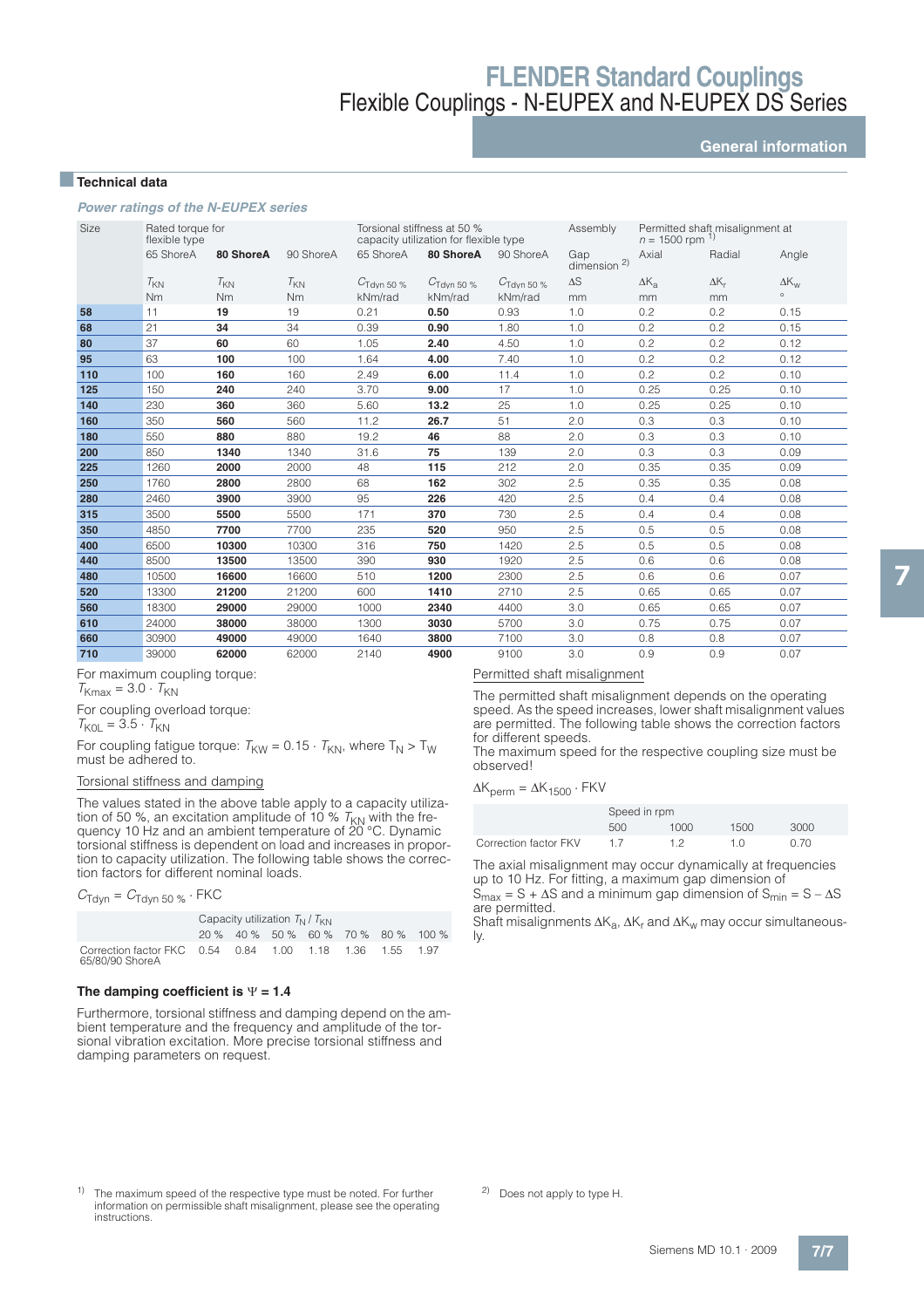### **General information**

### **Power ratings of the N-EUPEX DS series**

| Size | Rated torque | Torsional stiffness at<br>50 % capacity<br>utilization | Assembly         | Permitted shaft misalignment at<br>speed $n = 1500$ rpm |              |                    |
|------|--------------|--------------------------------------------------------|------------------|---------------------------------------------------------|--------------|--------------------|
|      |              |                                                        | Gap dimension 1) | Axial                                                   | Radial       | Angle              |
|      | $T_{KN}$     | $C_{\text{Tdyn}}$                                      | $\Delta S$       | $\Delta K_{a}$                                          | $\Delta K_r$ | $\Delta K_{\rm w}$ |
|      | Nm           | kNm/rad                                                | mm               | mm                                                      | mm           | $\circ$            |
| 66   | 19           | 0.73                                                   | 1.0              | 0.2                                                     | 0.2          | 0.15               |
| 76   | 34           | 1.36                                                   | 1.0              | 0.2                                                     | 0.2          | 0.15               |
| 88   | 60           | 2.62                                                   | 1.0              | 0.2                                                     | 0.2          | 0.12               |
| 103  | 100          | 4.00                                                   | 1.0              | 0.2                                                     | 0.2          | 0.12               |
| 118  | 160          | 6.30                                                   | 1.0              | 0.2                                                     | 0.2          | 0.10               |
| 135  | 240          | 10.5                                                   | 1.0              | 0.25                                                    | 0.25         | 0.10               |
| 152  | 360          | 13.6                                                   | 1.0              | 0.25                                                    | 0.25         | 0.10               |
| 172  | 560          | 27.2                                                   | 2.0              | 0.3                                                     | 0.3          | 0.10               |
| 194  | 880          | 47.0                                                   | 2.0              | 0.3                                                     | 0.3          | 0.10               |
| 218  | 1340         | 70.0                                                   | 2.0              | 0.3                                                     | 0.3          | 0.09               |
| 245  | 2000         | 106                                                    | 2.0              | 0.35                                                    | 0.35         | 0.09               |
| 272  | 2800         | 149                                                    | 2.5              | 0.35                                                    | 0.35         | 0.08               |
| 305  | 3900         | 214                                                    | 2.5              | 0.4                                                     | 0.4          | 0.08               |
| 340  | 5500         | 350                                                    | 2.5              | 0.4                                                     | 0.4          | 0.08               |
| 380  | 7700         | 480                                                    | 2.5              | 0.5                                                     | 0.5          | 0.08               |
| 430  | 10300        | 730                                                    | 2.5              | 0.5                                                     | 0.5          | 0.08               |
| 472  | 13500        | 990                                                    | 2.5              | 0.6                                                     | 0.6          | 0.08               |
| 514  | 16600        | 1270                                                   | 2.5              | 0.6                                                     | 0.6          | 0.07               |
| 556  | 21200        | 1540                                                   | 2.5              | 0.65                                                    | 0.65         | 0.07               |

Flexibles of sizes 66 to 272 are of the compound type with a hard core and soft thrust pieces. Sizes 305 to 556 are completely made of 90 ShoreA NBR material.

For maximum coupling torque:  $T<sub>Kmax</sub> = 2.0 \cdot T<sub>KN</sub>$ For coupling overload torque:

 $T_{\text{KOL}} = 3.0 \cdot T_{\text{KN}}$ 

For coupling fatigue torque:  $T_{\text{KW}} = 0.15 \cdot T_{\text{KN}}$ 

### Torsional stiffness and damping

The values stated in the above table apply to a capacity utilization of 50 %, an excitation amplitude of 10 %  $T_\mathrm{KN}$  with the frequency 10 Hz and an ambient temperature of 20 °C. Dynamic torsional stiffness is dependent on load and increases in proportion to capacity utilization. The following table shows the correction factors for different rated loads.

### $C_{\text{Tdyn}} = C_{\text{Tdyn }50 \%} \cdot \text{FKC}$

|                                                 | Capacity utilization $T_{N}/T_{KN}$ |  |  |  |  |                                     |  |  |
|-------------------------------------------------|-------------------------------------|--|--|--|--|-------------------------------------|--|--|
|                                                 |                                     |  |  |  |  | 20 % 40 % 50 % 60 % 70 % 80 % 100 % |  |  |
| Correction factor FKC 0.7 0.9 1 1.1 1.2 1.3 1.5 |                                     |  |  |  |  |                                     |  |  |

#### The damping coefficient is  $\Psi$  = 1.4

Torsional stiffness and damping is further dependent on the ambient temperature and the frequency and amplitude of the torsional vibration excitation. More precise torsional stiffness and damping parameters on request.

#### Permitted shaft misalignment

The permitted shaft misalignment depends on the operating speed. As the speed increases, lower shaft misalignment values are permitted. The following table shows the correction factors for different speeds.

The maximum speed for the respective coupling size must be noted!

#### $\Delta K_{\text{perm}} = \Delta K_{1500} \cdot FKV$

|                           | Speed in rpm |      |      |      |  |  |  |
|---------------------------|--------------|------|------|------|--|--|--|
|                           | 500          | 1000 | 1500 | 3000 |  |  |  |
| Correction factor FKV 1.6 |              | 1.20 | 1 N  | 0.70 |  |  |  |

The axial misalignment may occur dynamically at frequencies up to 10 Hz. For fitting, a maximum gap dimension of  $S_{\text{max}} = S + \Delta S$  and a minimum gap dimension of  $S_{\text{min}} = S - \Delta S$ are permitted.

Shaft misalignments  $\Delta K^{}_{\alpha}$ ,  $\Delta K^{}_{\text{r}}$  and  $\Delta K^{}_{\text{w}}$  may occur simultaneously.

1) Does not apply to type HDS.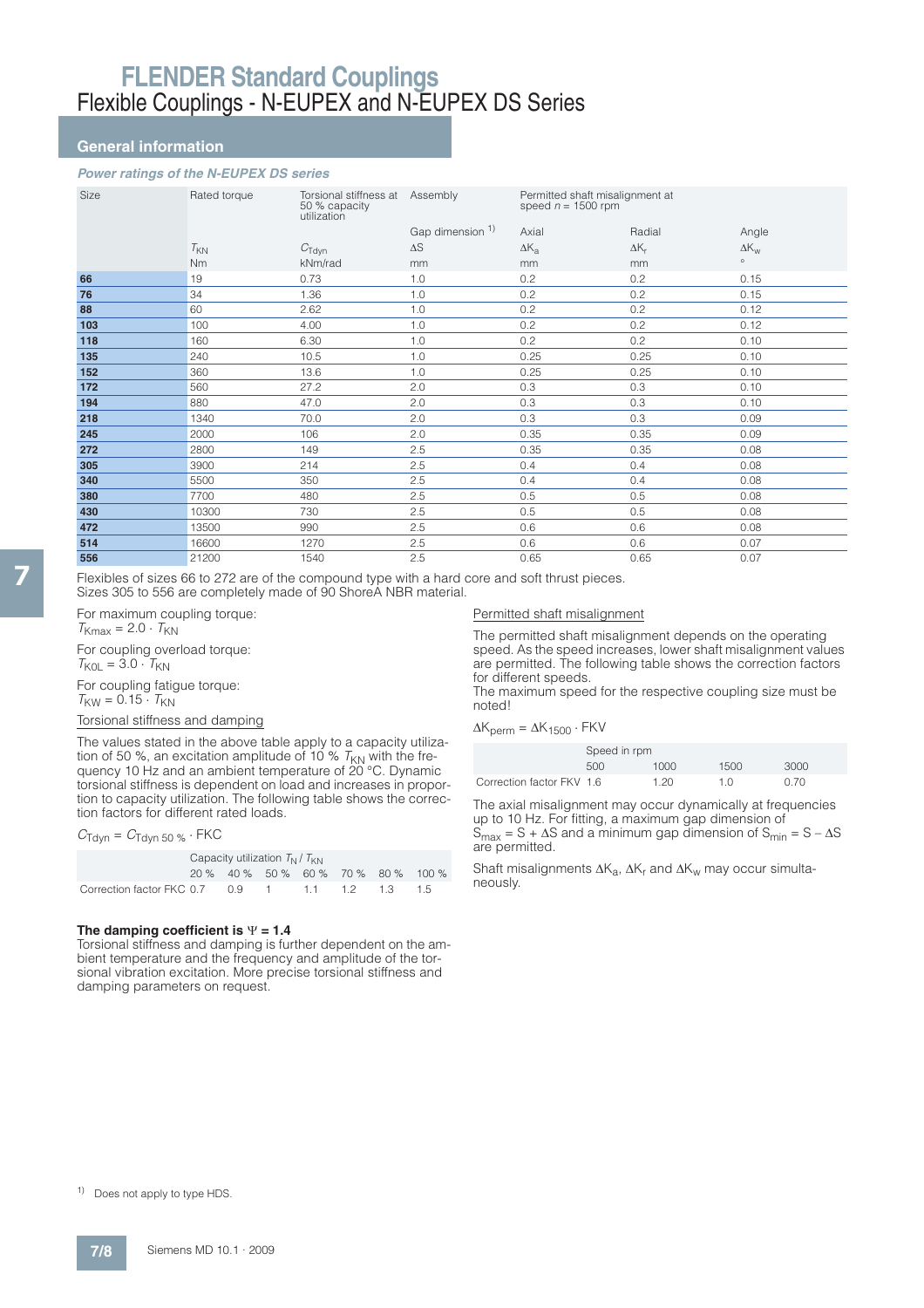**General information**

## Assignment of N-EUPEX sizes to IEC standard motors

The assignment applies to an application factor of 1.25.

Outputs  $P_M$  of IEC motors and assigned N-EUPEX couplings

| Three-phase Output at |                    | N-EUPEX  | Output at          | N-EUPEX  | Output at          | N-EUPEX  | Output at $\approx$ | N-EUPEX  |                 | DE shaft end $D \times E$ to IEC |
|-----------------------|--------------------|----------|--------------------|----------|--------------------|----------|---------------------|----------|-----------------|----------------------------------|
| motor                 | $\approx$ 3000 rpm | coupling | $\approx$ 1500 rpm | coupling | $\approx 1000$ rpm | coupling | 750 rpm             | coupling |                 |                                  |
| Size                  | $P_{\rm M}$        | Size     | $P_{\mathsf{M}}$   | Size     | $P_{\rm M}$        | Size     | $P_{\mathsf{M}}$    | Size     | D               | $\mathsf E$                      |
|                       | kW                 |          | kW                 |          | kW                 |          | kW                  |          | mm              | mm                               |
| 56                    | 0.09               | 58       | 0.06               | 58       |                    |          |                     |          | 9               | 20                               |
|                       | 0.12               | 58       | 0.09               | 58       |                    |          |                     |          |                 |                                  |
| 63                    | 0.18               | 58       | 0.12               | 58       |                    |          |                     |          | 11              | 23                               |
|                       | 0.25               | 58       | 0.18               | 58       |                    |          |                     |          |                 |                                  |
| 71                    | 0.37               | 58       | 0.25               | 58       |                    |          |                     |          | 14              | 30                               |
|                       | 0.55               | 58       | 0.37               | 58       |                    |          |                     |          |                 |                                  |
| 80                    | 0.75               | 58       | 0.55               | 58       | 0.37               | 58       |                     |          | 19              | 40                               |
|                       | 1.1                | 58       | 0.75               | 58       | 0.55               | 58       |                     |          |                 |                                  |
| 90 S                  | 1.5                | 68       | 1.1                | 68       | 0.75               | 68       |                     |          | 24              | 50                               |
| 90L                   | 2.2                | 68       | 1.5                | 68       | 1.1                | 68       |                     |          | 24              | 50                               |
| 100L                  | 3                  | 80       | 2.2                | 80       | 1.5                | 80       | 0.75                | 80       | 28              | 60                               |
|                       |                    |          | 3                  | 80       |                    |          | 1.1                 | 80       |                 |                                  |
| 112 M                 | $\overline{4}$     | 80       | $\overline{4}$     | 80       | 2.2                | 80       | 1.5                 | 80       | 28              | 60                               |
| 132 S                 | 5.5                | 95       | 5.5                | 95       | $\mathbf{3}$       | 95       | 2.2                 | 95       | 38              | 80                               |
|                       | 7.5                | 95       |                    |          |                    |          |                     |          |                 |                                  |
| 132 M                 |                    |          | 7.5                | 95       | $\overline{4}$     | 95       | 3                   | 95       | 38              | 80                               |
|                       |                    |          |                    |          | 5.5                | 95       |                     |          |                 |                                  |
| 160 M                 | 11                 | 95       | 11                 | 95       | 7.5                | 95       | $\overline{4}$      | 95       | 42              | 110                              |
|                       | 15                 | 95       |                    |          |                    |          | 5.5                 | 95       |                 |                                  |
| 160L                  | 18.5               | 95       | 15                 | 110      | 11                 | 110      | 7.5                 | 110      | 42              | 110                              |
| 180 M                 | 22                 | 110      | 18.5               | 110      |                    |          |                     |          | 48              | 110                              |
| 180L                  |                    |          | 22                 | 125      | 15                 | 125      | 11                  | 125      | 48              | 110                              |
| 200 L                 | 30                 | 125      | 30                 | 125      | 18.5               | 125      | 15                  | 125      | 55              | 110                              |
|                       | 37                 | 125      |                    |          | 22                 | 140      |                     |          |                 |                                  |
| 225 S                 |                    |          | 37                 | 140      |                    |          | 18.5                | 140      | 55              | 110                              |
|                       |                    |          |                    |          |                    |          |                     |          | 60              | 140                              |
| 225 M                 | 45                 | 125      | 45                 | 140      | 30                 | 140      | 22                  | 140      | 55              | 110                              |
|                       |                    |          |                    |          |                    |          |                     |          | 60              | 140                              |
| 250 M                 | 55                 | 140      | 55                 | 160      | 37                 | 160      | 30                  | 160      | 60              | 140                              |
|                       |                    |          |                    |          |                    |          |                     |          | 65              | 140                              |
| 280 S                 | 75                 | 160      | 75                 | 180      | 45                 | 180      | 37                  | 180      | 65              | 140                              |
|                       |                    |          |                    |          |                    |          |                     |          | $\overline{75}$ | 140                              |
|                       |                    |          | 90                 |          | 55                 |          |                     |          |                 |                                  |
| 280 M                 | 90                 | 160      |                    | 180      |                    | 180      | 45                  | 180      | 65              | 140                              |
|                       |                    |          |                    |          |                    |          |                     |          | 75              | 140                              |
| 315 S                 | 110                | 160      | 110                | 200      | 75                 | 200      | 55                  | 200      | 65              | 140                              |
|                       |                    |          |                    |          |                    |          |                     |          | 80              | 170                              |
| 315 M                 | 132                | 160      | 132                | 200      | 90                 | 200      | 75                  | 200      | 65              | 140                              |
|                       |                    |          |                    |          |                    |          |                     |          | 80              | 170                              |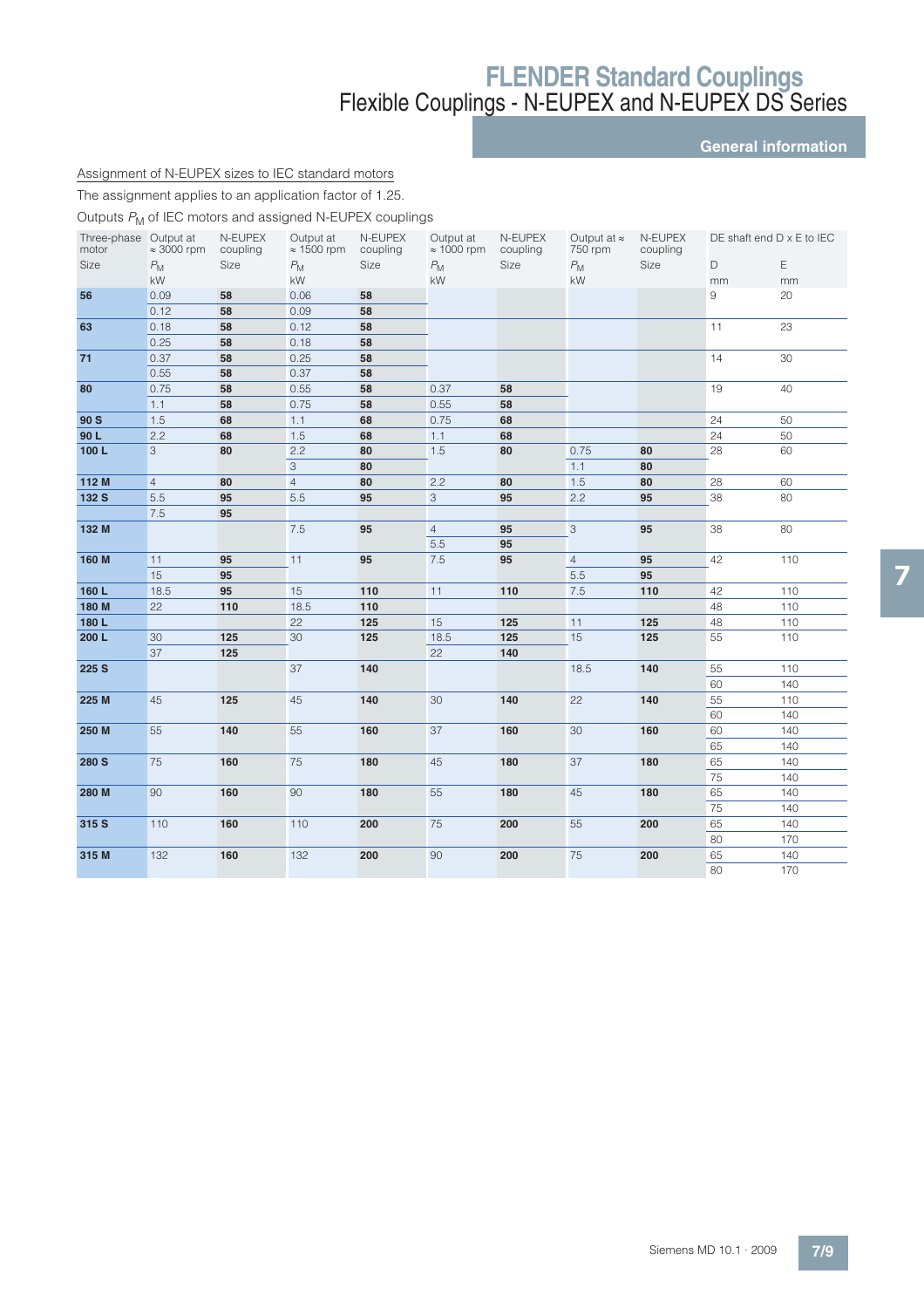**Type A for easy elastomer flexible replacement**

### **■Selection and ordering data**



| Size | Rated<br>torque<br>flexible<br>type<br>80 ShoreA | Speed                                                                                        | <b>DIN 6885</b> |     | Dimensions in mm<br>Bore with keyway to |     |     |         |                 |                                   |                |        |                |              |            | Mass<br>moment of<br>inertia | Product code<br>Order codes for<br>bore diameters<br>and tolerances are<br>specified in catalog | Weight |
|------|--------------------------------------------------|----------------------------------------------------------------------------------------------|-----------------|-----|-----------------------------------------|-----|-----|---------|-----------------|-----------------------------------|----------------|--------|----------------|--------------|------------|------------------------------|-------------------------------------------------------------------------------------------------|--------|
|      | $T_{KN}$                                         | $n_{Kmax}$                                                                                   | D1              |     | D <sub>2</sub><br>min. max. min. max.   |     | DA  |         |                 | ND1 ND2 NL1/ S<br>NL <sub>2</sub> |                | U1     | U <sub>2</sub> | $\mathsf{P}$ | LG         | $J_1/J_2$                    | section 3                                                                                       | m      |
|      | Nm                                               | rpm                                                                                          |                 |     |                                         |     |     |         |                 |                                   |                |        |                |              |            | kgm <sup>2</sup>             |                                                                                                 | kg     |
| 110  | 160                                              | 5300                                                                                         |                 | 48  |                                         | 38  | 110 | 86      | 62              | 40                                | 3              | 34     | 20             | 33           | 83         | 0.003                        | 2LC0100-4AB <b>1 -0AA0</b> 3                                                                    |        |
| 125  | 240                                              | 5100                                                                                         |                 | 55  |                                         | 45  | 125 | 100     | 75              | 50                                | 3              | 36     | 23             | 38           | 103        | 0.005                        | 2LC0100-5AB <b>2LC0100-5AB</b>                                                                  |        |
| 140  | 360                                              | 4900                                                                                         |                 | 60  |                                         | 50  | 140 | 100     | -82             | 55                                | 3              | 34     | 28             | 43           | 113        | 0.008                        | 2LC0100-6AB <b>B</b> -0AA0 6                                                                    |        |
| 160  | 560                                              | 4250                                                                                         |                 | 65  |                                         | 58  | 160 | 108     | 95              | 60                                | $\overline{4}$ | 39     | 28             | 47           | 124        | 0.014                        | 2LC0100-7AB 2-0AA0 8.4                                                                          |        |
| 180  | 880                                              | 3800                                                                                         |                 | 75  |                                         | 65  | 180 | 125     | 108             | 70                                | $\overline{4}$ | 42     | 30             | 50           | 144        | 0.025                        | 2LC0100-8AB 2-0AA0 12                                                                           |        |
| 200  | 1340                                             | 3400                                                                                         |                 | 85  |                                         | 75  | 200 | 140     | 122             | 80                                | 4              | 47     | 32             | 53           | 164        | 0.04                         | 2LC0101-0AB <b>2LC0101-0AB</b>                                                                  |        |
| 225  | 2000                                             | 3000                                                                                         |                 | 90  |                                         | 85  | 225 | 150     | 138             | 90                                | $\overline{4}$ | 52     | 38             | 61           | 184        | 0.08                         | 2LC0101-1AB <b>B</b> -0AA0 23                                                                   |        |
| 250  | 2800                                             | 2750                                                                                         | 46              | 100 |                                         | 95  | 250 | 165     | 155             | 100                               | 5.5            | 60     | 42             | 69           | 205.5 0.13 |                              | 2LC0101-2AB <b>1 -0AA0</b> 31                                                                   |        |
| 280  | 3900                                             | 2450                                                                                         | 49              | 110 | 54                                      | 105 | 280 | 180     | 172             | 110                               | 5.5            | 65     | 42             | 73           | 225.5 0.20 |                              | 2LC0101-3AB 2-0AA0 41                                                                           |        |
| 315  | 5500                                             | 2150                                                                                         | 49              | 100 | 46                                      | 100 | 315 | 165     | 165 125         |                                   | 5.5            | 70     | 47             | 78           | 255.5 0.32 |                              | 2LC0101-4AB <b>B</b> -0AA0 57                                                                   |        |
|      |                                                  |                                                                                              | 90              | 120 | 90                                      | 120 |     | 200     | 200             |                                   |                |        |                |              |            | 0.35                         |                                                                                                 | 61     |
| 350  | 7700                                             | 2000                                                                                         | 61              | 110 | 61                                      | 110 | 350 | 180     | 180             | 140                               | 5.5            | 74     | 51             | 83           | 285.5 0.54 |                              | 2LC0101-5AB 2-0AA0 78                                                                           |        |
|      |                                                  |                                                                                              | 90              | 140 | 90                                      | 140 |     | 230     | 230             |                                   |                |        |                |              |            | 0.61                         |                                                                                                 | 82     |
| 400  | 10300                                            | 1700                                                                                         | 66              | 120 | 66                                      | 120 | 400 | 200     | 200             | 160                               | 5.5            | 78     | 56             | 88           | 325.5 1.0  |                              | 2LC0101-6AB <b>B</b> -0AA0 112                                                                  |        |
|      |                                                  |                                                                                              | 100             | 150 | 100                                     | 150 |     | 250     | 250             |                                   |                |        |                |              |            | 1.1                          |                                                                                                 | 117    |
| 440  | 13500                                            | 1550                                                                                         | 80              | 130 | 80                                      | 130 | 440 | 215     | 215             | 180                               | 7.5            | 86     | 64             | 99           | 367.5 1.5  |                              | 2LC0101-7AB 2-0AA0 147                                                                          |        |
|      |                                                  |                                                                                              | 120             | 160 | 120                                     | 160 |     | 265     | 265             |                                   |                |        |                |              |            | 1.7                          |                                                                                                 | 155    |
| 480  | 16600                                            | 1400                                                                                         | 90              | 145 | 90                                      | 145 | 480 | 240     | 240             | 190                               | 7.5            | 90     | 65             | 104          | 387.5 2.3  |                              | 2LC0101-8AB 2-0AA0                                                                              | 184    |
|      |                                                  |                                                                                              | 136             | 180 | 136                                     | 180 |     | 300     | 300             |                                   |                |        |                |              |            | 2.6                          |                                                                                                 | 200    |
| 520  | 21200                                            | 1300                                                                                         | 100             | 150 | 100                                     | 150 | 520 | 250     | 250             | 210                               | 7.5            | 102    | 68             | 115          | 427.5      | 3.3                          | 2LC0102-0AB <b>B</b> -0AA0                                                                      | 234    |
|      |                                                  |                                                                                              | 140             | 190 | 140                                     | 190 |     | 315     | 315             |                                   |                |        |                |              |            | 3.7                          |                                                                                                 | 254    |
| 560  | 29000                                            | 1200                                                                                         | 120             | 200 | 120                                     | 200 | 560 | 320     | 320             | 220                               | 9              | 115 80 |                | 125          | 449        | 6.0                          | 2LC0102-1AB 2-0AA0 329                                                                          |        |
| 610  | 38000                                            | 1100                                                                                         | 130             | 220 | 130                                     | 220 |     | 610 352 | 352 240         |                                   | -9             | 121    | 88             | 135          | 489        | 9.0                          | 2LC0102-2AB <b>B</b> -0AA0 416                                                                  |        |
| 660  | 49000                                            | 1000                                                                                         | 140             | 240 | 140                                     | 240 | 660 | 384     | 384             | 260                               | 9              | 132    | 96             | 145          | 529        | 13.5                         | 2LC0102-3AB <b>B</b> -0AA0 546                                                                  |        |
| 710  | 62000                                            | 1000                                                                                         | 140             | 260 | 140                                     | 260 |     |         | 710 416 416 290 |                                   | -9             |        | 138 102        | 155 589      |            | 19                           | 2LC0102-4AB <b>1 -0AA0</b> 680                                                                  |        |
| ØD1: |                                                  | • Without finished bore – Without order codes                                                |                 |     |                                         |     |     |         |                 |                                   |                |        |                |              |            |                              | $\mathbf{1}$                                                                                    |        |
|      |                                                  | • Without finished bore sizes 315 to 520 for 2nd diameter range D1 – Without order codes     |                 |     |                                         |     |     |         |                 |                                   |                |        |                |              |            |                              | $\overline{2}$                                                                                  |        |
|      |                                                  | • With finished bore – With order codes for diameter and tolerance (product code without -Z) |                 |     |                                         |     |     |         |                 |                                   |                |        |                |              |            |                              | 9                                                                                               |        |
|      |                                                  |                                                                                              |                 |     |                                         |     |     |         |                 |                                   |                |        |                |              |            |                              |                                                                                                 |        |

D2: • Without finished bore – Without order codes **1**

• Without finished bore sizes 315 to 520 for 2nd diameter range D2 – Without order codes **2** • With finished bore – With order codes for diameter and tolerance (product code without **-Z**) **9**

The hub diameter of the component part is assigned according to the diameter of the finished bore. Where bore diameters overlap, the component with the smaller hub diameter is always selected.

Weights and mass moments of inertia apply to maximum bore diameters.

The product code applies to standard flexibles of 80 ShoreA; the product code for alternative flexible types is available on request.

## Ordering example:

N-EUPEX A coupling, size 200,

Part 1: Bore D1 65H7 mm, keyway to DIN 6885-1 and set screw, Part 2: Bore D2 50H7 mm, keyway to DIN 6885-1 and set screw.

## Product code: **2LC0101-0AB99-0AA0**

**L1F+M1C**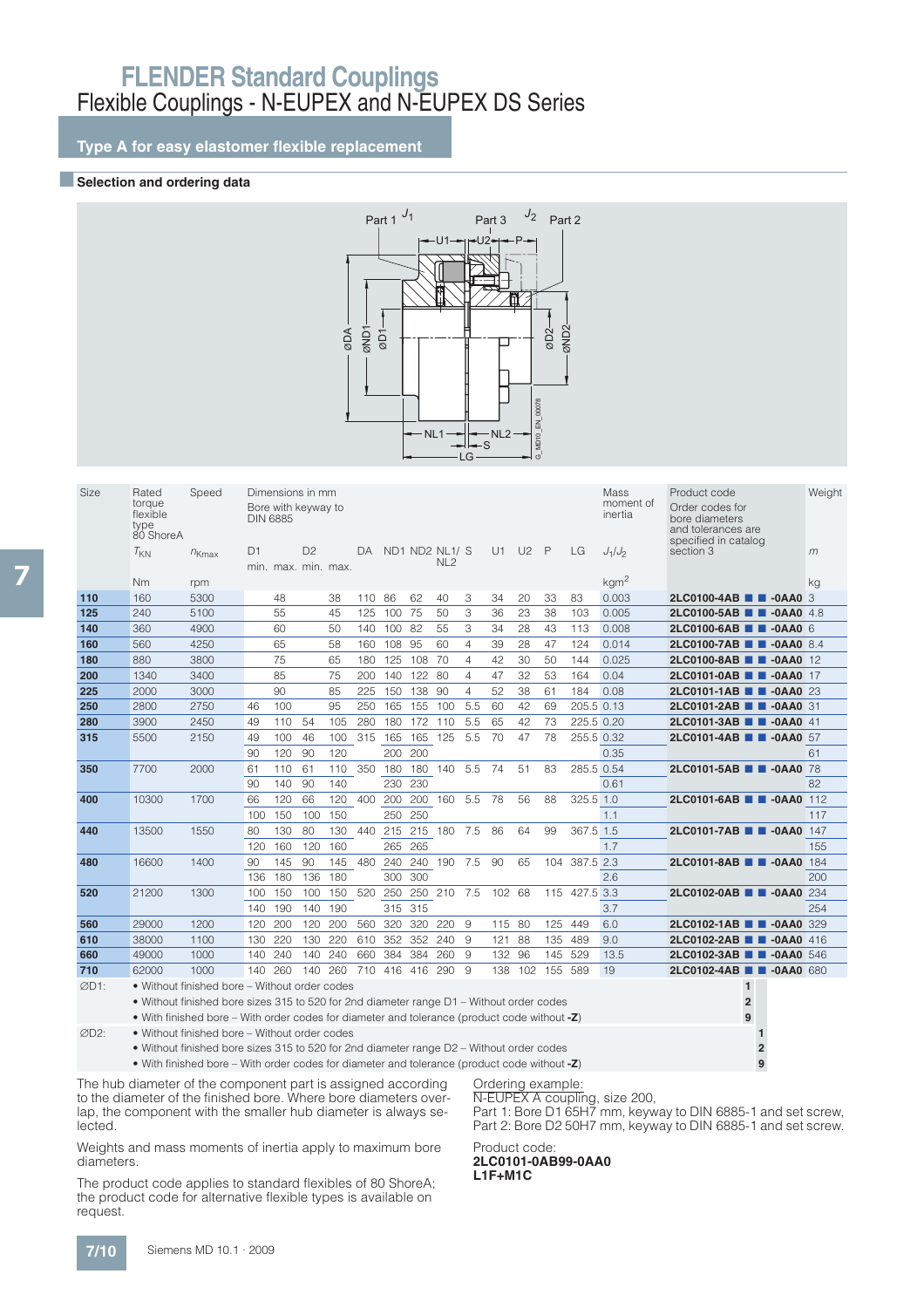## **BSelection and ordering data**



| <b>Size</b> | Rated<br>torque<br>flexible<br>type<br>80 ShoreA | Speed                                                                                        | <b>DIN 6885</b>        |     | Dimensions in mm<br>Bore with keyway to |     |     |     |               |                 |     |    |                |            | Mass<br>moment of<br>inertia | Product code<br>Order codes for<br>bore diameters<br>and tolerances are<br>specified in catalog | Weight |
|-------------|--------------------------------------------------|----------------------------------------------------------------------------------------------|------------------------|-----|-----------------------------------------|-----|-----|-----|---------------|-----------------|-----|----|----------------|------------|------------------------------|-------------------------------------------------------------------------------------------------|--------|
|             | $T_{KN}$                                         | $n_{Kmax}$                                                                                   | D <sub>1</sub><br>min. |     | D <sup>2</sup><br>max, min, max.        |     | DA  |     | ND1 ND2 NL1/S | NL <sub>2</sub> |     | U1 | U <sub>2</sub> | LG         | $J_1/J_2$                    | section 3                                                                                       | m      |
|             | <b>Nm</b>                                        | rpm                                                                                          |                        |     |                                         |     |     |     |               |                 |     |    |                |            | kgm <sup>2</sup>             |                                                                                                 | kg     |
| 58          | 19                                               | 7500                                                                                         |                        | 19  |                                         | 24  | 58  | 58  | 40            | 20              | 3   | 20 | 8              | 43         | 0.0001                       | $2LC0100-0AA$<br>$-0$ AA0 0.4                                                                   |        |
| 68          | 34                                               | 7000                                                                                         |                        | 24  |                                         | 28  | 68  | 68  | 50            | 20              | 3   | 20 | 8              | 43         | 0.0002                       | $2LCO100-1AA$ $\blacksquare$<br>$-0$ AA0 0.54                                                   |        |
| 80          | 60                                               | 6000                                                                                         |                        | 30  |                                         | 38  | 80  | 80  | 68            | 30              | 3   | 30 | 10             | 63         | 0.0006                       | $2LC0100-2AA$<br>$-0AA0$ 1.3                                                                    |        |
| 95          | 100                                              | 5500                                                                                         |                        | 42  |                                         | 42  | 95  | 76  | 76            | 35              | 3   | 30 | 12             | 73         | 0.0013                       | $2LC0100-3AA$<br>$-0AAA0$ 2.2                                                                   |        |
| 110         | 160                                              | 5300                                                                                         |                        | 48  |                                         | 48  | 110 | 86  | 86            | 40              | 3   | 34 | 14             | 83         | 0.003                        | $2LC0100-4AA$<br>$-0AAA0$ 3.3                                                                   |        |
| 125         | 240                                              | 5100                                                                                         |                        | 55  |                                         | 55  | 125 | 100 | 100           | 50              | 3   | 36 | 18             | 103        | 0.006                        | 2LC0100-5AA<br>$-0$ AA0 5.2                                                                     |        |
| 140         | 360                                              | 4900                                                                                         |                        | 60  |                                         | 60  | 140 | 100 | 100           | 55              | 3   | 34 | 20             | 113        | 0.007                        | 2LC0100-6AA <b>1 4</b> -0AA0 5.6                                                                |        |
| 160         | 560                                              | 4250                                                                                         |                        | 65  |                                         | 65  | 160 | 108 | 108           | 60              | 4   | 39 | 20             | 124        | 0.01                         | $2LC0100-7AA$ $\blacksquare$<br>$-0$ AA0 7.8                                                    |        |
| 180         | 880                                              | 3800                                                                                         |                        | 75  |                                         | 75  | 180 | 125 | 125           | 70              | 4   | 42 | 20             | 144        | 0.02                         | $2LC0100-8AA$ $\blacksquare$<br>$-0AA0$ 11.5                                                    |        |
| 200         | 1340                                             | 3400                                                                                         |                        | 85  |                                         | 85  | 200 | 140 | 140           | 80              | 4   | 47 | 24             | 164        | 0.04                         | $2LCO101-OAA$<br>$-0$ AA0 16                                                                    |        |
| 225         | 2000                                             | 3000                                                                                         |                        | 90  |                                         | 90  | 225 | 150 | 150           | 90              | 4   | 52 | 18             | 184        | 0.07                         | $2LCO101-1AA$ $\blacksquare$<br>$-0AAO$ 20                                                      |        |
| 250         | 2800                                             | 2750                                                                                         | 46                     | 100 | 46                                      | 100 | 250 | 165 | 165           | 100             | 5.5 | 60 | 18             | 205.5 0.12 |                              | 2LC0101-2AA <b>1 4</b> -0AA0 29                                                                 |        |
| 280         | 3900                                             | 2450                                                                                         | 49                     | 110 | 54                                      | 110 | 280 | 180 | 180           | 110             | 5.5 | 65 | 20             | 225.5 0.18 |                              | 2LC0101-3AA <b>1 4</b> -0AA0 38                                                                 |        |
| ØD1:        |                                                  | • Without finished bore – Without order codes                                                |                        |     |                                         |     |     |     |               |                 |     |    |                |            |                              | $\mathbf{1}$                                                                                    |        |
|             |                                                  | • With finished bore – With order codes for diameter and tolerance (product code without -Z) |                        |     |                                         |     |     |     |               |                 |     |    |                |            |                              | 9                                                                                               |        |
| ØD2:        |                                                  | • Without finished bore – Without order codes                                                |                        |     |                                         |     |     |     |               |                 |     |    |                |            |                              |                                                                                                 |        |

• With finished bore – With order codes for diameter and tolerance (product code without **-Z**) **9**

Weights and mass moments of inertia apply to maximum bore diameters.

#### Product code: **2LC0100-3AA99-0AA0 L0X+M0T**

Ordering example:

N-EUPEX B coupling, size 95, Part 1: Bore D1 42H7 mm, keyway to DIN 6885-1 and set screw, Part 2: Bore D2 32H7 mm, keyway to DIN 6885-1 and set screw.

The product code applies to standard flexibles of 80 ShoreA; the product code for alternative flexible types is available on request.

## **Type B**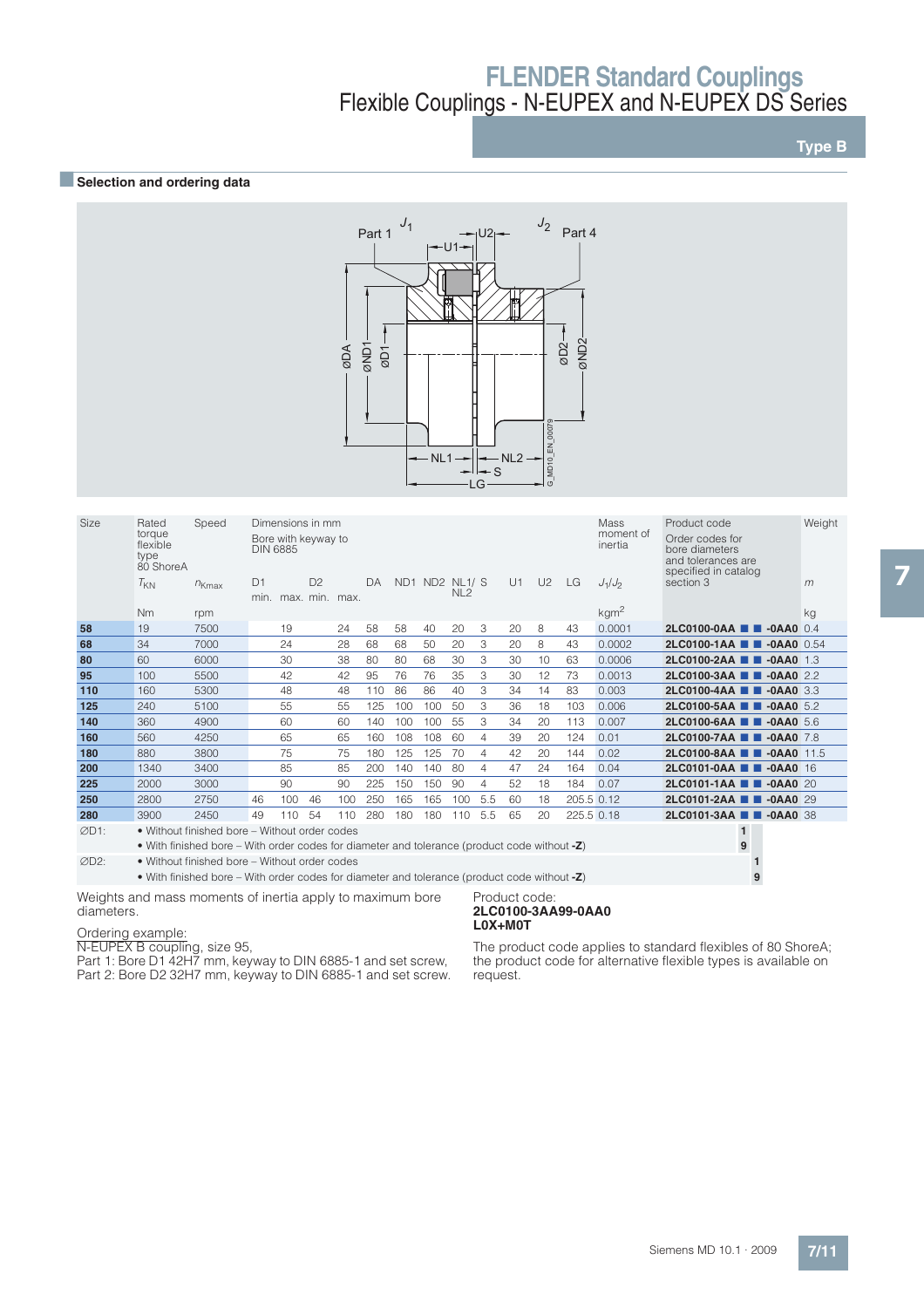## **Type H**

### **BSelection and ordering data**



### For dimension U1, see type A

| Size             | Rated<br>torque<br>flexible<br>type<br>80 ShoreA                                             | Speed      |                | Dimensions in mm<br>Bore with keyway to<br><b>DIN 6885</b> |                |    |        |                |    |                         |          |     |                    |               |     |            | of inertia       |                  | Mass moment Product code<br>Order codes for<br>bore diameters<br>and tolerances are<br>specified in catalog |   | Weight |
|------------------|----------------------------------------------------------------------------------------------|------------|----------------|------------------------------------------------------------|----------------|----|--------|----------------|----|-------------------------|----------|-----|--------------------|---------------|-----|------------|------------------|------------------|-------------------------------------------------------------------------------------------------------------|---|--------|
|                  | $T_{KN}$                                                                                     | $n_{Kmax}$ | D <sub>1</sub> | min. max. min. max.                                        | D <sub>2</sub> |    |        |                |    | DA ND1 ND2 NL1 NL2 S2 S |          |     |                    | LZ.           |     | DZ LG      | $J_1$            | $J_2$            | section 3                                                                                                   |   | m      |
|                  | Nm                                                                                           | rpm        |                |                                                            |                |    |        |                |    |                         |          |     |                    |               |     |            | kgm <sup>2</sup> | kgm <sup>2</sup> |                                                                                                             |   | kg     |
| 80               | 60                                                                                           | 6000       |                | 30                                                         |                | 32 | 80     | 80             | 55 | 30                      | 45       | 5   | 100 87             |               | 51  |            |                  |                  | 175 0.0006 0.001 2LC0100-2AG <b>B -0AA0</b> 2.6                                                             |   |        |
|                  |                                                                                              |            |                |                                                            |                |    |        |                |    |                         |          |     | 140 127            |               |     | 215        |                  |                  | 0.001 2LC0100-2AG <b>1 4 -0AB0</b> 2.7                                                                      |   |        |
| 95               | 100                                                                                          | 5500       |                | 42                                                         |                | 42 | 95     | 76             | 70 | 35                      | 45       | 5   | 100 87             |               | 63  |            | 180 0.001        |                  | 0.003 2LC0100-3AG <b>1 -0AA0</b> 3.5                                                                        |   |        |
|                  |                                                                                              |            |                |                                                            |                |    |        |                |    |                         |          |     | 140 127            |               |     | 220        |                  |                  | 0.003 2LC0100-3AG <b>1 4-0AB0</b> 3.8                                                                       |   |        |
| 110              | 160                                                                                          | 5300       |                | 48                                                         |                | 48 | 110 86 |                | 80 | 40                      | 50       | 5   | 100 85             |               | 73  |            | 190 0.003        |                  | 0.005 2LC0100-4AG <b>T -0AA0</b> 5.2                                                                        |   |        |
|                  |                                                                                              |            |                |                                                            |                |    |        |                |    |                         | 50       |     | 140 125            |               |     | 230        |                  |                  | 0.006 2LC0100-4AG <b>1 -0AB0</b> 5.4                                                                        |   |        |
|                  |                                                                                              |            |                |                                                            |                |    |        |                |    |                         | 60       |     | 180 165            |               |     | 280        |                  |                  | 0.006 2LC0100-4AG <b>B</b> -0AC0 6.0                                                                        |   |        |
| 125              | 240                                                                                          | 5100       |                | 55                                                         |                | 55 |        | 125 100 90     |    | 50                      | 50       | -5  | 100 85             |               | 85  |            | 200 0.005        | 0.01             | 2LC0100-5AG <b>1 -0AA0</b> 7.2                                                                              |   |        |
|                  |                                                                                              |            |                |                                                            |                |    |        |                |    |                         | 50       |     | 140 125            |               |     | 240        |                  | 0.01             | 2LC0100-5AG <b>1 4</b> -0AB0 7.7                                                                            |   |        |
|                  |                                                                                              |            |                |                                                            |                |    |        |                |    |                         | 60       |     | 180 165            |               |     | 290        |                  |                  | 0.011 2LC0100-5AG <b>1 -0AC0</b> 8.2                                                                        |   |        |
|                  |                                                                                              |            |                |                                                            |                |    |        |                |    |                         | 70<br>80 |     | 200 185<br>250 235 |               |     | 320<br>380 |                  |                  | 0.012 2LC0100-5AG <b>1 -0AD0</b> 8.5<br>0.012 2LC0100-5AG <b>T -0AE0</b> 9                                  |   |        |
| 140              | 360                                                                                          | 4900       |                | 60                                                         |                | 60 |        | 140 100 100 55 |    |                         | 65       | -5  | 100 82             |               | 91  |            | 220 0.007        |                  | 0.018 2LC0100-6AG <b>1 -0AA0</b> 10.0                                                                       |   |        |
|                  |                                                                                              |            |                |                                                            |                |    |        |                |    |                         | 65       |     |                    | 140 122       |     | 260        |                  |                  | 0.019 2LC0100-6AG <b>1 -0AB0</b> 10.5                                                                       |   |        |
|                  |                                                                                              |            |                |                                                            |                |    |        |                |    |                         | 65       |     |                    | 180 162       |     | 300        |                  | 0.02             | 2LC0100-6AG <b>TH</b> -0AC0 11.0                                                                            |   |        |
|                  |                                                                                              |            |                |                                                            |                |    |        |                |    |                         | 65       |     | 200 182            |               |     | 320        |                  |                  | 0.021 2LC0100-6AG <b>T 7-0AD0</b> 11.3                                                                      |   |        |
|                  |                                                                                              |            |                |                                                            |                |    |        |                |    |                         | 80       |     | 250 232            |               |     | 385        |                  |                  | 0.022 2LC0100-6AG <b>1 -0AE0</b> 12.0                                                                       |   |        |
| 160              | 560                                                                                          | 4250       |                | 65                                                         |                | 65 |        | 160 108 108 60 |    |                         | 70       | - 6 |                    | 100 81.5      | 111 |            | 230 0.013        | 0.03             | 2LC0100-7AG <b>1 -0AA0</b> 13                                                                               |   |        |
|                  |                                                                                              |            |                |                                                            |                |    |        |                |    |                         | 70       |     |                    | 140 121.5     |     | 270        |                  |                  | 0.032 2LC0100-7AG <b>1 -0AB0</b> 13.7                                                                       |   |        |
|                  |                                                                                              |            |                |                                                            |                |    |        |                |    |                         | 70       |     |                    | 180 161.5     |     | 310        |                  |                  | 0.034 2LC0100-7AG <b>B</b> -0AC0 14.5                                                                       |   |        |
|                  |                                                                                              |            |                |                                                            |                |    |        |                |    |                         | 70       |     |                    | 200 181.5     |     | 330        |                  |                  | 0.035 2LC0100-7AG <b>1 -0AD0</b> 14.9                                                                       |   |        |
|                  |                                                                                              |            |                |                                                            |                |    |        |                |    |                         | 80       |     |                    | 250 231.5     |     | 390        |                  |                  | 0.037 2LC0100-7AG <b>1 -0AE0</b> 15.9                                                                       |   |        |
| 180              | 880                                                                                          | 3800       |                | 75                                                         |                | 75 |        | 180 125 125 70 |    |                         | 80       | 6   |                    | 140 121.5 131 |     |            | 290 0.023        |                  | 0.054 2LC0100-8AG <b>1 -0AB0</b> 18.5                                                                       |   |        |
|                  |                                                                                              |            |                |                                                            |                |    |        |                |    |                         |          |     |                    | 180 161.5     |     | 330        |                  |                  | 0.058 2LC0100-8AG <b>1 -0AC0</b> 19.4                                                                       |   |        |
|                  |                                                                                              |            |                |                                                            |                |    |        |                |    |                         |          |     |                    | 200 181.5     |     | 350        |                  |                  | 0.060 2LC0100-8AG <b>1 4 -0AD0</b> 21                                                                       |   |        |
|                  |                                                                                              |            |                |                                                            |                |    |        |                |    |                         |          |     |                    | 250 231.5     |     | 400        |                  |                  | 0.065 2LC0100-8AG <b># # -0AE0</b> 22                                                                       |   |        |
| ØD1:             | • Without finished bore – Without order codes                                                |            |                |                                                            |                |    |        |                |    |                         |          |     |                    |               |     |            |                  |                  | $\mathbf{1}$                                                                                                |   |        |
|                  | • With finished bore – With order codes for diameter and tolerance (product code without -Z) |            |                |                                                            |                |    |        |                |    |                         |          |     |                    |               |     |            |                  |                  | 9                                                                                                           |   |        |
| ØD <sub>2:</sub> | • Without finished bore - Without order codes                                                |            |                |                                                            |                |    |        |                |    |                         |          |     |                    |               |     |            |                  |                  |                                                                                                             |   |        |
|                  | • With finished bore – With order codes for diameter and tolerance (product code without -Z) |            |                |                                                            |                |    |        |                |    |                         |          |     |                    |               |     |            |                  |                  |                                                                                                             | 9 |        |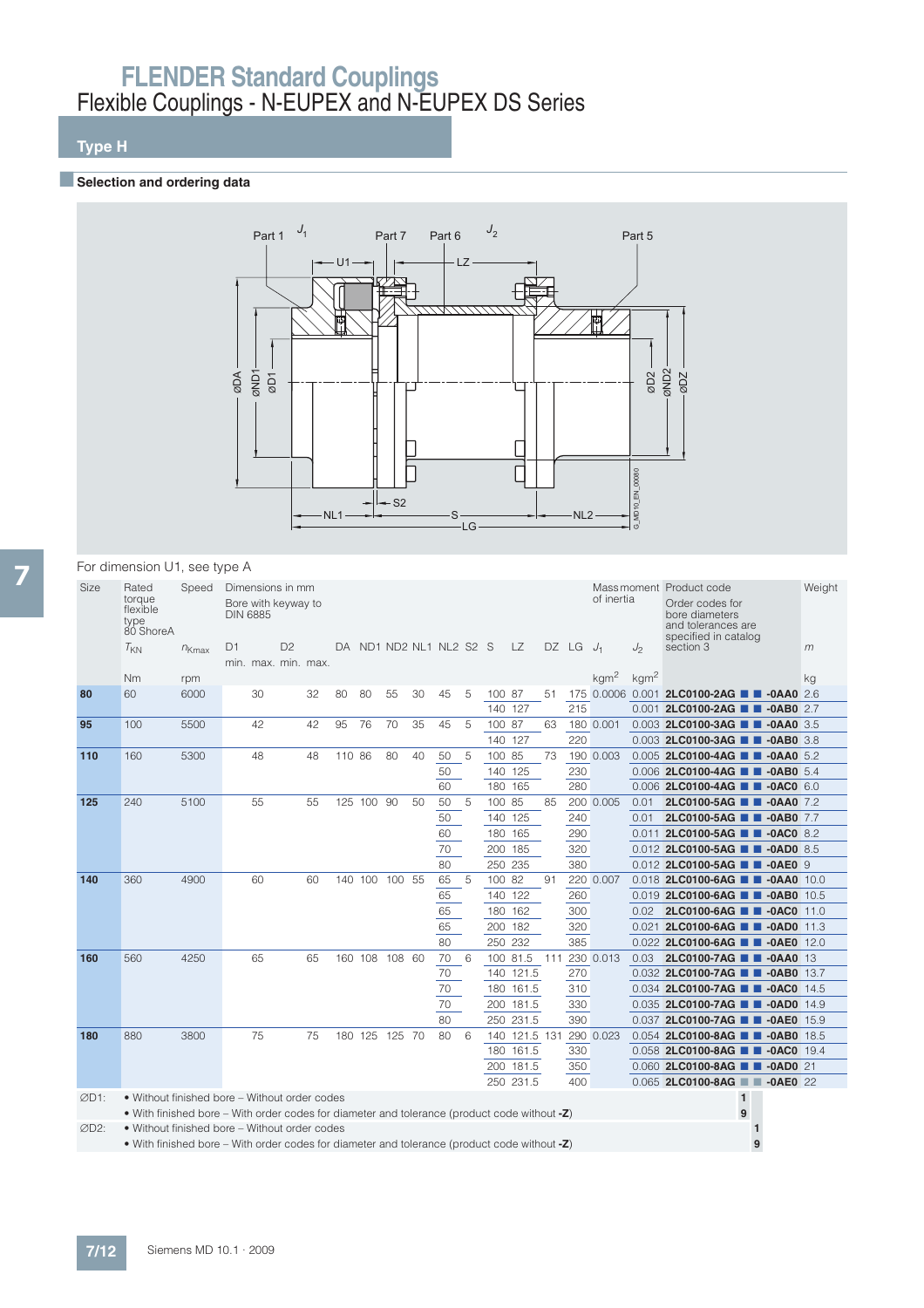**Type H**

| Size | Rated<br>torque<br>flexible<br>type<br>80 ShoreA                                             | Speed      |                | Dimensions in mm<br>Bore with keyway to<br><b>DIN 6885</b> |                |                     |         |         |                |                        |     |         |                        |       |             | of inertia       |                  | Mass moment Product code<br>Order codes for<br>bore diameters<br>and tolerances are<br>specified in catalog | Weight |
|------|----------------------------------------------------------------------------------------------|------------|----------------|------------------------------------------------------------|----------------|---------------------|---------|---------|----------------|------------------------|-----|---------|------------------------|-------|-------------|------------------|------------------|-------------------------------------------------------------------------------------------------------------|--------|
|      | $T_{KN}$                                                                                     | $n_{Kmax}$ | D <sub>1</sub> |                                                            | D <sub>2</sub> | min. max. min. max. | DA.     |         |                | ND1 ND2 NL1 NL2 S2 S   |     |         | LZ.                    | DZ LG |             | $J_1$            | J <sub>2</sub>   | section 3                                                                                                   | m      |
|      | <b>Nm</b>                                                                                    | rpm        |                |                                                            |                |                     |         |         |                |                        |     |         |                        |       |             | kgm <sup>2</sup> | kgm <sup>2</sup> |                                                                                                             | kg     |
| 200  | 1340                                                                                         | 3400       |                | 85                                                         |                | 85                  |         |         | 200 140 140 80 | 90                     | - 6 |         | 140 118.5 144 310 0.04 |       |             |                  |                  | 0.095 2LC0101-0AG <b>1 1 -0AB0</b> 25.6                                                                     |        |
|      |                                                                                              |            |                |                                                            |                |                     |         |         |                |                        |     |         | 180 158.5              |       | 350         |                  | 0.1              | 2LC0101-0AG <b>T -0AC0</b> 26.5                                                                             |        |
|      |                                                                                              |            |                |                                                            |                |                     |         |         |                |                        |     |         | 200 178.5              |       | 370         |                  |                  | 0.105 2LC0101-0AG <b>1 -0AD0</b> 27.2                                                                       |        |
|      |                                                                                              |            |                |                                                            |                |                     |         |         |                |                        |     |         | 250 228.5              |       | 420         |                  | 011              | 2LC0101-0AG<br>$-0A E0$ 28.5                                                                                |        |
| 225  | 2000                                                                                         | 3000       |                | 90                                                         |                | 90                  |         |         | 225 150 150 90 | 1006                   |     |         | 140 118.5 169          |       |             | 330 0.07         |                  | 0.158 2LC0101-1AG <b>1 -0AB0</b> 34                                                                         |        |
|      |                                                                                              |            |                |                                                            |                |                     |         |         |                |                        |     |         | 180 158.5              |       | 370         |                  | 0.16             | 2LC0101-1AG <b>1 -0AC0</b> 35                                                                               |        |
|      |                                                                                              |            |                |                                                            |                |                     |         |         |                |                        |     |         | 200 178.5              |       | 390         |                  | 0.17             | 2LC0101-1AG <b>1 -0AD0</b> 36                                                                               |        |
|      |                                                                                              |            |                |                                                            |                |                     |         |         |                |                        |     |         | 250 228.5              |       | 440         |                  | 0.18             | 2LC0101-1AG <b>T -0AE0</b> 38                                                                               |        |
| 250  | 2800                                                                                         | 2750       | 46             | 100                                                        | 46             | 100                 |         |         |                | 250 165 165 100 110 8  |     |         | 180 152.5 185          |       |             | 390 0.12         | 0.27             | 2LC0101-2AG <b>B</b> -0AC0 48                                                                               |        |
|      |                                                                                              |            |                |                                                            |                |                     |         |         |                |                        |     |         | 200 172.5              |       | 410         |                  | 0.28             | 2LC0101-2AG <b>1 4</b> -0AD0 50                                                                             |        |
|      |                                                                                              |            |                |                                                            |                |                     |         |         |                |                        |     |         | 250 222.5              |       | 460         |                  | 0.3              | 2LC0101-2AG 2 -0AE0 52                                                                                      |        |
| 280  | 3900                                                                                         | 2450       | 49             | 110                                                        | -51            | 110                 |         | 280 180 | 180            | 110 120 8              |     |         | 250 222.5 215 480 0.20 |       |             |                  | 0.52             | 2LC0101-3AG 2-0AE0 70                                                                                       |        |
| 315  | 5500                                                                                         | 2150       | 49             | 100                                                        | -51            | 120                 | 315 165 |         | 200            | 125 140 8              |     |         | 250 222.5 250 515 0.32 |       |             |                  | 0.87             | 2LC0101-4AG<br>$\blacksquare$ -OAEO 98                                                                      |        |
|      |                                                                                              |            | 90             | 120                                                        |                |                     |         | 200     |                |                        |     |         |                        |       |             | 0.35             |                  | 2LC0101-4AG<br><b>0AE0</b> 100                                                                              |        |
| 350  | 7700                                                                                         | 2000       | 61             | 110                                                        | 51             | 140                 |         |         |                | 350 180 230 140 150 8  |     |         | 250 220.5 272 540 0.54 |       |             |                  | 1.4              | 2LC0101-5AG <b>N</b> -0AE0 120                                                                              |        |
|      |                                                                                              |            | 90             | 140                                                        |                |                     |         | 230     |                |                        |     |         |                        |       |             | 0.61             |                  | 2LC0101-5AG <b>N</b> -0AE0 125                                                                              |        |
| 400  | 10300                                                                                        | 1700       | 66             | 120                                                        | -51            | 150                 |         |         |                | 400 200 250 160 180 8  |     |         | 250 185.5 310 590 1.0  |       |             |                  | 2.9              | 2LC0101-6AG<br>$\blacksquare$ -OAEO 195                                                                     |        |
|      |                                                                                              |            | 100            | 150                                                        |                |                     |         | 250     |                |                        |     |         |                        |       |             | 1.1              |                  | 2LC0101-6AG <b>T -0AE0</b> 200                                                                              |        |
| 440  | 13500                                                                                        | 1550       | 80             | 130                                                        | 51             | 160                 |         |         |                | 440 215 265 180 180 10 |     | 250 182 |                        |       | 354 610 1.5 |                  | 4.1              | 2LC0101-7AG <b>N</b> -0AE0 225                                                                              |        |
|      |                                                                                              |            | 120            | 160                                                        |                |                     |         | 265     |                |                        |     |         |                        |       |             | 1.7              |                  | 2LC0101-7AG <b>1 -0AE0</b> 230                                                                              |        |
| ØD1: | • Without finished bore – Without order codes                                                |            |                |                                                            |                |                     |         |         |                |                        |     |         |                        |       |             |                  |                  | $\mathbf{1}$                                                                                                |        |
|      | • Without finished bore sizes 315 to 440 for 2nd diameter range D1 – Without order codes     |            |                |                                                            |                |                     |         |         |                |                        |     |         |                        |       |             |                  |                  | $\overline{2}$                                                                                              |        |
|      | • With finished bore – With order codes for diameter and tolerance (product code without -Z) |            |                |                                                            |                |                     |         |         |                |                        |     |         |                        |       |             |                  |                  | 9                                                                                                           |        |

D2: • Without finished bore – Without order codes **1**

- Without finished bore sizes 315 to 440 for 2nd diameter range D2 Without order codes **2**
- With finished bore With order codes for diameter and tolerance (product code without **-Z**) **9**

During assembly, the gap dimension S2 must not exceed the permissible tolerance of +1 mm.

The hub diameter of the component part is assigned according to the diameter of the finished bore. Where bore diameters overlap, the component with the smaller hub diameter is always selected.

Weights and mass moments of inertia apply to maximum bore diameters.

Ordering example:

N-EUPEX H coupling, size 160, S = 200 mm, Part 1: Bore D1 60H7 mm, keyway to DIN 6885-1 and set screw, Part 2: Bore D2 55H7 mm, keyway to DIN 6885-1 and set screw.

#### Product code: **2LC0100-7AG99-0AD0 L1E+M1D**

The product code applies to standard flexibles of 80 ShoreA; the product code for alternative flexible types is available on request.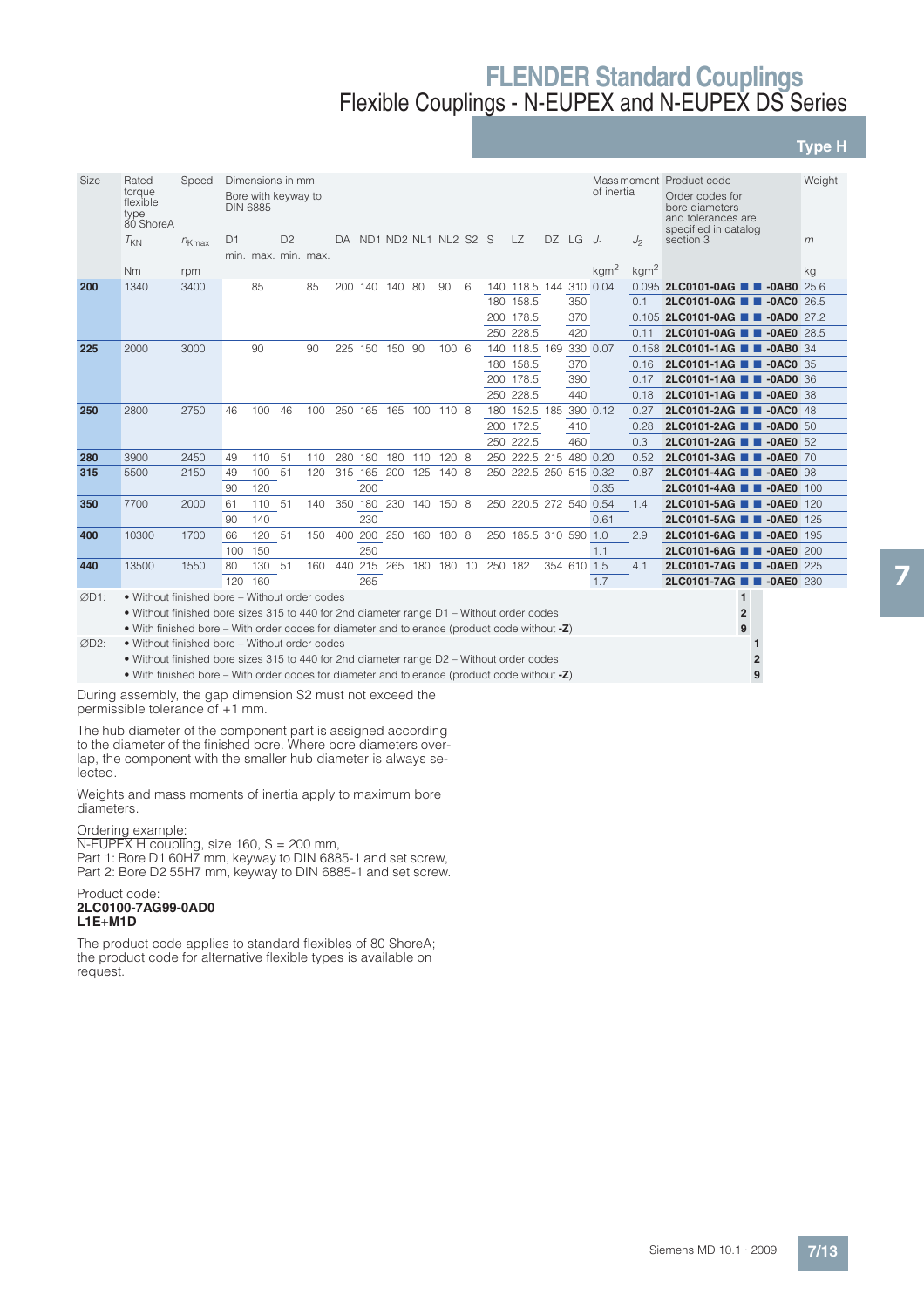**Type D for easy elastomer flexible replacement**

## **BSelection and ordering data**



#### For dimensions U2 and P, see type A

| <b>Size</b> | Rated<br>torque<br>flexible<br>type<br>80 ShoreA                                                                 | Speed      | Bore with<br>keyway to<br><b>DIN 6885</b> | Dimensions in mm |         |            |                 |                |                      |                                             |                | dimensions | Flange connection |      |     |                          | Mass<br>moment of<br>inertia |       | Product code<br>Order codes for bore<br>diameters and tolerances<br>are specified in catalog<br>section 3 |                | Weight |
|-------------|------------------------------------------------------------------------------------------------------------------|------------|-------------------------------------------|------------------|---------|------------|-----------------|----------------|----------------------|---------------------------------------------|----------------|------------|-------------------|------|-----|--------------------------|------------------------------|-------|-----------------------------------------------------------------------------------------------------------|----------------|--------|
|             | $T_{KN}$                                                                                                         | $n_{Kmax}$ | D <sub>2</sub><br>min.                    | max.             |         |            | DA ND2 NL2 S2 S |                |                      | LG                                          | h <sub>8</sub> | H7         |                   |      |     | DFA DFN DFK FB ZF DFB J1 |                              | $J_2$ |                                                                                                           |                | m      |
|             | <b>Nm</b>                                                                                                        | rpm        |                                           |                  |         |            |                 |                |                      |                                             |                |            |                   |      |     |                          | $kgm2$ kgm <sup>2</sup>      |       |                                                                                                           |                | ka     |
| 110         | 160                                                                                                              | 5300       |                                           | 38               | 110 62  |            | 40              | 3              | 30                   | 70                                          | 144 62         |            | 128 10 6          |      |     | 9                        |                              |       | 0.003 0.003 2LC0100-4AD1 <b>4 -0AA0</b> 2.7                                                               |                |        |
|             |                                                                                                                  |            |                                           |                  |         |            |                 |                |                      |                                             |                |            |                   |      |     | M <sub>8</sub>           |                              |       | 2LC0100-4AD2 <b>4</b> -0AA0                                                                               |                |        |
| 125         | 240                                                                                                              | 5100       |                                           | 45               | 125 75  |            | 50              | 3              | 34                   | 84                                          | 158 75         |            | 142 10 6          |      |     | 9                        |                              |       | 0.005 0.005 2LC0100-5AD1 -0AA0 3.9                                                                        |                |        |
|             |                                                                                                                  |            |                                           |                  |         |            |                 |                |                      |                                             |                |            |                   |      |     | M <sub>8</sub>           |                              |       | 2LC0100-5AD2 ■ -0AA0                                                                                      |                |        |
| 140         | 360                                                                                                              | 4900       |                                           | 50               | 140 82  |            | 55              | 3              | 37                   | 92                                          | 180 82         |            | 160 13 6          |      |     | 11                       |                              |       | 0.011 0.008 2LC0100-6AD1 -0AA0 5.6                                                                        |                |        |
|             |                                                                                                                  |            |                                           |                  |         |            |                 |                |                      |                                             |                |            |                   |      |     | M10                      |                              |       | 2LC0100-6AD2 <b>4</b> -0AA0                                                                               |                |        |
| 160         | 560                                                                                                              | 4250       |                                           | 58               | 160 95  |            | 60              | $\overline{4}$ | 43                   | 103                                         | 200 95         |            | 180 13 7          |      |     | 11                       |                              |       | 0.017 0.014 2LC0100-7AD1 -0AA0 7.5                                                                        |                |        |
|             |                                                                                                                  |            |                                           |                  |         |            |                 |                |                      |                                             |                |            |                   |      |     | M10                      |                              |       | 2LC0100-7AD2 0-0AA0                                                                                       |                |        |
| 180         | 880                                                                                                              | 3800       |                                           | 65               |         | 180 108 70 |                 | $\overline{4}$ | 46                   | 116                                         | 220            | 110        | 200               | 13 8 |     | 11                       |                              |       | 0.026 0.025 2LC0100-8AD1 -0AA0 10.3                                                                       |                |        |
|             |                                                                                                                  |            |                                           |                  |         |            |                 |                |                      |                                             |                |            |                   |      |     | M10                      |                              |       | 2LC0100-8AD2 0-0AA0                                                                                       |                |        |
| 200         | 1340                                                                                                             | 3400       |                                           | 75               |         | 200 122 80 |                 | $\overline{4}$ | 51                   | 131                                         | 248            |            | 120 224 16 8      |      |     | 14                       | 0.051 0.04                   |       | 2LC0101-0AD1 -0AA0 14.7                                                                                   |                |        |
|             |                                                                                                                  |            |                                           |                  |         |            |                 |                |                      |                                             |                |            |                   |      |     | M12                      |                              |       | 2LC0101-0AD2 <b>4</b> -0AA0                                                                               |                |        |
| 225         | 2000                                                                                                             | 3000       |                                           | 85               |         | 225 138 90 |                 | $\overline{4}$ | 56                   | 146                                         |                |            | 274 135 250 16 8  |      |     | 14                       | 0.085 0.08                   |       | 2LC0101-1AD1 -0AA0 19.5                                                                                   |                |        |
|             |                                                                                                                  |            |                                           |                  |         |            |                 |                |                      |                                             |                |            |                   |      |     | M <sub>12</sub>          |                              |       | 2LC0101-1AD2 <b>4</b> -0AA0                                                                               |                |        |
| 250         | 2800                                                                                                             | 2750       |                                           | 95               |         | 250 155    |                 |                | 100 5.5 65.5         | 165.5 314 150                               |                |            | 282 20 8          |      |     | 18                       | 0.16                         | 0.13  | 2LC0101-2AD1 0-0AA0 28.0                                                                                  |                |        |
|             |                                                                                                                  |            |                                           |                  |         |            |                 |                |                      |                                             |                |            |                   |      |     | M <sub>16</sub>          |                              |       | 2LC0101-2AD2 0-0AA0                                                                                       |                |        |
| 280         | 3900                                                                                                             | 2450       | 54                                        | 105              |         |            |                 |                | 280 172 110 5.5 70.5 | 180.5 344 170 312 20 8                      |                |            |                   |      |     | 18                       | 0.24                         | 0.2   | 2LC0101-3AD1 -0AA0 35.0                                                                                   |                |        |
|             |                                                                                                                  |            |                                           |                  |         |            |                 |                |                      |                                             |                |            |                   |      |     | M16                      |                              |       | 2LC0101-3AD2 0-0AA0                                                                                       |                |        |
| 315         | 5500                                                                                                             | 2150       | 46                                        | 100              |         |            |                 |                | 315 165 125 5.5 75.5 | 200.5 380                                   |                |            | 200 348 22 9      |      |     | 18                       | 0.4                          | 0.32  | 2LC0101-4AD1 -0AA0 47                                                                                     |                |        |
|             |                                                                                                                  |            | 90                                        | 120              |         | 200        |                 |                |                      |                                             |                |            |                   |      |     |                          |                              | 0.35  |                                                                                                           |                | 50     |
|             | 5500                                                                                                             | 2150       | 46                                        | 100              | 315 165 |            |                 |                | 125 5.5 75.5         | 200.5 380 200 348 22 9                      |                |            |                   |      |     | M <sub>16</sub> 0.4      |                              | 0.32  | 2LC0101-4AD2 -0AA0 47                                                                                     |                |        |
|             |                                                                                                                  |            | 90                                        | 120              |         | 200        |                 |                |                      |                                             |                |            |                   |      |     |                          |                              | 0.35  |                                                                                                           |                | 50     |
| 350         | 7700                                                                                                             | 2000       | 61                                        | 110              |         |            |                 |                |                      | 350 180 140 5.5 79.5 219.5 430 225 390 25 9 |                |            |                   |      |     | 22                       | 0.7                          | 0.54  | 2LC0101-5AD1 0-0AA0 64                                                                                    |                |        |
|             |                                                                                                                  |            | 90                                        | 140              |         | 230        |                 |                |                      |                                             |                |            |                   |      |     |                          |                              | 0.61  |                                                                                                           |                | 67     |
|             | 7700                                                                                                             | 2000       | 61                                        | 110              |         | 350 180    |                 |                | 140 5.5 79.5         | 219.5 430                                   |                | 225        | 390               | -25  | - 9 | M20 0.7                  |                              | 0.54  | 2LC0101-5AD2 -0AA0 64                                                                                     |                |        |
|             |                                                                                                                  |            | 90                                        | 140              |         | 230        |                 |                |                      |                                             |                |            |                   |      |     |                          |                              | 0.61  |                                                                                                           |                | 67     |
| 400         | 10300                                                                                                            | 1700       | 66                                        | 120              |         |            |                 |                | 400 200 160 5.5 83.5 | 243.5 480 265 440 25                        |                |            |                   |      | 10  | 22                       | 1.1                          | 1.0   | 2LC0101-6AD1 -0AA0 86                                                                                     |                |        |
|             |                                                                                                                  |            | 100                                       | 150              |         | 250        |                 |                |                      |                                             |                |            |                   |      |     |                          |                              | 1.1   |                                                                                                           |                | 90     |
|             | 10300                                                                                                            | 1700       | 66                                        | 120              |         |            |                 |                |                      | 400 200 160 5.5 83.5 243.5 480              |                |            | 265 440 25        |      | 10  | M20 1.1                  |                              | 1.0   | 2LC0101-6AD2 -0AA0 86                                                                                     |                |        |
|             |                                                                                                                  |            | 100                                       | 150              |         | 250        |                 |                |                      |                                             |                |            |                   |      |     |                          |                              | 1.1   |                                                                                                           |                | 90     |
| ØD2:        | • Without finished bore – Without order codes                                                                    |            |                                           |                  |         |            |                 |                |                      |                                             |                |            |                   |      |     |                          |                              |       |                                                                                                           | $\mathbf{1}$   |        |
|             | • Without finished bore – Only for sizes 315 to 520 in each case with a larger diameter D2 – Without order codes |            |                                           |                  |         |            |                 |                |                      |                                             |                |            |                   |      |     |                          |                              |       |                                                                                                           | $\overline{2}$ |        |
|             |                                                                                                                  |            |                                           |                  |         |            |                 |                |                      |                                             |                |            |                   |      |     |                          |                              |       |                                                                                                           |                |        |

• With finished bore – With order codes for diameter and tolerance (product code without **-Z**) **9**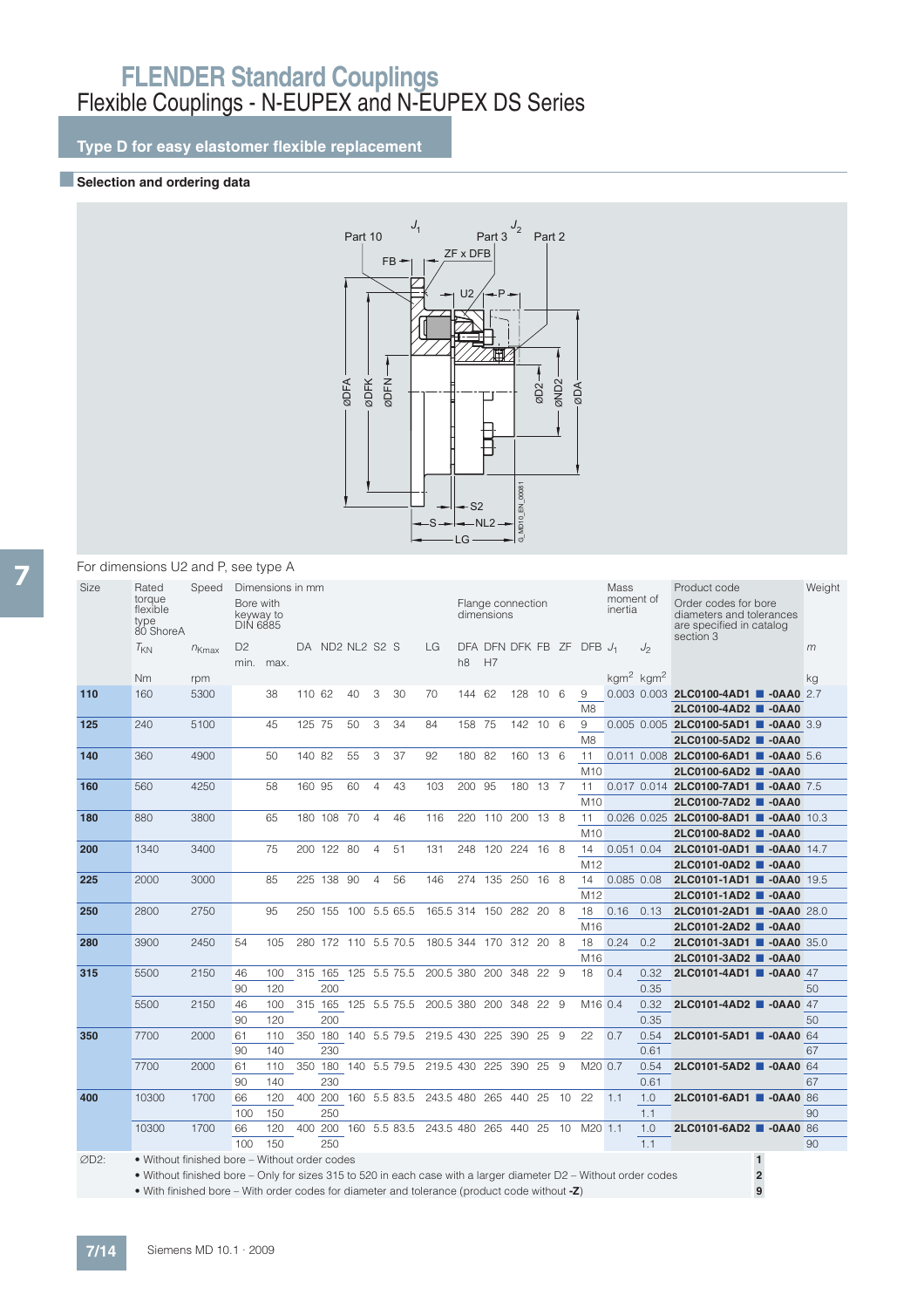## **Type D for easy elastomer flexible replacement**

| Size | Rated                                                                                                            | Speed      |                                           | Dimensions in mm |     |     |                                                  |          |                     |                              |            |                   |     |    |             | Mass                 |                         | Product code                                                                              | Weight |
|------|------------------------------------------------------------------------------------------------------------------|------------|-------------------------------------------|------------------|-----|-----|--------------------------------------------------|----------|---------------------|------------------------------|------------|-------------------|-----|----|-------------|----------------------|-------------------------|-------------------------------------------------------------------------------------------|--------|
|      | torque<br>flexible<br>type<br>80 ShoreA                                                                          |            | Bore with<br>keyway to<br><b>DIN 6885</b> |                  |     |     |                                                  |          |                     |                              | dimensions | Flange connection |     |    |             | moment of<br>inertia |                         | Order codes for bore<br>diameters and tolerances<br>are specified in catalog<br>section 3 |        |
|      | $T_{KN}$                                                                                                         | $n_{Kmax}$ | D <sub>2</sub><br>min.                    | max.             | DA  |     | ND <sub>2</sub> NL <sub>2</sub> S <sub>2</sub> S |          | LG                  | <b>DFA</b><br>h <sub>8</sub> | H7         | DFN DFK FB        |     | ΖF | $DFB$ $J_1$ |                      | J <sub>2</sub>          |                                                                                           | m      |
|      | <b>Nm</b>                                                                                                        | rpm        |                                           |                  |     |     |                                                  |          |                     |                              |            |                   |     |    |             |                      | $kgm2$ kgm <sup>2</sup> |                                                                                           | kg     |
| 440  | 13500                                                                                                            | 1550       | 80                                        | 130              | 440 | 215 | 180                                              | 7.5 93.5 | 273.5 520           |                              | 295        | 480               | 25  | 10 | 22          | 1.7                  | 1.5                     | 2LC0101-7AD1 0-0AA0 114                                                                   |        |
|      |                                                                                                                  |            | 120                                       | 160              |     | 265 |                                                  |          |                     |                              |            |                   |     |    |             |                      | 1.7                     |                                                                                           | 119    |
|      | 13500                                                                                                            | 1550       | 80                                        | 130              | 440 | 215 | 180                                              | 7.593.5  | 273.5 520           |                              | 295        | 480               | 25  | 10 | M20 1.7     |                      | 1.5                     | 2LC0101-7AD2 -0AA0 114                                                                    |        |
|      |                                                                                                                  |            | 120                                       | 160              |     | 265 |                                                  |          |                     |                              |            |                   |     |    |             |                      | 1.7                     |                                                                                           | 119    |
| 480  | 16600                                                                                                            | 1400       | 90                                        | 145              | 480 | 240 | 190                                              | 7.5 97.5 | 287.5 575           |                              | 325        | 528               | -30 | 10 | 26          | 2.7                  | 2.3                     | 2LC0101-8AD1 0-0AA0 146                                                                   |        |
|      |                                                                                                                  |            | 136                                       | 180              |     | 300 |                                                  |          |                     |                              |            |                   |     |    |             |                      | 2.6                     |                                                                                           | 155    |
|      | 16600                                                                                                            | 1400       | 90                                        | 145              | 480 | 240 | 190                                              | 7.5 97.5 | 287.5 575           |                              | 325        | 528               | 30  | 10 | M24 2.7     |                      | 2.3                     | 2LC0101-8AD2 <b>4</b> -0AA0                                                               | 146    |
|      |                                                                                                                  |            | 136                                       | 180              |     | 300 |                                                  |          |                     |                              |            |                   |     |    |             |                      | 2.6                     |                                                                                           | 155    |
| 520  | 21200                                                                                                            | 1300       | 100                                       | 150              | 520 | 250 | 210                                              |          | 7.5 109.5 319.5 615 |                              | 355        | 568               | 30  | 10 | 26          | 3.8                  | 3.3                     | 2LC0102-0AD1 0-0AA0                                                                       | 177    |
|      |                                                                                                                  |            | 140                                       | 190              |     | 315 |                                                  |          |                     |                              |            |                   |     |    |             |                      | 3.7                     |                                                                                           | 190    |
|      | 21200                                                                                                            | 1300       | 100                                       | 150              | 520 | 250 | 210                                              |          | 7.5 109.5 319.5 615 |                              | 355        | 568               | 30  | 10 | M24 3.8     |                      | 3.3                     | 2LC0102-0AD2 <b>4</b> -0AA0                                                               | 177    |
|      |                                                                                                                  |            | 140                                       | 190              |     | 315 |                                                  |          |                     |                              |            |                   |     |    |             |                      | 3.7                     |                                                                                           | 190    |
| ØD2: | • Without finished bore – Without order codes                                                                    |            |                                           |                  |     |     |                                                  |          |                     |                              |            |                   |     |    |             |                      |                         |                                                                                           |        |
|      | • Without finished bore – Only for sizes 315 to 520 in each case with a larger diameter D2 – Without order codes |            |                                           |                  |     |     |                                                  |          |                     |                              |            |                   |     |    |             |                      |                         |                                                                                           |        |

• With finished bore – With order codes for diameter and tolerance (product code without **-Z**) **9**

The hub diameter of the component part is assigned according to the diameter of the finished bore. Where bore diameters overlap, the component with the smaller hub diameter is always selected.

Weights and mass moments of inertia apply to maximum bore diameters.

Ordering example: N-EUPEX D coupling, size 125, Part 10: with through bores, Part 2: Bore D2 38H7 mm, with keyway to DIN 6885-1 and set screw.

Product code: **2LC0100-5AD19-0AA0 M0V**

The product code applies to standard flexibles of 80 ShoreA; the product code for alternative flexible types is available on request.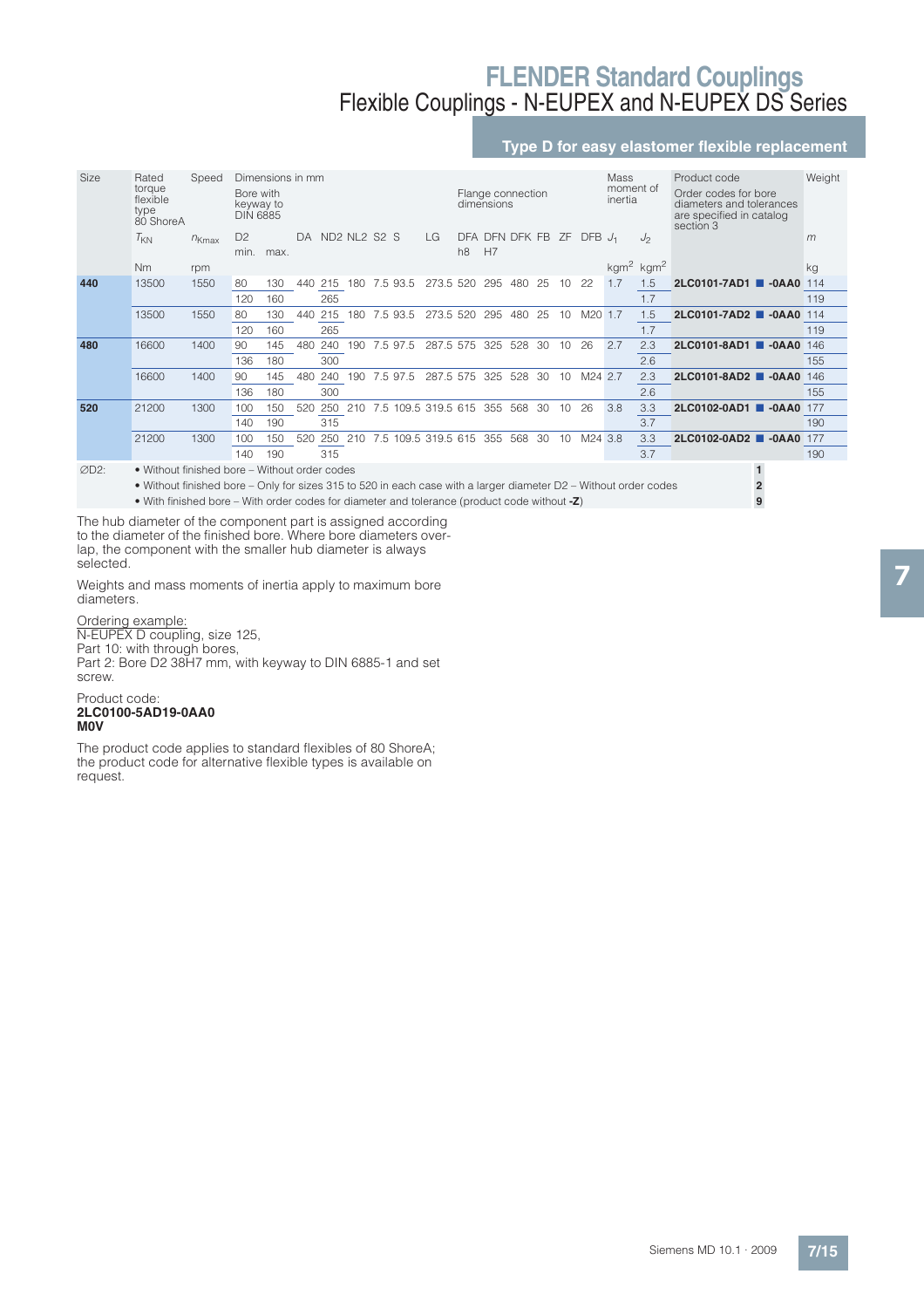## **Type E**

### **Exercise Selection and ordering data**



### For dimension U2, see type B

| Size | Rated<br>torque<br>flexible<br>type<br>80 ShoreA | Speed      | Bore with<br>keyway to<br><b>DIN 6885</b> | Dimensions in mm |                        |        |                                                  |                |    |                                     |                | dimensions | Flange connection |                 |   |                             | Mass moment<br>of inertia |                  | Product code<br>Order codes for<br>bore diameters<br>and tolerances are<br>specified in catalog | Weight |
|------|--------------------------------------------------|------------|-------------------------------------------|------------------|------------------------|--------|--------------------------------------------------|----------------|----|-------------------------------------|----------------|------------|-------------------|-----------------|---|-----------------------------|---------------------------|------------------|-------------------------------------------------------------------------------------------------|--------|
|      | $T_{KN}$                                         | $n_{Kmax}$ | D <sub>2</sub><br>from to                 |                  | $\mathsf{D}\mathsf{A}$ |        | ND <sub>2</sub> NL <sub>2</sub> S <sub>2</sub> S |                |    | LG                                  | h <sub>8</sub> | H7         |                   |                 |   | DFA DFN DFK FB ZF DFB $J_2$ |                           | $J_1$            | section 3                                                                                       | m      |
|      | <b>Nm</b>                                        | rpm        |                                           |                  |                        |        |                                                  |                |    |                                     |                |            |                   |                 |   |                             | kgm <sup>2</sup>          | kgm <sup>2</sup> |                                                                                                 | ka     |
| 68   | 34                                               | 7000       |                                           | 28               | 68                     | 50     | 20                                               | 3              | 23 | 43                                  | 90             | 34         | 80                |                 | 6 | 5.5<br>M <sub>5</sub>       |                           |                  | 0.0004 0.0002 2LC0100-1AC1 -0AA0 0.63<br>2LC0100-1AC2<br>$-0AAO$                                |        |
| 80   | 60                                               | 6000       |                                           | 38               | 80                     | 68     | 30                                               | 3              | 24 | 54                                  | 106            | 42         | 94                | 8               | 6 | 6.6<br>M <sub>6</sub>       |                           |                  | 0.0008 0.0006 2LC0100-2AC1 -0AA0 1.35<br>2LC0100-2AC2 <b>COALCO</b>                             |        |
| 95   | 100                                              | 5500       |                                           | 42               | 95                     | 76     | 35                                               | 3              | 27 | 62                                  | 120            | 52         | 108               | -8              | 6 | 6.6<br>M6                   |                           |                  | 0.0014 0.0013 2LC0100-3AC1 -0AA0 2.0<br>2LC0100-3AC2 <b>COALCO</b>                              |        |
| 110  | 160                                              | 5300       |                                           | 48               | 110 86                 |        | 40                                               | 3              | 30 | 70                                  | 144 62         |            | 128               | 10 <sub>6</sub> |   | 9<br>M8                     |                           |                  | 0.0034 0.0030 2LC0100-4AC1 -0AA0 3.0<br>2LC0100-4AC2<br>$-0AAO$                                 |        |
| 125  | 240                                              | 5100       |                                           | 55               | 125                    | 100    | 50                                               | 3              | 34 | 84                                  | 158            | 75         | 142 10            |                 | 6 | 9<br>M <sub>8</sub>         |                           |                  | 0.0052 0.0060 2LC0100-5AC1 -0AA0 4.5<br>2LC0100-5AC2 <b>CD</b> -0AA0                            |        |
| 140  | 360                                              | 4900       |                                           | 60               | 140                    | 100    | -55                                              | 3              | 37 | 92                                  | 180            | 82         | 160               | 136             |   | 11<br>M10                   | 0.011                     | 0.007            | 2LC0100-6AC1 -0AA0 5.6<br>2LC0100-6AC2 <b>0 -0AA0</b>                                           |        |
| 160  | 560                                              | 4250       |                                           | 65               | 160                    | 108 60 |                                                  | 4              | 43 | 103                                 | 200            | 95         | 180 13 7          |                 |   | 11<br>M10                   | 0.017                     | 0.01             | 2LC0100-7AC1 0-0AA0 7.2<br>2LC0100-7AC2 <b>COALCO</b>                                           |        |
| 180  | 880                                              | 3800       |                                           | 75               | 180                    | 125 70 |                                                  | $\overline{4}$ | 46 | 116                                 | 220            | 110        | 200               | 138             |   | 11<br>M10                   | 0.026                     | 0.02             | 2LC0100-8AC1 -0AA0 10.3<br>2LC0100-8AC2 <b>0 -0AA0</b>                                          |        |
| 200  | 1340                                             | 3400       |                                           | 85               | 200                    | 140 80 |                                                  | $\overline{4}$ | 51 | 131                                 | 248            | 120        | 224               | $16 \quad 8$    |   | 14<br>M12                   | 0.051                     | 0.04             | 2LC0101-0AC1 -0AA0 14<br>2LC0101-0AC2 <b>COAC</b>                                               |        |
| 225  | 2000                                             | 3000       |                                           | 90               | 225                    | 150 90 |                                                  | 4              | 56 | 146                                 |                |            | 274 135 250 16 8  |                 |   | 14<br>M12                   | 0.085                     | 0.7              | 2LC0101-1AC1 -0AA0 17<br>2LC0101-1AC2 <b>COALCORD</b>                                           |        |
| 250  | 2800                                             | 2750       | 46                                        | 100              | 250                    | 165    |                                                  |                |    | 100 5.5 65.5 165.5 314 150 282 20 8 |                |            |                   |                 |   | 18<br>M16                   | 0.16                      | 0.12             | 2LC0101-2AC1 -0AA0 26<br>2LC0101-2AC2 <b>0 -0AA0</b>                                            |        |
| 280  | 3900                                             | 2450       | 54                                        | 110              | 280                    | 180    |                                                  |                |    | 110 5.5 70.5 180.5 344 170 312 20 8 |                |            |                   |                 |   | 18<br>M16                   | 0.24                      | 0.13             | 2LC0101-3AC1 -0AA0 32<br>2LC0101-3AC2 <b>4</b> -0AA0                                            |        |
| ØD2: | . Without finished bore - Without order codes    |            |                                           |                  |                        |        |                                                  |                |    |                                     |                |            |                   |                 |   |                             |                           |                  | $\mathbf{1}$                                                                                    |        |

Product code: **2LC0100-5AC19-0AA0**

**M0V**

• With finished bore – With order codes for diameter and tolerance (product code without **-Z**) **9**

Weights and mass moments of inertia apply to maximum bore diameters.

#### Ordering example:

N-EUPEX E coupling, size 125,

Part 10 with through bores,

Part 4: Bore D2 38H7 mm, keyway to DIN 6885-1 and set screw.

The product code applies to standard flexibles of 80 ShoreA; the product code for alternative flexible types is available on request.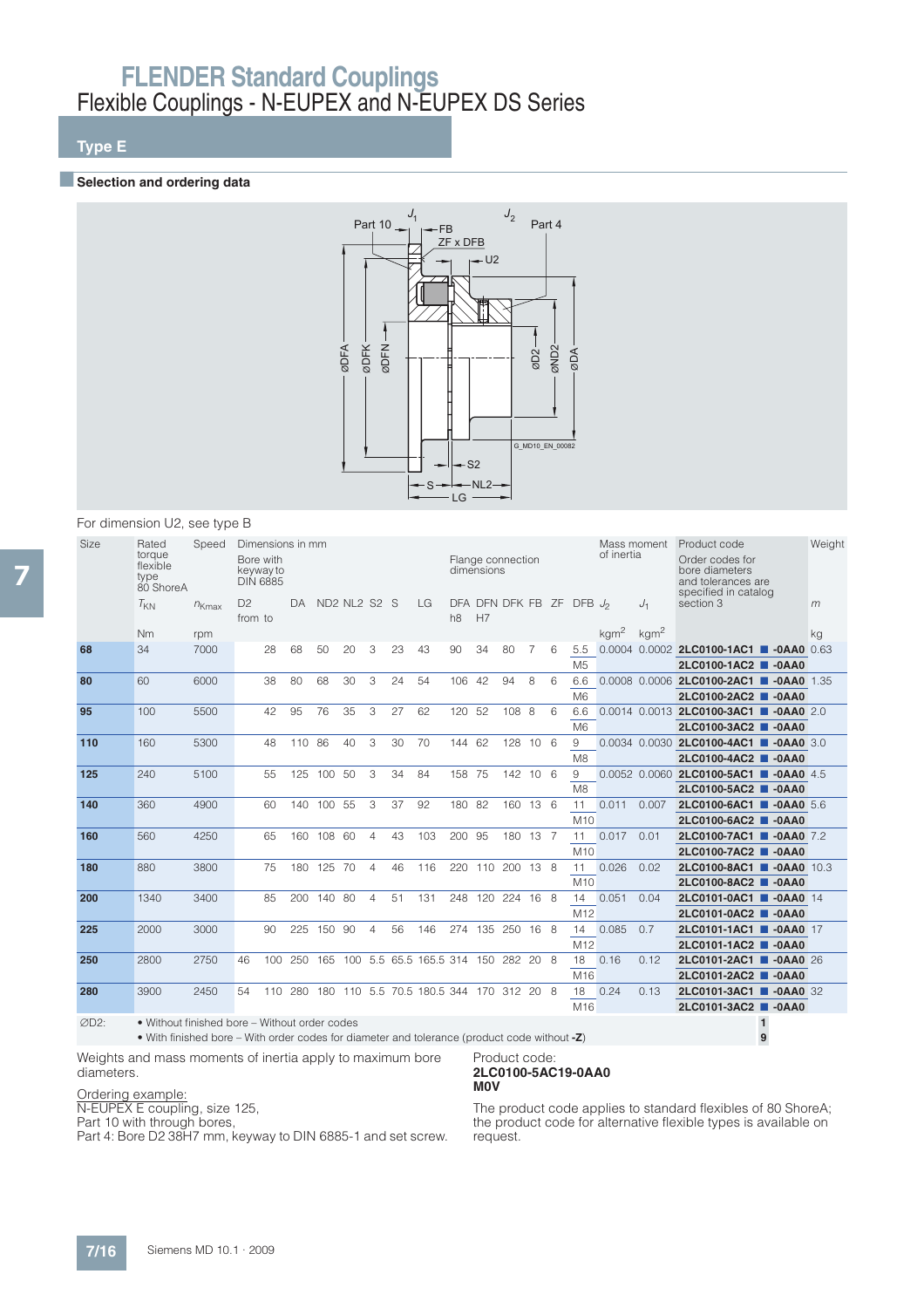### **Type P with brake drum for easy elastomer replacement**

## ■**Selection and ordering data**



For dimensions U2 and P, see type A

| Size | Rated<br>torque<br>flexible<br>type<br>80 ShoreA | Speed                                                                                           | <b>DIN 6885</b> | Dimensions in mm<br>Bore with keyway to |                |     |        |                 |     |                                |    |                |                     |        |                   |            | Mass<br>moment of<br>inertia |                | Product code<br>Order codes for<br>bore diameters<br>and tolerances are<br>specified in catalog | Weight |
|------|--------------------------------------------------|-------------------------------------------------------------------------------------------------|-----------------|-----------------------------------------|----------------|-----|--------|-----------------|-----|--------------------------------|----|----------------|---------------------|--------|-------------------|------------|------------------------------|----------------|-------------------------------------------------------------------------------------------------|--------|
|      | $T_{KN}$                                         | $n_{Kmax}$                                                                                      | D1              | min. max. min. max.                     | D <sub>2</sub> |     |        |                 |     | DA ND1 ND2 NL1/ NL2 S2 S<br>BB |    |                |                     | DB.    | U <sub>2</sub> LG |            | $J_1$                        | J <sub>2</sub> | section 3                                                                                       | m      |
|      | Nm                                               | rpm                                                                                             |                 |                                         |                |     |        |                 |     |                                |    |                |                     |        |                   |            | $kgm2$ kgm <sup>2</sup>      |                |                                                                                                 | kg     |
| 125  | 240                                              | 3400                                                                                            |                 | 55                                      |                | 45  | 125 84 |                 | 75  | 75                             | 50 | 3              | 31                  | 200 23 |                   | 156        |                              |                | 0.043 0.004 2LC0100-5AF <b>0 -0BA0</b> 10.9                                                     |        |
| 140  | 360                                              | 2750                                                                                            |                 | 60                                      |                | 50  |        | 140 128 82      |     | 95                             | 55 | 3              | 34                  | 250 28 |                   | 184        | 0.13                         |                | 0.008 2LC0100-6AF <b>1 -0CA0</b> 21                                                             |        |
| 160  | 560                                              | 2750                                                                                            |                 | 70                                      |                | 58  |        | 160 128 95      |     | 95                             | 60 | 4              | 40                  | 250 28 |                   | 195        | 0.14                         |                | 0.014 2LC0100-7AF <b>1 -0CA0</b> 22                                                             |        |
| 180  | 880                                              | 2750                                                                                            |                 | 70                                      |                | 65  |        | 180 128         | 108 | 95                             | 70 | $\overline{4}$ | 41                  | 250 30 |                   | 206        | 0.16                         |                | 0.025 2LC0100-8AF <b>1 -0CA0</b> 28                                                             |        |
|      |                                                  | 2150                                                                                            |                 | 80                                      |                |     |        | 128             |     | 118                            |    |                | 43                  | 315    |                   | 231        | 0.35                         |                | 2LC0100-8AF <b>TH</b> -0DA0 35                                                                  |        |
| 200  | 1340                                             | 2150                                                                                            |                 | 80                                      |                | 75  | 200    | 128             | 122 | 118                            | 80 | $\overline{4}$ | 48                  | 315 32 |                   | 246        | 0.37                         | 0.04           | 2LC0101-0AF <b>1 -0DA0</b> 40                                                                   |        |
|      |                                                  | 1700                                                                                            |                 | 90                                      |                |     |        | 160             |     | 150                            |    |                | 48                  | 400    |                   | 278        | 1.1                          |                | 2LC0101-0AF <b>1 -0FA0</b> 60                                                                   |        |
|      |                                                  | 1400                                                                                            |                 | 110                                     |                |     |        | 175             |     | 190                            |    |                | 48                  | 500    |                   | 318        | 2.8                          |                | 2LC0101-0AF <b>1 -0HA0 98</b>                                                                   |        |
| 225  | 2000                                             | 2150                                                                                            |                 | 80                                      |                | 85  | 225    | 128 138         |     | 118                            | 90 | $\overline{4}$ | 51                  | 315 38 |                   | 259        | 0.39                         | 0.08           | 2LC0101-1AF <b>1</b> -0DA0 47                                                                   |        |
|      |                                                  | 1700                                                                                            |                 | 90                                      |                |     |        | 160             |     | 150                            |    |                | 53                  | 400    |                   | 293        | 1.1                          |                | 2LC0101-1AF <b>1 -0FA0</b> 65                                                                   |        |
|      |                                                  | 1400                                                                                            | 38              | 110                                     |                |     |        | 175             |     | 190                            |    |                | 53                  | 500    |                   | 333        | 3.1                          |                | 2LC0101-1AF <b>T</b> -0HA0 104                                                                  |        |
| 250  | 2800                                             | 1700                                                                                            |                 | 100                                     |                | 95  |        | 250 160         | 155 | 150                            |    |                | 100 5.5 63.5 400 42 |        |                   | 313.5 1.16 |                              | 0.13           | 2LC0101-2AF <b>III -0FA0</b> 76                                                                 |        |
|      |                                                  | 1400                                                                                            | 38              | 110                                     |                |     |        | 175             |     | 190                            |    |                | 63.5 500            |        |                   | 353.5 2.9  |                              |                | 2LC0101-2AF <b>T</b> J-0HA0 113                                                                 |        |
| 280  | 3900                                             | 1700                                                                                            |                 | 100                                     | 54             | 105 |        | 280 160 172     |     | 150                            |    |                | 110 5.5 65.5 400 42 |        |                   | 325.5 1.24 |                              | 0.2            | 2LC0101-3AF <b>1 -0FA0 85</b>                                                                   |        |
|      |                                                  | 1400                                                                                            | 48              | 110                                     |                |     |        | 175             |     | 190                            |    |                | 68.5 500            |        |                   | 368.5 3.1  |                              |                | 2LC0101-3AF <b>1 -0HA0</b> 118                                                                  |        |
|      |                                                  | 1100                                                                                            | 48              | 110                                     |                |     |        | 175             |     | 236                            |    |                | 68.5 630            |        |                   | 414.5 8.0  |                              |                | 2LC0101-3AF <b>1 -0KA0</b> 171                                                                  |        |
| 315  | 5500                                             | 1700                                                                                            |                 | 100                                     | 46             |     |        | 100 315 160 165 |     | 150                            |    |                | 125 5.5 73.5 400 47 |        |                   | 348.5 1.4  |                              | 0.32           | 2LC0101-4AF <b>III -0FA0</b> 96                                                                 |        |
|      |                                                  | 1400                                                                                            | 48              | 110                                     |                |     |        | 175             |     | 190                            |    |                | 73.5 500            |        |                   | 388.5 3.3  |                              |                | 2LC0101-4AF <b>TH</b> -0HA0 134                                                                 |        |
|      |                                                  | 1100                                                                                            | 48              | 110                                     |                |     |        | 175             |     | 236                            |    |                | 73.5 630            |        |                   | 434.5 8.2  |                              |                | 2LC0101-4AF <b>II</b> -0KA0 183                                                                 |        |
|      |                                                  | 1000                                                                                            | 55              | 120                                     |                |     |        | 192             |     | 265                            |    |                | 73.5 710            |        |                   | 463.5 14.2 |                              |                | 2LC0101-4AF <b>III -0LA0</b> 236                                                                |        |
| 315  | 5500                                             | 1700                                                                                            |                 | 100                                     | -90            | 120 |        | 315 160 200     |     | 150                            |    |                | 125 5.5 73.5 400 47 |        |                   | 348.5 1.4  |                              | 0.35           | 2LC0101-4AF <b>B</b> -0FA0 97                                                                   |        |
|      |                                                  | 1400                                                                                            | 48              | 110                                     |                |     |        | 175             |     | 190                            |    |                | 73.5 500            |        |                   | 388.5 3.3  |                              |                | 2LC0101-4AF <b>T</b> -0HA0 136                                                                  |        |
|      |                                                  | 1100                                                                                            | 48              | 110                                     |                |     |        | 175             |     | 236                            |    |                | 73.5 630            |        |                   | 434.5 8.2  |                              |                | 2LC0101-4AF <b>N 3</b> -0KA0 185                                                                |        |
|      |                                                  | 1000                                                                                            | 55              | 120                                     |                |     |        | 192             |     | 265                            |    |                | 73.5 710            |        |                   | 463.5 14.2 |                              |                | 2LC0101-4AF <b>T</b> J-0LA0 238                                                                 |        |
| 350  | 7700                                             | 1100                                                                                            | 48              | 110                                     | 61             | 110 |        | 350 175 180     |     | 236                            |    |                | 140 5.5 76.5 630 51 |        |                   | 452.5 8.5  |                              | 0.54           | 2LC0101-5AF <b>III -0KA0</b> 200                                                                |        |
|      |                                                  | 1000                                                                                            | 55              | 120                                     |                |     |        | 192             |     | 265                            |    |                | 76.5 710            |        |                   | 481.5 14.6 |                              |                | 2LC0101-5AF <b>T</b> -0LA0 253                                                                  |        |
| 350  | 7700                                             | 1100                                                                                            | 48              | 110                                     | 90             | 140 |        | 350 175 230     |     | 236                            |    |                | 140 5.5 76.5 630 51 |        |                   | 452.5 8.5  |                              | 0.61           | 2LC0101-5AF <b>B</b> -0KA0 203                                                                  |        |
|      |                                                  | 1000                                                                                            | 55              | 120                                     |                |     |        | 192             |     | 265                            |    |                | 76.5 710            |        |                   | 481.5 14.6 |                              |                | 2LC0101-5AF <b>T</b> J-0LA0 257                                                                 |        |
| ØD1: |                                                  | • Without finished bore – Without order codes                                                   |                 |                                         |                |     |        |                 |     |                                |    |                |                     |        |                   |            |                              |                | $\mathbf{1}$                                                                                    |        |
|      |                                                  | • With finished bore – With order codes for diameter and tolerance (product code without -Z)    |                 |                                         |                |     |        |                 |     |                                |    |                |                     |        |                   |            |                              |                | 9                                                                                               |        |
| ØD2: |                                                  | • Without finished bore - Without order codes                                                   |                 |                                         |                |     |        |                 |     |                                |    |                |                     |        |                   |            |                              |                | 1                                                                                               |        |
|      |                                                  | • With finished bore – With order codes for diameter and tolerance (product code without $-Z$ ) |                 |                                         |                |     |        |                 |     |                                |    |                |                     |        |                   |            |                              |                | 9                                                                                               |        |

Weights and mass moments of inertia apply to maximum bore

diameters.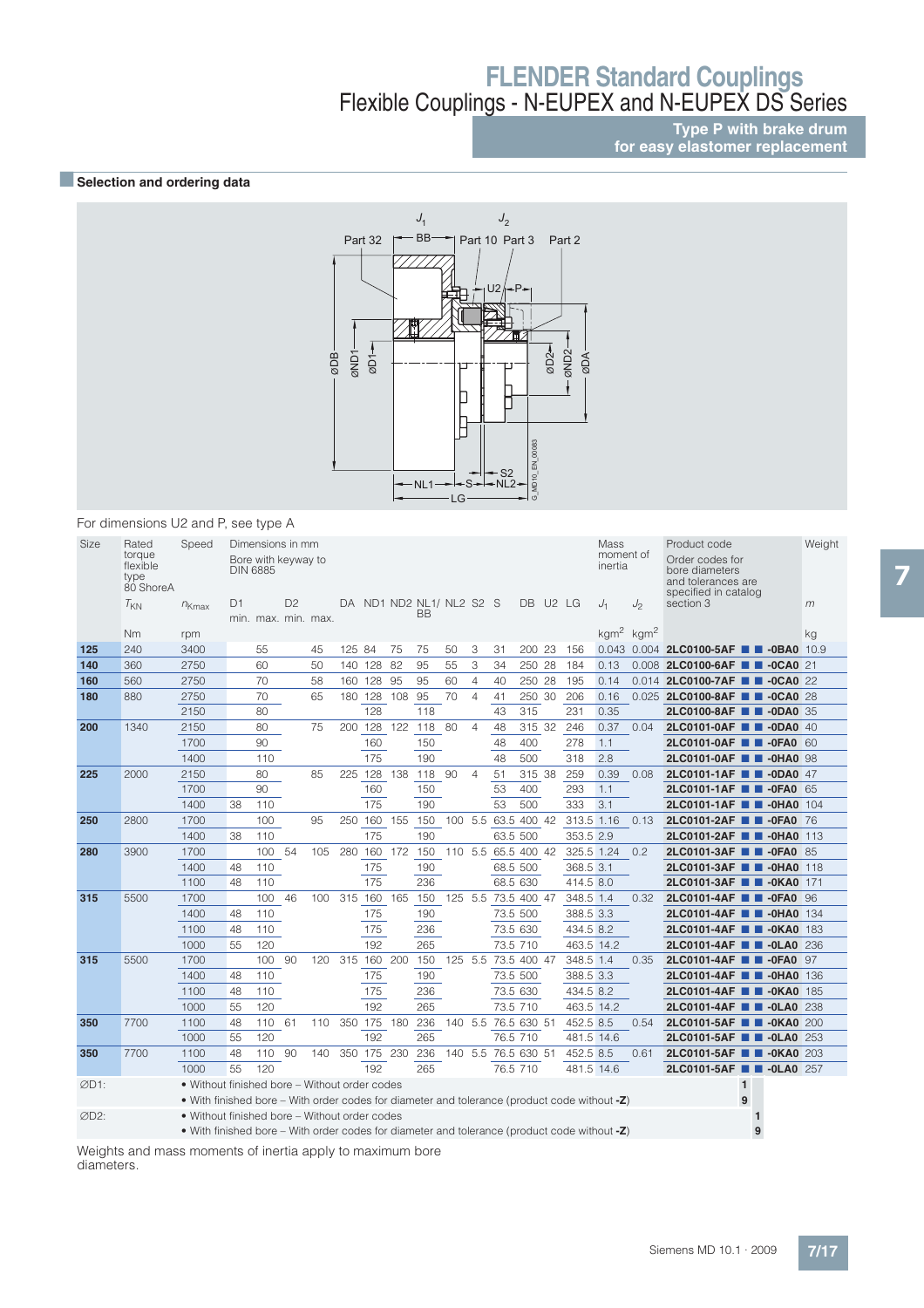## **Type O with brake drum**

#### **Exercise Selection and ordering data**



| Size | Rated<br>torque<br>flexible<br>type<br>80 ShoreA | Speed                                                                                                                                         |    | Dimensions in mm<br>Bore with keyway to<br><b>DIN 6885</b> |                |     |         |         |        |                                   |         |                |          |             |     |            | Mass<br>moment of<br>inertia |       | Product code<br>Order codes for<br>bore diameters<br>and tolerances are | Weight |
|------|--------------------------------------------------|-----------------------------------------------------------------------------------------------------------------------------------------------|----|------------------------------------------------------------|----------------|-----|---------|---------|--------|-----------------------------------|---------|----------------|----------|-------------|-----|------------|------------------------------|-------|-------------------------------------------------------------------------|--------|
|      | $T_{KN}$                                         | $n_{Kmax}$                                                                                                                                    | D1 | min. max. min. max.                                        | D <sub>2</sub> |     | DA      |         |        | ND1 ND2 NL1 NL2 S2 S<br><b>BB</b> |         |                |          | DB U2 LG    |     |            | $J_1$                        | $J_2$ | specified in catalog<br>section 3                                       | m      |
|      | N <sub>m</sub>                                   | rpm                                                                                                                                           |    |                                                            |                |     |         |         |        |                                   |         |                |          |             |     |            | $kgm2$ kgm <sup>2</sup>      |       |                                                                         | kg     |
| 125  | 240                                              | 3400                                                                                                                                          |    | 55                                                         |                | 55  | 125 84  |         | 100 75 |                                   | 50      | 3              | 31       | 200         | 18  | 156        | 0.043                        | 0.006 | 2LC0100-5AE<br>$\blacksquare$ -0BA0                                     | 11.3   |
| 140  | 360                                              | 2750                                                                                                                                          |    | 60                                                         |                | 60  | 140 128 |         | 100    | 95                                | 55      | 3              | 34       | 250         | 20  | 184        | 0.13                         | 0.007 | 2LC0100-6AE<br>$\blacksquare$ -0CA0                                     | 22.3   |
| 160  | 560                                              | 2750                                                                                                                                          |    | 70                                                         |                | 65  | 160     | 128     | 108 95 |                                   | 60      | 4              | 40       | 250         | 20  | 195        | 0.14                         | 0.01  | 2LC0100-7AE <b>1 -0CA0</b> 24                                           |        |
| 180  | 880                                              | 2750                                                                                                                                          |    | 70                                                         |                | 75  |         | 180 128 | 125    | 95                                | 70      | $\overline{4}$ | 41       | 250         | -20 | 206        | 0.16                         | 0.02  | 2LC0100-8AE <b>2</b> -0CA0                                              | -28    |
|      |                                                  | 2150                                                                                                                                          |    | 80                                                         |                |     |         |         |        | 118                               |         |                | 43       | 315         |     | 231        | 0.35                         |       | 2LC0100-8AE <b>B B-0DA0</b> 35                                          |        |
| 200  | 1340                                             | 2150                                                                                                                                          |    | 80                                                         |                | 85  | 200     | 128     | 140    | 118                               | -80     | 4              | 48       | 315         | 24  | 246        | 0.37                         | 0.04  | 2LC0101-0AE<br>$\blacksquare$ -0DA0                                     | 40     |
|      |                                                  | 1700                                                                                                                                          |    | 90                                                         |                |     |         | 160     |        | 150                               |         |                | 48       | 400         |     | 278        | 1.10                         |       | 2LC0101-0AE <b>2</b> -0FA0                                              | 60     |
|      |                                                  | 1400                                                                                                                                          |    | 110                                                        |                |     |         | 175     |        | 190                               |         |                | 48       | 500         |     | 318        | 2.80                         |       | 2LC0101-0AE <b>1 -0HA0</b>                                              | 98     |
| 225  | 2000                                             | 2150                                                                                                                                          |    | 80                                                         |                | 90  | 225     | 128     | 150    | 118                               | 90      | $\overline{4}$ | 51       | 315         | -18 | 259        | 0.39                         | 0.07  | 2LC0101-1AE <b>1 -0DA0</b>                                              | 45     |
|      |                                                  | 1700                                                                                                                                          |    | 90                                                         |                |     |         | 160     |        | 150                               |         |                | 53       | 400         |     | 293        | 1.10                         |       | 2LC0101-1AE 2-0FA0                                                      | 63     |
|      |                                                  | 1400                                                                                                                                          | 38 | 110                                                        |                |     |         | 175     |        | 190                               |         |                | 53       | 500         |     | 333        | 3.10                         |       | 2LC0101-1AE <b>2</b> -0HA0                                              | 102    |
| 250  | 2800                                             | 1700                                                                                                                                          |    | 100                                                        | 46             | 100 | 250     | 160     | 165    | 150                               | 100 5.5 |                |          | 63.5 400 18 |     | 313.5 1.16 |                              | 0.12  | 2LC0101-2AE <b>1 -0FA0</b>                                              | 73     |
|      |                                                  | 1400                                                                                                                                          | 38 | 110                                                        |                |     |         | 175     |        | 190                               |         |                | 63.5 500 |             |     | 353.5 2.90 |                              |       | 2LC0101-2AE <b>1 -0HA0</b>                                              | 108    |
| 280  | 3900                                             | 1700                                                                                                                                          |    | 110                                                        | 54             | 110 | 280     | 160 180 |        | 150                               | 110 5.5 |                |          | 65.5 400 20 |     | 325.5 1.24 |                              | 0.18  | 2LC0101-3AE<br>$\blacksquare$ -0FA0                                     | 82     |
|      |                                                  | 1400                                                                                                                                          | 48 |                                                            |                |     |         | 175     |        | 190                               |         |                | 68.5 500 |             |     | 368.5 3.10 |                              |       | 2LC0101-3AE ■■ -0HA0                                                    | 115    |
|      |                                                  | 1100                                                                                                                                          | 48 |                                                            |                |     |         | 175     |        | 236                               |         |                | 68.5 630 |             |     | 414.5 8.0  |                              |       | 2LC0101-3AE <b>1 -0KA0</b> 168                                          |        |
| ØD1: |                                                  | • Without finished bore – Without order codes<br>• With finished bore – With order codes for diameter and tolerance (product code without -Z) |    |                                                            |                |     |         |         |        |                                   |         |                |          |             |     |            |                              |       | $\mathbf{1}$<br>9                                                       |        |
| ØD2: |                                                  | • Without finished bore - Without order codes<br>• With finished bore – With order codes for diameter and tolerance (product code without -Z) |    |                                                            |                |     |         |         |        |                                   |         |                |          |             |     |            |                              |       | 9                                                                       |        |

Weights and mass moments of inertia apply to maximum bore diameters.

Ordering example:

N-EUPEX O coupling, size 200,

brake drum 315 x 118 mm, Part 32: Bore D1 55H7 mm, keyway to DIN 6885 P9 and set screw,

Part 4: Bore D2 60H7 mm, keyway to DIN 6885 and set screw.

Coupling micro-balanced G6.3 at 1500 rpm in accordance with half parallel key standard.

#### Product code: **2LC0101-0AE99-0DA0-Z L1D+M1E+W02**

The product code applies to standard flexibles of 80 ShoreA; the product code for alternative flexible types is available on request.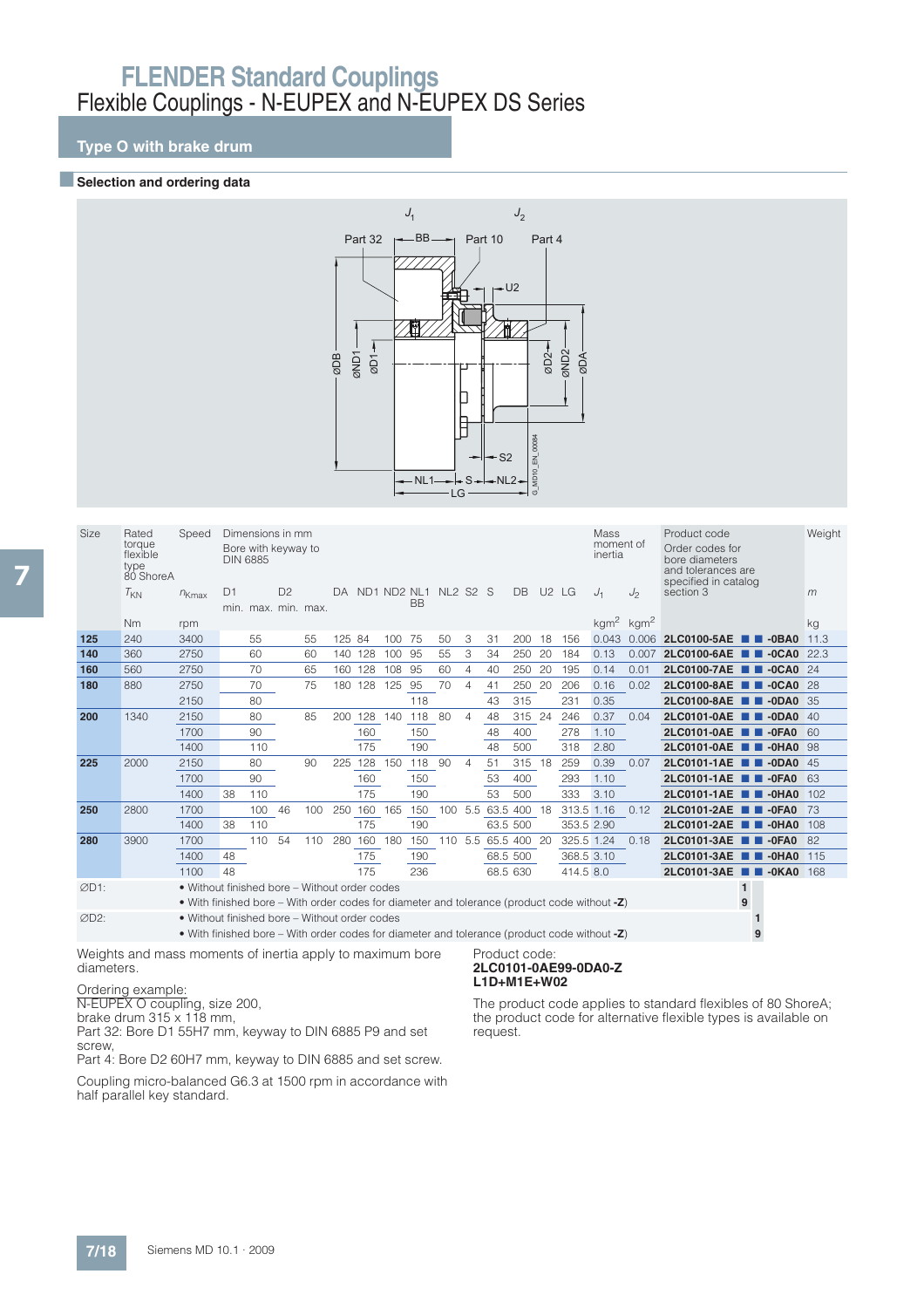### **Type DBDR with brake disk for easy elastomer flexible replacement**

### **B** Selection and ordering data



For dimensions U2 and P, see type A

| Size | Rated<br>torque<br>flexible<br>type<br>80 ShoreA                                                | Bore with<br><b>DIN 6885</b> | keyway to      | Dimensions in mm |        |             |                      |        |         |         |                   |                             |              |                |             | Mass<br>moment of<br>inertia      |                                    | Product code<br>Plain text specification<br>DB; BB; D6; NL1 required<br>for order code P0Y | Weight          |
|------|-------------------------------------------------------------------------------------------------|------------------------------|----------------|------------------|--------|-------------|----------------------|--------|---------|---------|-------------------|-----------------------------|--------------|----------------|-------------|-----------------------------------|------------------------------------|--------------------------------------------------------------------------------------------|-----------------|
|      | $T_{KN}$<br>Nm                                                                                  | D1                           | D <sub>2</sub> | max. min. max.   |        |             | DA ND1 ND2 NL1 NL2 S |        |         |         | S <sub>2</sub> DB | D <sub>6</sub><br>min. min. | <b>BB</b>    | L <sub>6</sub> | LG          | $J_1$<br>min.<br>kgm <sup>2</sup> | J <sub>2</sub><br>kgm <sup>2</sup> | Order codes for bore<br>diameters and tolerances<br>are specified in catalog<br>section 3  | m<br>min.<br>kg |
| 140  | 360                                                                                             | 55                           |                | 50               | 140 85 |             | 82                   | 72     | 55      | 54.35 3 |                   |                             | 315 175 12.7 | 74             | 181.35      | 0.11                              |                                    | 0.008 2LC0100-6AV <b>D</b> -0ZA0 15.5                                                      |                 |
|      |                                                                                                 |                              |                |                  |        |             |                      | 72     |         | 57.5    |                   |                             | 15           | 76             | 184.5       | 0.13                              |                                    | <b>POY</b>                                                                                 | 17              |
|      |                                                                                                 |                              |                |                  |        |             |                      | 188    |         | 73      |                   |                             | 30           | 200            | 316         | 0.24                              |                                    |                                                                                            | 28.5            |
| 160  | 560                                                                                             | 70                           |                | 58               |        | 160 105 95  |                      | 90     | 60      | 58.35 4 |                   | 315 175                     | 12.7         | 91             | 208.35      | 0.12                              | 0.014                              | 2LC0100-7AV ■ ■ -0ZA0                                                                      | 19              |
|      |                                                                                                 |                              |                |                  |        |             |                      | 90     |         | 62.5    |                   |                             | 15           | 94             | 212.5       | 0.14                              |                                    | P <sub>0</sub> Y                                                                           | 20.5            |
|      |                                                                                                 |                              |                |                  |        |             |                      | 188    |         | 78      |                   |                             | 30           | 200            | 326         | 0.26                              |                                    |                                                                                            | 32              |
| 180  | 880                                                                                             | 80                           |                | 65               |        | 180 125     | 108                  | 90     | 70      | 60.35 4 | 355               | 200                         | 12.7         | 91             | 220.35      | 0.35                              | 0.025                              | 2LC0100-8AV <b>2-3</b> -0ZA0 25.5                                                          |                 |
|      |                                                                                                 |                              |                |                  |        |             |                      | 90     |         | 64.5    |                   |                             | 15           | 94             | 224.5       | 0.37                              |                                    | P <sub>0</sub> Y                                                                           | 27              |
|      |                                                                                                 |                              |                |                  |        |             |                      | 188    |         | 80      |                   |                             | 30           | 200            | 338         | 0.57                              |                                    |                                                                                            | 43              |
| 200  | 1340                                                                                            | 90                           |                | 75               |        | 200 135     | 122                  | 95     | 80      | 67.35 4 | 400               | 220                         | 12.7         | 97             | 242.35      | 0.32                              | 0.04                               | 2LC0101-0AV <b>1 -0ZA0 33</b>                                                              |                 |
|      |                                                                                                 |                              |                |                  |        |             |                      | 95     |         | 70.5    |                   |                             | 15           | 99             | 245.5       | 0.36                              |                                    | P <sub>0</sub> Y                                                                           | 36              |
|      |                                                                                                 |                              |                |                  |        |             |                      | 188    |         | 86      |                   |                             | 30           | 200            | 354         | 0.67                              |                                    |                                                                                            | 55              |
| 225  | 2000                                                                                            | 105                          |                | 85               |        | 225 160 138 |                      | 100 90 |         | 72.35 4 |                   | 450 250                     | 12.7         | 103            | 262.35 0.52 |                                   | 0.08                               | 2LC0101-1AV <b>1 -0ZA0</b> 44<br>P <sub>0</sub> Y                                          |                 |
|      |                                                                                                 |                              |                |                  |        |             |                      | 100    |         | 74.5    |                   |                             | 15           | 104            | 264.5       | 0.59                              |                                    |                                                                                            | 47              |
|      |                                                                                                 |                              |                |                  |        |             |                      | 188    |         | 90      |                   |                             | 30           | 200            | 368         | 1.1                               |                                    |                                                                                            | 72              |
| 250  | 2800                                                                                            | 110                          |                | 95               |        | 250 170 155 |                      | 105    | 100     | 83.35 6 |                   | 500 280                     | 12.7         | 107            | 288.35      | 1.6                               | 0.13                               | 2LC0101-2AV <b>1 -0ZA0 58</b><br>P <sub>0</sub> Y                                          |                 |
|      |                                                                                                 |                              |                |                  |        |             |                      | 105    |         | 86.5    |                   |                             | 15           | 109            | 291.5       | 1.7                               |                                    |                                                                                            | 61              |
|      |                                                                                                 |                              |                |                  |        |             |                      | 188    |         | 102     |                   |                             | 30           | 200            | 390         | 2.5                               |                                    |                                                                                            | 90              |
| 280  | 3900                                                                                            | 130                          | 54             | 105              |        | 280 200 172 |                      |        | 120 110 | 87.35 6 |                   | 560 310                     | 12.7         | 122            | 317.35 1.3  |                                   | 0.20                               | 2LC0101-3AV <b>1 4</b> -0ZA0 76<br><b>POY</b>                                              |                 |
|      |                                                                                                 |                              |                |                  |        |             |                      | 120    |         | 90.5    |                   |                             | 15           | 124            | 320.5       | 1.5                               |                                    |                                                                                            | 80              |
|      |                                                                                                 |                              |                |                  |        |             |                      | 188    |         | 106     |                   |                             | 30           | 200            | 404         | 2.7                               |                                    |                                                                                            | 115             |
| 315  | 5500                                                                                            | 130                          | 46             | 100              |        | 315 200     | 165                  | 130    | 125     | 87.35 6 | 630               | 350                         | 12.7         | 130            | 342.35      | 2.1                               | 0.32                               | 2LC0101-4AV <b>1 -0ZA0 98</b><br>P <sub>0</sub> Y                                          |                 |
|      |                                                                                                 |                              |                |                  |        |             |                      | 130    |         | 92.5    |                   |                             | 15           | 134            | 347.5       | 2.3                               |                                    |                                                                                            | 100             |
|      |                                                                                                 |                              |                |                  |        |             |                      | 188    |         | 108     |                   |                             | 30           | 200            | 421         | 4.2                               |                                    |                                                                                            | 140             |
| 315  | 5500                                                                                            | 130                          | 90             | 120              |        | 315 200     | 200                  | 130    | 125     | 87.35 6 | 630               | 350                         | 12.7         | 130            | 342.35      | 2.1                               | 0.35                               | 2LC0101-4AV <b>2</b> -0ZA0 100<br>P <sub>0</sub> Y                                         |                 |
|      |                                                                                                 |                              |                |                  |        |             |                      | 130    |         | 92.5    |                   |                             | 15           | 134            | 347.5       | 2.3                               |                                    |                                                                                            | 105             |
|      |                                                                                                 |                              |                |                  |        |             |                      | 188    |         | 108     |                   |                             | 30           | 200            | 421         | 4.2                               |                                    |                                                                                            | 145             |
| 350  | 7700                                                                                            | 140                          | 61             | 110              |        | 350 230 180 |                      | 135    | 140     | 97.35 6 |                   | 710 390                     | 12.7         | 136            | 372.35      | 3.3                               | 0.54                               | 2LC0101-5AV <b>2D</b> -0ZA0<br>P <sub>0</sub> Y                                            | 130             |
|      |                                                                                                 |                              |                |                  |        |             |                      | 135    |         | 101.5   |                   |                             | 15           | 139            | 376.5       | 3.8                               |                                    |                                                                                            | 135             |
|      |                                                                                                 |                              |                |                  |        |             |                      | 188    |         | 117     |                   |                             | 30           | 200            | 445         | 6.7                               |                                    |                                                                                            | 190             |
| 350  | 7700                                                                                            | 140                          | 90             | 140              |        | 350 230     | 230                  | 135    | 140     | 97.35 6 |                   | 710 390                     | 12.7         | 136            | 372.35      | 3.3                               | 0.61                               | 2LC0101-5AV <b>1 -0ZA0</b> 135<br>P <sub>0</sub> Y                                         |                 |
|      |                                                                                                 |                              |                |                  |        |             |                      | 135    |         | 101.5   |                   |                             | 15           | 139            | 376.5       | 3.8                               |                                    |                                                                                            | 140             |
|      |                                                                                                 |                              |                |                  |        |             |                      | 188    |         | 117     |                   |                             | 30           | 200            | 445         | 6.7                               |                                    |                                                                                            | 190             |
| ØD1: | • Without finished bore – Without order codes                                                   |                              |                |                  |        |             |                      |        |         |         |                   |                             |              |                |             |                                   |                                    | $\mathbf{1}$                                                                               |                 |
|      | • With finished bore – With order codes for diameter and tolerance (product code without $-Z$ ) |                              |                |                  |        |             |                      |        |         |         |                   |                             |              |                |             |                                   |                                    | 9                                                                                          |                 |
| ØD2: | • Without finished bore – Without order codes                                                   |                              |                |                  |        |             |                      |        |         |         |                   |                             |              |                |             |                                   |                                    |                                                                                            |                 |
|      | • With finished bore – With order codes for diameter and tolerance (product code without $-Z$ ) |                              |                |                  |        |             |                      |        |         |         |                   |                             |              |                |             |                                   |                                    | 9                                                                                          |                 |

Weights and mass moments of inertia apply to maximum bore

diameters. Maximum speed in rpm

 $n_{\text{max}} = 1146/\text{DB}$  DB in m

Other brake disk diameters DB and brake disk widths BB on request.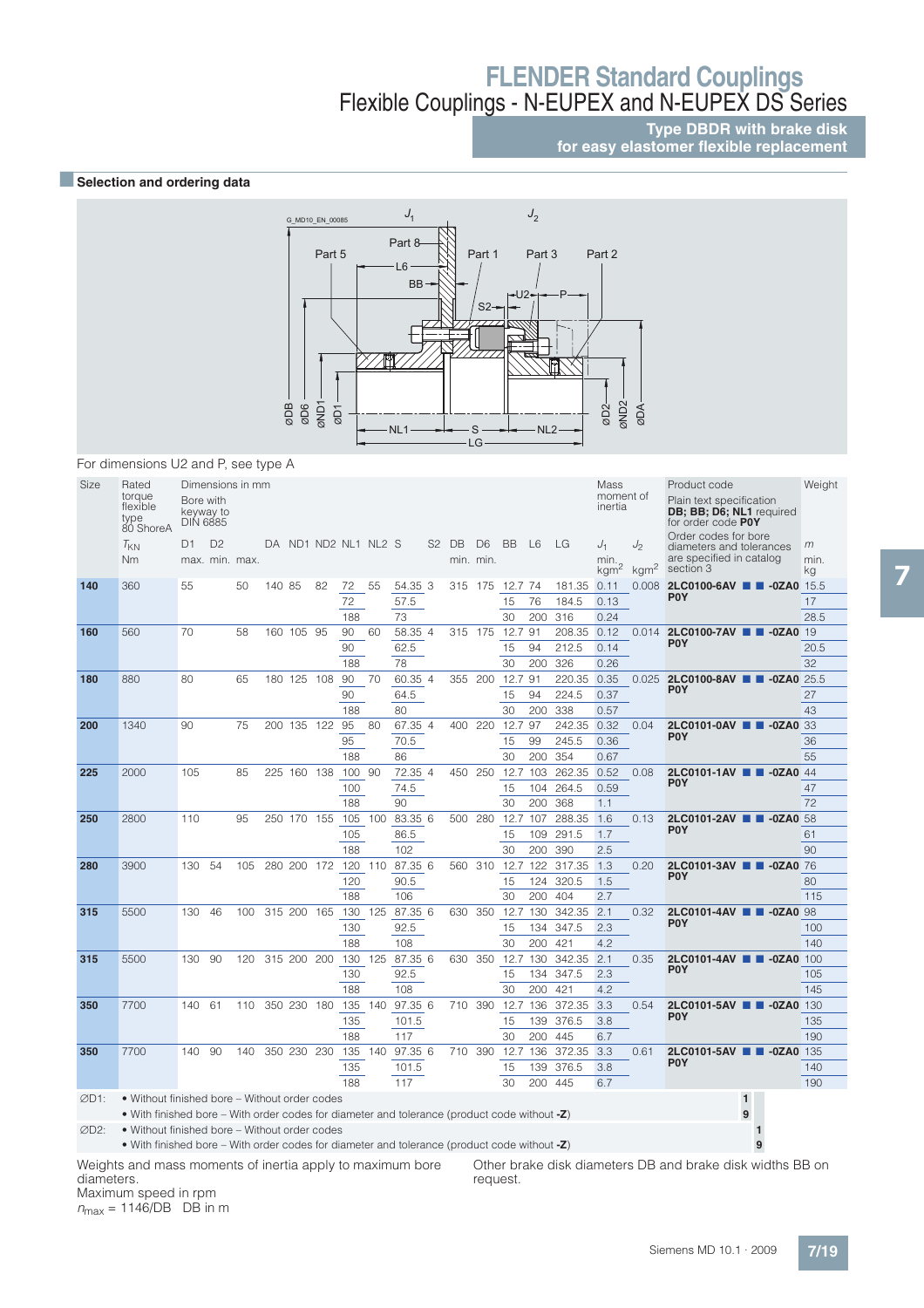**Type DBD with brake disk**

**for easy elastomer flexible replacement**

### **Exerction and ordering data**



For dimensions U2 and P, see type A

| Size             | Rated<br>torque<br>flexible<br>type<br>80 ShoreA                                                | Bore with<br><b>DIN 6885</b> | keyway to                        | Dimensions in mm |        |         |             |                  |                   |        |                   |                             |          |     |                    | Mass<br>moment of<br>inertia      |                        | Product code<br>Plain text specification DB;<br><b>BB</b> ; D6; NL1 required for<br>order code POY<br>Order codes for bore | Weight          |
|------------------|-------------------------------------------------------------------------------------------------|------------------------------|----------------------------------|------------------|--------|---------|-------------|------------------|-------------------|--------|-------------------|-----------------------------|----------|-----|--------------------|-----------------------------------|------------------------|----------------------------------------------------------------------------------------------------------------------------|-----------------|
|                  | $T_{KN}$<br>Nm                                                                                  | D1                           | D <sub>2</sub><br>max. min. max. |                  | DA.    |         | ND1 ND2 NL1 |                  | NL <sub>2</sub> S |        | S <sub>2</sub> DB | D <sub>6</sub><br>min. min. | BB       | L6  | LG                 | $J_1$<br>min.<br>kgm <sup>2</sup> | J2<br>kgm <sup>2</sup> | diameters and tolerances<br>are specified in catalog<br>section 3                                                          | m<br>min.<br>kg |
| 140              | 360                                                                                             | 55                           |                                  | 50               | 140 85 |         | 82          | 81.5             | 55                | 49.5 3 |                   | 315 175                     | 12.7 74  |     | 186                | 0.10                              | 0.008                  | 2LC0100-6AU <b>2D-0ZA0</b> 15                                                                                              |                 |
|                  |                                                                                                 |                              |                                  |                  |        |         |             | 81.5             |                   |        |                   |                             | 15       | 73  | 186                | 0.12                              |                        | P <sub>0</sub> Y                                                                                                           | 16              |
|                  |                                                                                                 |                              |                                  |                  |        |         |             | 211.5            |                   |        |                   |                             | 30       | 200 | 316                | 0.22                              |                        |                                                                                                                            | 26              |
| 160              | 560                                                                                             | 70                           |                                  | 58               | 160    | 105     | 95          | 98.5             | 60                | 54.5 4 | 315 175           |                             | 12.7     | 91  |                    | 213 0.11                          | 0.014                  | 2LC0100-7AU <b>1 -0ZA0</b> 18                                                                                              |                 |
|                  |                                                                                                 |                              |                                  |                  |        |         |             | 98.5             |                   |        |                   |                             | 15       | 90  |                    | 213 0.13                          |                        | <b>POY</b>                                                                                                                 | 19              |
|                  |                                                                                                 |                              |                                  |                  |        |         |             | 211.5            |                   |        |                   |                             | 30       | 200 | 326                | 0.23                              |                        |                                                                                                                            | 30              |
| 180              | 880                                                                                             | 80                           |                                  | 65               | 180    | 125     | 108         | 98.5             | 70                | 56.5 4 | 355               | 200                         | 12.7     | 91  | 225                | 0.33                              | 0.025                  | 2LC0100-8AU <b>1 -0ZA0</b> 24<br>P <sub>0</sub> Y                                                                          |                 |
|                  |                                                                                                 |                              |                                  |                  |        |         |             | 98.5             |                   |        |                   |                             | 15       | 90  | 225                | 0.36                              |                        |                                                                                                                            | 25.5            |
|                  |                                                                                                 |                              |                                  |                  |        |         |             | 211.5            |                   |        |                   |                             | 30       | 200 | 338                | 0.53                              |                        |                                                                                                                            | 40              |
| 200              | 1340                                                                                            | 90                           |                                  | 75               | 200    | 135     | 122         | 104.5 80         |                   | 62.5 4 | 400               | 220                         | 12.7     | 97  | 247                | 0.30                              | 0.04                   | 2LC0101-0AU <b>2</b> -0ZA0 32.5<br>P <sub>0</sub> Y                                                                        |                 |
|                  |                                                                                                 |                              |                                  |                  |        |         |             | 104.5            |                   |        |                   |                             | 15       | 96  | 247                | 0.34                              |                        |                                                                                                                            | 34              |
|                  |                                                                                                 |                              |                                  |                  |        |         |             | 211.5            |                   |        |                   |                             | 30       | 200 | 354                | 0.61                              |                        |                                                                                                                            | 51              |
| 225              | 2000                                                                                            | 105                          |                                  | 85               | 225    | 160     | 138         | 111.5 90         |                   | 66.5 4 | 450               | 250                         | 12.7     |     | 103 268            | 0.48                              | 0.08                   | 2LC0101-1AU <b>1 4</b> -0ZA0<br>P <sub>0</sub> Y                                                                           | 43              |
|                  |                                                                                                 |                              |                                  |                  |        |         |             | 111.5<br>211.5   |                   |        |                   |                             | 15<br>30 |     | 102 268<br>200 368 | 0.55                              |                        |                                                                                                                            | 45<br>66        |
| 250              | 2800                                                                                            | 110                          |                                  | 95               | 250    | 170     | 155         | 116.5 100        |                   | 78.5 6 | 500               | 280                         | 12.7     |     | 107 295            | 1.0<br>1.5                        | 0.13                   | 2LC0101-2AU <b>1 -0ZA0 56</b>                                                                                              |                 |
|                  |                                                                                                 |                              |                                  |                  |        |         |             | 116.5            |                   |        |                   |                             | 15       |     | 106 295            | 1.6                               |                        | P <sub>0</sub> Y                                                                                                           | 58              |
|                  |                                                                                                 |                              |                                  |                  |        |         |             | 211.5            |                   |        |                   |                             | 30       |     | 200 390            | 2.3                               |                        |                                                                                                                            | 83              |
| 280              | 3900                                                                                            | 130                          | 54                               | 105              | 280    | 200     | 172         | 131.5 110 82.5 6 |                   |        | 560 310           |                             | 12.7     |     | 122 324            | 1.2                               | 0.20                   | 2LC0101-3AU <b>1 -0ZA0</b> 73                                                                                              |                 |
|                  |                                                                                                 |                              |                                  |                  |        |         |             | 131.5            |                   |        |                   |                             | 15       | 121 | 324                | 1.3                               |                        | P <sub>0</sub> Y                                                                                                           | 76              |
|                  |                                                                                                 |                              |                                  |                  |        |         |             | 211.5            |                   |        |                   |                             | 30       |     | 200 404            | 2.4                               |                        |                                                                                                                            | 107             |
| 315              | 5500                                                                                            | 130                          | 46                               | 100              |        | 315 200 | 165         | 141.5 125 87.5 6 |                   |        | 630               | 350                         | 12.7     |     | 130 351            | 1.9                               | 0.32                   | 2LC0101-4AU <b>2D</b> -0ZA0                                                                                                | 93              |
|                  |                                                                                                 |                              |                                  |                  |        |         |             | 141.5            |                   |        |                   |                             | 15       |     | 129 351            | 2.1                               |                        | P <sub>0</sub> Y                                                                                                           | 97              |
|                  |                                                                                                 |                              |                                  |                  |        |         |             | 211.5            |                   |        |                   |                             | 30       |     | 200 421            | 3.8                               |                        |                                                                                                                            | 130             |
| 315              | 5500                                                                                            | 130                          | 90                               | 120              |        | 315 200 | 200         | 141.5 125 87.5 6 |                   |        | 630 350           |                             | 12.7     |     | 130 351            | 1.9                               | 0.35                   | 2LC0101-4AU <b>1 -0ZA0</b> 96                                                                                              |                 |
|                  |                                                                                                 |                              |                                  |                  |        |         |             | 141.5            |                   |        |                   |                             | 15       |     | 129 351 2.1        |                                   |                        | P <sub>0</sub> Y                                                                                                           | 100             |
|                  |                                                                                                 |                              |                                  |                  |        |         |             | 211.5            |                   |        |                   |                             | 30       |     | 200 421            | 3.8                               |                        |                                                                                                                            | 135             |
| 350              | 7700                                                                                            | 140                          | 61                               | 110              | 350    | 230     | 180         | 146.5 140        |                   | 93.5 6 | 710               | 390                         | 12.7     |     | 136 380            | 3.8                               | 0.54                   | 2LC0101-5AU <b>1 -0ZA0</b> 145                                                                                             |                 |
|                  |                                                                                                 |                              |                                  |                  |        |         |             | 146.5            |                   |        |                   |                             | 15       |     | 134 380            | 4.2                               |                        | P <sub>0</sub> Y                                                                                                           | 150             |
|                  |                                                                                                 |                              |                                  |                  |        |         |             | 211.5            |                   |        |                   |                             | 30       |     | 200 445            | 6.0                               |                        |                                                                                                                            | 170             |
| 350              | 7700                                                                                            | 140                          | 90                               | 140              | 350    | 230     | 230         | 146.5 140        |                   | 93.5 6 | 710               | 390                         | 12.7     |     | 136 380            | 3.8                               | 0.61                   | 2LC0101-5AU ■ ■ -0ZA0                                                                                                      | 150             |
|                  |                                                                                                 |                              |                                  |                  |        |         |             | 146.5            |                   |        |                   |                             | 15       |     | 134 380            | 4.2                               |                        | P <sub>0</sub> Y                                                                                                           | 155             |
|                  |                                                                                                 |                              |                                  |                  |        |         |             | 211.5            |                   |        |                   |                             | 30       |     | 200 445 6.0        |                                   |                        |                                                                                                                            | 175             |
| ØD1:             | • Without finished bore – Without order codes                                                   |                              |                                  |                  |        |         |             |                  |                   |        |                   |                             |          |     |                    |                                   |                        | $\mathbf{1}$                                                                                                               |                 |
|                  | • With finished bore – With order codes for diameter and tolerance (product code without $-Z$ ) |                              |                                  |                  |        |         |             |                  |                   |        |                   |                             |          |     |                    |                                   |                        | 9                                                                                                                          |                 |
| ØD <sub>2:</sub> | • Without finished bore – Without order codes                                                   |                              |                                  |                  |        |         |             |                  |                   |        |                   |                             |          |     |                    |                                   |                        |                                                                                                                            |                 |
|                  | • With finished bore – With order codes for diameter and tolerance (product code without -Z)    |                              |                                  |                  |        |         |             |                  |                   |        |                   |                             |          |     |                    |                                   |                        | 9                                                                                                                          |                 |

Weights and mass moments of inertia apply to maximum bore diameters. Maximum speed in rpm  $n_{\text{max}} = 1146/\text{DB}$  DB in m Other brake disk diameters DB and brake disk widths BB on request.

7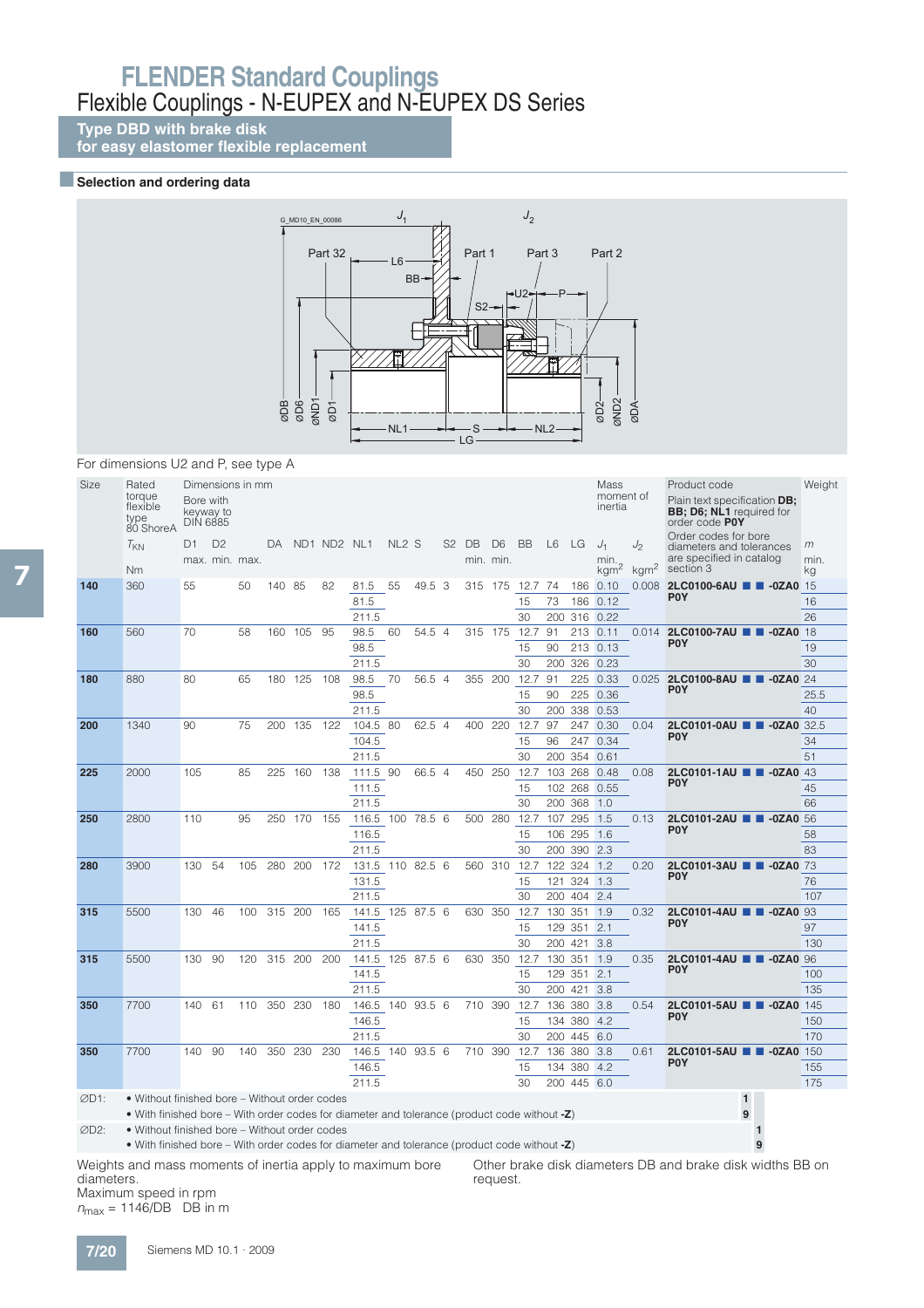## **Type EBD with brake disk**

#### **B** Selection and ordering data



#### For dimension U2, see type B

| Size              | Rated<br>torque<br>flexible<br>type<br>80 ShoreA          | Bore with<br>keyway to<br><b>DIN 6885</b> |                | Dimensions in mm |        |             |     |                                                                                                                                                  |                   |        |                |         |                             |           |                |              | Mass<br>moment of<br>inertia |                                                     | Product code<br>Plain text specification DB;<br><b>BB: D6: NL1</b> required for<br>order code POY | Weight          |
|-------------------|-----------------------------------------------------------|-------------------------------------------|----------------|------------------|--------|-------------|-----|--------------------------------------------------------------------------------------------------------------------------------------------------|-------------------|--------|----------------|---------|-----------------------------|-----------|----------------|--------------|------------------------------|-----------------------------------------------------|---------------------------------------------------------------------------------------------------|-----------------|
|                   | $T_{KN}$<br><b>Nm</b>                                     | D1<br>max. min. max.                      | D <sub>2</sub> |                  | DA     | ND1 ND2 NL1 |     |                                                                                                                                                  | NL <sub>2</sub> S |        | S <sub>2</sub> | DB      | D <sub>6</sub><br>min. min. | <b>BB</b> | L <sub>6</sub> | LG           | $J_1$<br>min.                | J <sub>2</sub><br>kgm <sup>2</sup> kgm <sup>2</sup> | Order codes for bore<br>diameters and tolerances<br>are specified in catalog<br>section 3         | m<br>min.<br>kg |
|                   |                                                           | 55                                        |                |                  | 140 85 |             |     | 100 81.5                                                                                                                                         | 55                | 49.5 3 |                |         | 175                         | 12.7      | 74             |              | 186 0.10                     | 0.007                                               | 2LC0100-6AW <b>2D-0ZA0</b> 15                                                                     |                 |
| 140               | 360                                                       |                                           |                | 60               |        |             |     | 81.5                                                                                                                                             |                   |        |                | 315     |                             | 15        | 73             |              | 186 0.12                     |                                                     | <b>POY</b>                                                                                        | 16              |
|                   |                                                           |                                           |                |                  |        |             |     | 211.5                                                                                                                                            |                   |        |                |         |                             | 30        | 200            |              | 316 0.22                     |                                                     |                                                                                                   | 26              |
| 160               | 560                                                       | 70                                        |                | 65               | 160    | 105         | 108 | 98.5                                                                                                                                             | 60                | 54.5 4 |                | 315     | 175                         | 12.7      | 91             |              | 213 0.11                     | 0.01                                                | 2LC0100-7AW <b>2D-0ZA0</b> 18                                                                     |                 |
|                   |                                                           |                                           |                |                  |        |             |     | 98.5                                                                                                                                             |                   |        |                |         |                             | 15        | 90             |              | 213 0.13                     |                                                     | P <sub>0</sub> Y                                                                                  | 19              |
|                   |                                                           |                                           |                |                  |        |             |     | 211.5                                                                                                                                            |                   |        |                |         |                             | 30        | 200            |              | 326 0.23                     |                                                     |                                                                                                   | 30              |
| 180               | 880                                                       | 80                                        |                | 75               | 180    | 125         | 125 | 98.5                                                                                                                                             | 70                | 56.5 4 |                | 355     | 200                         | 12.7      | 91             |              | 225 0.33                     | 0.02                                                | 2LC0100-8AW <b>2 -0ZA0</b> 24                                                                     |                 |
|                   |                                                           |                                           |                |                  |        |             |     | 98.5                                                                                                                                             |                   |        |                |         |                             | 15        | 90             | 225          | 0.36                         |                                                     | P <sub>0</sub> Y                                                                                  | 25.5            |
|                   |                                                           |                                           |                |                  |        |             |     | 211.5                                                                                                                                            |                   |        |                |         |                             | 30        | 200            |              | 338 0.53                     |                                                     |                                                                                                   | 40              |
| 200               | 1340                                                      | 90                                        |                | 85               | 200    | 135         | 140 | 104.5 80                                                                                                                                         |                   | 62.5 4 |                | 400     | 220                         | 12.7      | 97             |              | 247 0.30                     | 0.04                                                | 2LC0101-0AW <b>1 1 -0ZA0</b> 32.5                                                                 |                 |
|                   |                                                           |                                           |                |                  |        |             |     | 104.5                                                                                                                                            |                   |        |                |         |                             | 15        | 96             |              | 247 0.34                     |                                                     | P <sub>0</sub> Y                                                                                  | 34              |
|                   |                                                           |                                           |                |                  |        |             |     | 211.5                                                                                                                                            |                   |        |                |         |                             | 30        | 200            | 354          | 0.61                         |                                                     |                                                                                                   | 51              |
| 225               | 2000                                                      | 105                                       |                | 90               | 225    | 160 150     |     | 111.5 90                                                                                                                                         |                   | 66.5 4 |                | 450     | 250                         | 12.7      |                | 103 268 0.48 |                              | 0.07                                                | 2LC0101-1AW <b>B</b> -0ZA0 43                                                                     |                 |
|                   |                                                           |                                           |                |                  |        |             |     | 111.5                                                                                                                                            |                   |        |                |         |                             | 15        | 102            |              | 268 0.55                     |                                                     | P <sub>0</sub> Y                                                                                  | 45              |
|                   |                                                           |                                           |                |                  |        |             |     | 211.5                                                                                                                                            |                   |        |                |         |                             | 30        | 200            | 368 1.0      |                              |                                                     |                                                                                                   | 66              |
| 250               | 2800                                                      | 110                                       | 46             | 100              | 250    | 170         | 165 | 116.5                                                                                                                                            | 100 78.5 6        |        |                | 500     | 280                         | 12.7      | 107            | 295          | 1.5                          | 0.12                                                | 2LC0101-2AW <b>1 -0ZA0</b> 56                                                                     |                 |
|                   |                                                           |                                           |                |                  |        |             |     | 116.5                                                                                                                                            |                   |        |                |         |                             | 15        |                | 106 295      | 1.6                          |                                                     | <b>POY</b>                                                                                        | 58              |
|                   |                                                           |                                           |                |                  |        |             |     | 211.5                                                                                                                                            |                   |        |                |         |                             | 30        | 200            | 390 2.3      |                              |                                                     |                                                                                                   | 83              |
| 280               | 3900                                                      | 130                                       | 54             | 110 280 200      |        |             | 180 | 131.5 110 82.5 6                                                                                                                                 |                   |        |                | 560 310 |                             | 12.7      | 122            | 324 1.2      |                              | 0.18                                                | 2LC0101-3AW <b>B</b> -0ZA0 73                                                                     |                 |
|                   |                                                           |                                           |                |                  |        |             |     | 131.5                                                                                                                                            |                   |        |                |         |                             | 15        | 121            | 324 1.3      |                              |                                                     | P <sub>0</sub> Y                                                                                  | 76              |
|                   |                                                           |                                           |                |                  |        |             |     | 211.5                                                                                                                                            |                   |        |                |         |                             | 30        | 200            | 404 2.4      |                              |                                                     |                                                                                                   | 107             |
| ØD1:              |                                                           |                                           |                |                  |        |             |     | • Without finished bore – Without order codes<br>• With finished bore – With order codes for diameter and tolerance (product code without -Z)    |                   |        |                |         |                             |           |                |              |                              |                                                     | $\mathbf{1}$<br>9                                                                                 |                 |
| ØD <sub>2</sub> : |                                                           |                                           |                |                  |        |             |     | • Without finished bore – Without order codes<br>• With finished bore – With order codes for diameter and tolerance (product code without $-Z$ ) |                   |        |                |         |                             |           |                |              |                              |                                                     |                                                                                                   |                 |
|                   | Weights and mass moments of inertia apply to maximum bore |                                           |                |                  |        |             |     |                                                                                                                                                  |                   |        |                |         |                             |           |                |              |                              |                                                     | The product code applies to standard flexibles of 80 ShoreA;                                      |                 |

Weights and mass moments of inertia apply to maximum bore diameters.

#### Ordering example:

N-EUPEX EBD coupling, size 200,

brake disk DIN 15432-AM-400 mm x 30 mm,

Bore D1 55H7 mm, with keyway to DIN 6885 P9 and set screw, Bore D2 60H7 mm, with keyway to DIN 6885 and set screw. Coupling micro-balanced G6.3 at 1500 rpm in accordance with the half parallel key standard.

the product code for alternative flexible types is available on request. Other brake disk diameters DB and brake disk widths BB on

request.

Maximum speed in rpm  $n_{\text{max}} = 1146/\text{DB}$  DB in m

#### Product code: **2LC0101-0AW99-0ZA0-Z L1D+M1E+P0Y+W02** plain text to P0Y:

**DB = 400 mm; BB = 30 mm; D6 = 220 mm; NL1 = 211.5 mm**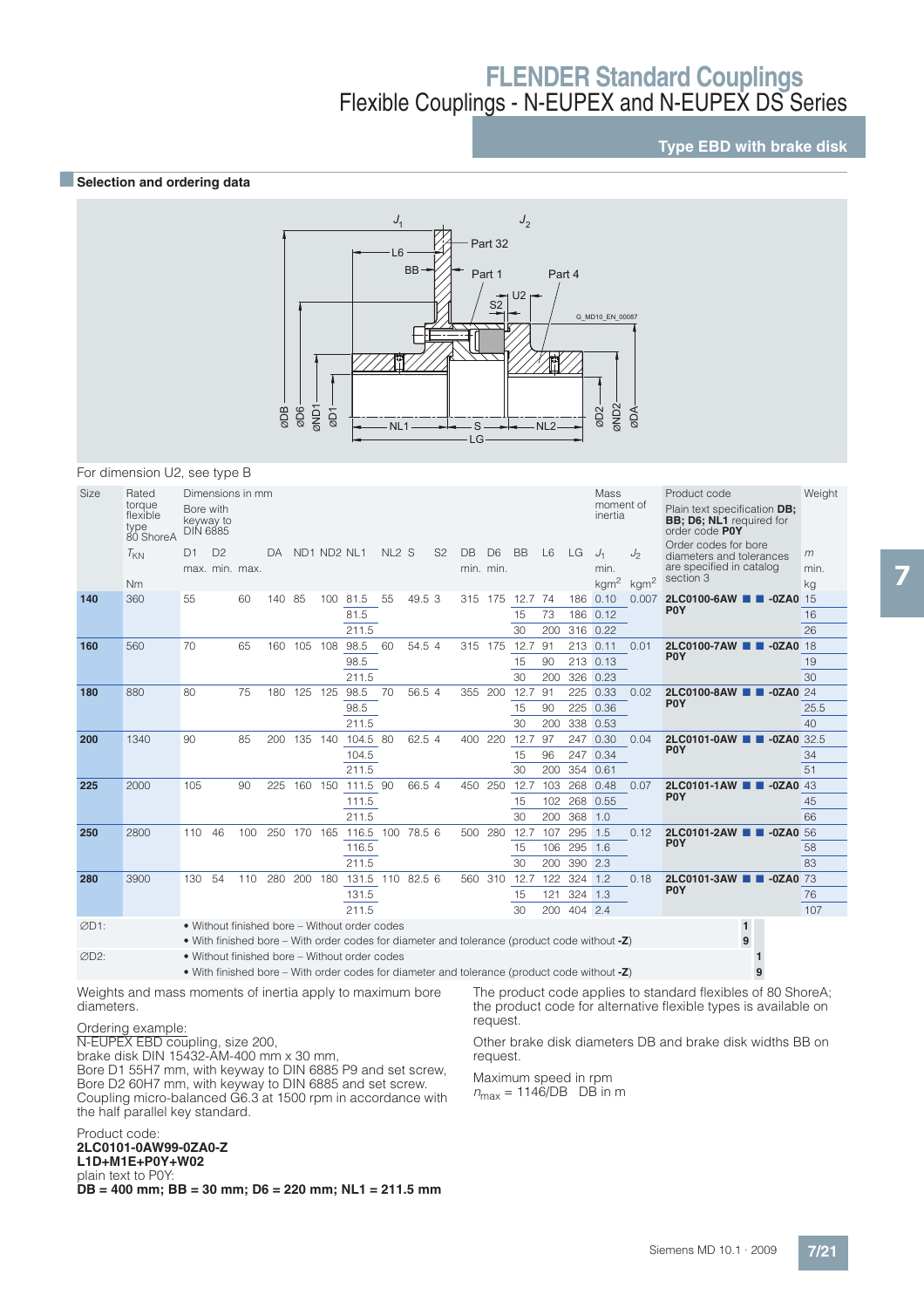### **Type ADS**

**for easy elastomer flexible replacement**

#### **B** Selection and ordering data



| Size | Rated<br>torque | Speed                                                                                                                                            | <b>DIN 6885</b> |     | Dimensions in mm<br>Bore with keyway to |     |        |            |             |                                   |                |    |      |    |               | Mass<br>moment of<br>inertia | Product code<br>Order codes for bore<br>diameters and tolerances | Weight |
|------|-----------------|--------------------------------------------------------------------------------------------------------------------------------------------------|-----------------|-----|-----------------------------------------|-----|--------|------------|-------------|-----------------------------------|----------------|----|------|----|---------------|------------------------------|------------------------------------------------------------------|--------|
|      | $T_{KN}$        | $n_{Kmax}$                                                                                                                                       | D1              |     | D <sup>2</sup><br>min. max. min. max.   |     | DA     |            |             | ND1 ND2 NL1/ S<br>NL <sub>2</sub> |                | U1 | U2 P |    | LG            | $J_1/J_2$                    | are specified in catalog<br>section 3                            | m      |
|      | N <sub>m</sub>  | rpm                                                                                                                                              |                 |     |                                         |     |        |            |             |                                   |                |    |      |    |               | kgm <sup>2</sup>             |                                                                  | kg     |
| 118  | 160             | 5300                                                                                                                                             |                 | 48  |                                         | 38  | 118 86 |            | 62          | 40                                | 3              | 34 | 20   | 33 | 83            | 0.003                        | 2LC0110-4AB <b>CODE 10-0AA0</b> 3.5                              |        |
| 135  | 240             | 5100                                                                                                                                             |                 | 55  |                                         | 45  | 135    | 100        | 75          | 50                                | 3              | 36 | 23   | 38 | 103           | 0.006                        | 2LC0110-5AB <b>B</b> -0AA0 5.5                                   |        |
| 152  | 360             | 4900                                                                                                                                             |                 | 60  |                                         | 50  | 152    | 108        | 82          | 55                                | 3              | 36 | 28   | 43 | 113           | 0.011                        | 2LC0110-6AB 2-0AA0 7.7                                           |        |
| 172  | 560             | 4250                                                                                                                                             |                 | 65  |                                         | 58  |        | 172 118 95 |             | 60                                | $\overline{4}$ | 41 | 28   | 47 | 124           | 0.019                        | 2LC0110-7AB <b>B</b> -0AA0 10.5                                  |        |
| 194  | 880             | 3800                                                                                                                                             |                 | 75  |                                         | 65  | 194    | 135        | 108         | 70                                | $\overline{4}$ | 44 | 30   | 50 | 144           | 0.036                        | 2LC0110-8AB <b>B</b> -0AA0 15                                    |        |
| 218  | 1340            | 3400                                                                                                                                             |                 | 85  |                                         | 75  | 218    | 150        | 122         | 80                                | $\overline{4}$ | 47 | 32   | 53 | 164           | 0.062                        | 2LC0111-0AB 2 -0AA0 21                                           |        |
| 245  | 2000            | 3000                                                                                                                                             |                 | 90  |                                         | 85  | 245    | 150        | 138         | 90                                | 4              | 52 | 38   | 61 | 184           | 0.10                         | 2LC0111-1AB 2-0AA0 28                                            |        |
| 272  | 2800            | 2750                                                                                                                                             | 46              | 100 |                                         | 95  | 272    | 165        | 155         | 100                               | 5.5 60         |    | 42   | 69 | 205.5 0.18    |                              | 2LC0111-2AB 2-0AA0 40                                            |        |
| 305  | 3900            | 2450                                                                                                                                             | 49              | 110 | 54                                      | 105 | 305    | 180        | 172         | 110                               | 5.5 65         |    | 42   | 73 | 225.5 0.28    |                              | 2LC0111-3AB <b>B</b> -0AA0 50                                    |        |
| 340  | 5500            | 2150                                                                                                                                             | 49              | 120 | 46                                      | 100 | 340    | 200        | 165         | 125                               | 5.5 70         |    | 47   | 78 | 255.5 0.45    |                              | 2LC0111-4AB 2-0AA0 72                                            |        |
|      |                 |                                                                                                                                                  |                 |     | 90                                      | 120 |        |            | 200         |                                   |                |    |      |    |               | 0.50                         |                                                                  | 73     |
| 380  | 7700            | 2000                                                                                                                                             | 61              | 140 | 61                                      | 110 | 380    |            | 230 180     | 140 5.5 74                        |                |    | 51   | 83 | 285.5 0.75    |                              | 2LC0111-5AB 2-0AA0 100                                           |        |
|      |                 |                                                                                                                                                  |                 |     | 90                                      | 140 |        |            | 230         |                                   |                |    |      |    |               | 0.80                         |                                                                  | 104    |
| 430  | 10300           | 1700                                                                                                                                             | 66              | 150 | 66                                      | 120 | 430    | 250        | 200         | 160 5.5 78                        |                |    | 56   | 88 | 325.5 1.2     |                              | 2LC0111-6AB <b>B</b> -0AA0                                       | 135    |
|      |                 |                                                                                                                                                  |                 |     | 100                                     | 150 |        |            | 250         |                                   |                |    |      |    |               | 1.4                          |                                                                  | 140    |
| 472  | 13500           | 1550                                                                                                                                             | 80              | 160 | 80                                      | 130 |        |            | 472 265 215 | 180 7.5 86                        |                |    | 64   | 99 | 367.5 2.0     |                              | 2LC0111-7AB 2-0AA0 174                                           |        |
|      |                 |                                                                                                                                                  |                 |     | 120                                     | 160 |        |            | 265         |                                   |                |    |      |    |               | 2.1                          |                                                                  | 180    |
| 514  | 16600           | 1400                                                                                                                                             | 90              | 180 | 90                                      | 145 |        |            | 514 300 240 | 190 7.5 90                        |                |    | 65   |    | 104 387.5 2.9 |                              | 2LC0111-8AB 2-0AA0 220                                           |        |
|      |                 |                                                                                                                                                  |                 |     | 136                                     | 180 |        |            | 300         |                                   |                |    |      |    |               | 3.2                          |                                                                  | 237    |
| 556  | 21200           | 1300                                                                                                                                             | 100             | 190 | 100                                     | 150 |        |            |             | 556 315 250 210 7.5 102 68        |                |    |      |    | 115 427.5 4.3 |                              | 2LC0112-0AB 2-0AA0 281                                           |        |
|      |                 |                                                                                                                                                  |                 |     | 140                                     | 190 |        |            | 315         |                                   |                |    |      |    |               | 4.7                          |                                                                  | 290    |
| ØD1: |                 | • Without finished bore - Without order codes<br>• With finished bore – With order codes for diameter and tolerance (product code without $-Z$ ) |                 |     |                                         |     |        |            |             |                                   |                |    |      |    |               |                              | $\mathbf{1}$<br>9                                                |        |
| ØD2: |                 | • Without finished bore – Without order codes                                                                                                    |                 |     |                                         |     |        |            |             |                                   |                |    |      |    |               |                              |                                                                  |        |
|      |                 | • Without finished bore from size 340 for 2nd diameter range D2 - Without order codes                                                            |                 |     |                                         |     |        |            |             |                                   |                |    |      |    |               |                              |                                                                  |        |
|      |                 |                                                                                                                                                  |                 |     |                                         |     |        |            |             |                                   |                |    |      |    |               |                              |                                                                  |        |

• With finished bore – With order codes for diameter and tolerance (product code without **-Z**) **9**

The hub diameter of the component part is assigned according to the diameter of the finished bore. Where bore diameters overlap, the component with the smaller hub diameter is always selected.

Weights and mass moments of inertia apply to maximum bore diameters.

Ordering example: N-EUPEX ADS coupling, size 135,

Part 1: Bore D1 42H7 mm, keyway to DIN 6885 and set screw, Part 2: Bore D2 32H7 mm, keyway to DIN 6885 and set screw.

#### Product code: **2LC0110-5AB99-0AA0 L0X+M0T**

The product code applies to NBR standard flexibles; the product code for alternative flexible type is available on request.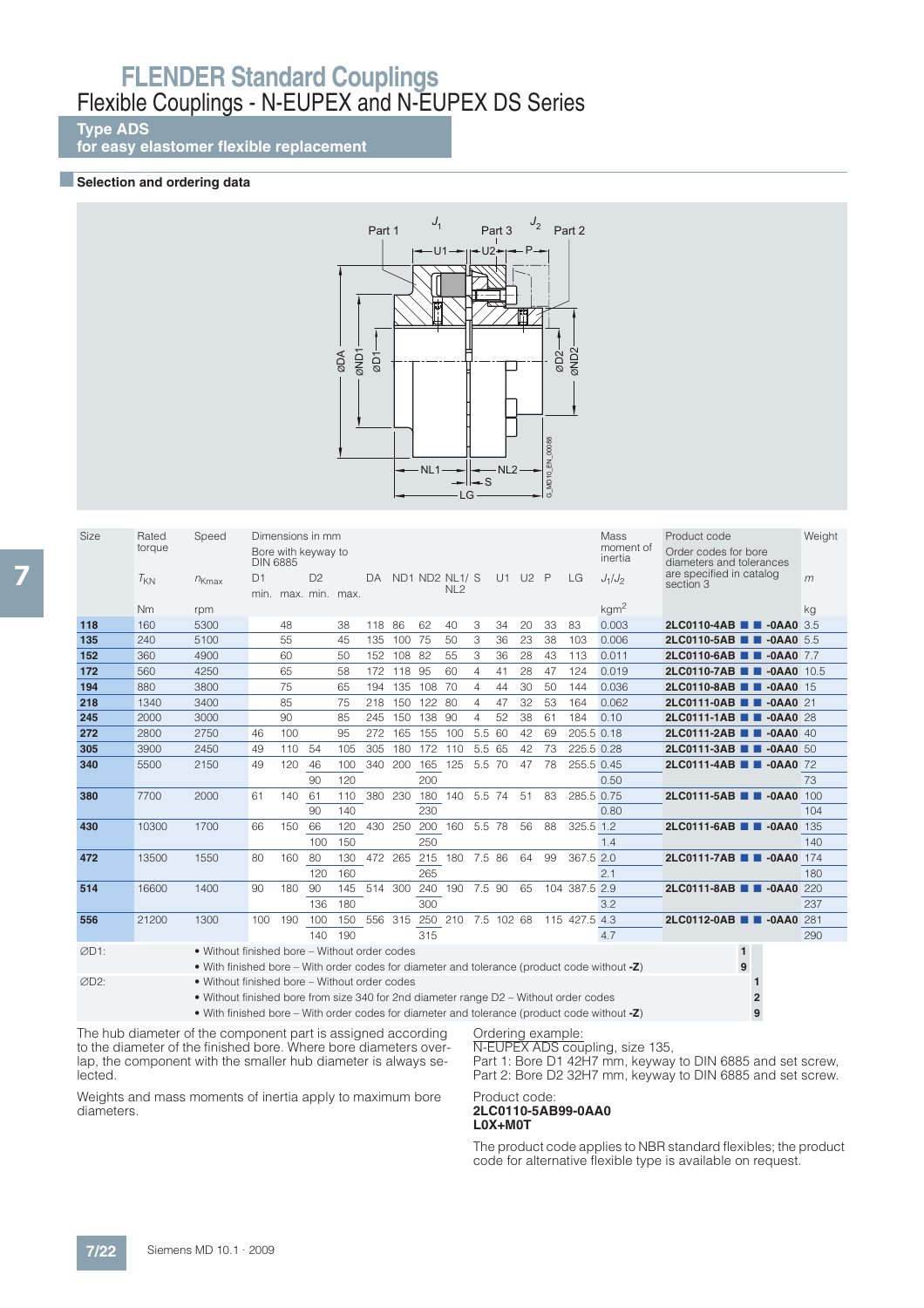## **Type BDS**

## **BSelection and ordering data**



| Size | Speed<br>Rated<br>torque                                                                        |                                                                                                 | Dimensions in mm<br>Mass<br>moment of<br>Bore with keyway to<br>inertia<br><b>DIN 6885</b> |     |                |                     |     |                 |                 |                           |     |    |    |     | Product code<br>Order codes for bore<br>diameters and tolerances | Weight                                |      |
|------|-------------------------------------------------------------------------------------------------|-------------------------------------------------------------------------------------------------|--------------------------------------------------------------------------------------------|-----|----------------|---------------------|-----|-----------------|-----------------|---------------------------|-----|----|----|-----|------------------------------------------------------------------|---------------------------------------|------|
|      | $T_{KN}$                                                                                        | $n_{Kmax}$                                                                                      | D1                                                                                         |     | D <sup>2</sup> | min. max. min. max. | DA  | ND <sub>1</sub> | ND <sub>2</sub> | NL1/ S<br>NL <sub>2</sub> |     | U1 | U2 | LG. | $J_1/J_2$                                                        | are specified in catalog<br>section 3 | m    |
|      | Nm                                                                                              | rpm                                                                                             |                                                                                            |     |                |                     |     |                 |                 |                           |     |    |    |     | kgm <sup>2</sup>                                                 |                                       | kg   |
| 66   | 19                                                                                              | 7500                                                                                            |                                                                                            | 19  |                | 24                  | 66  | 66              | 40              | 20                        | 3   | 20 | 8  | 43  | 0.0001                                                           | 2LC0110-0AA 2 -0AA0                   | 0.50 |
| 76   | 34                                                                                              | 7000                                                                                            |                                                                                            | 24  |                | 28                  | 76  | 76              | 50              | 20                        | 3   | 20 | 8  | 43  | 0.0002                                                           | 2LC0110-1AA 2 -0AA0                   | 0.65 |
| 88   | 60                                                                                              | 6000                                                                                            |                                                                                            | 30  |                | 38                  | 88  | 88              | 68              | 30                        | 3   | 30 | 10 | 63  | 0.0006                                                           | 2LC0110-2AA 2 -0AA0                   | 1.8  |
| 103  | 100                                                                                             | 5500                                                                                            |                                                                                            | 42  |                | 42                  | 103 | 76              | 76              | 35                        | 3   | 30 | 12 | 73  | 0.0015                                                           | 2LC0110-3AA <b>1 1 -0AA0</b> 3        |      |
| 118  | 160                                                                                             | 5300                                                                                            |                                                                                            | 48  |                | 48                  | 118 | 86              | 86              | 40                        | 3   | 34 | 14 | 83  | 0.003                                                            | 2LC0110-4AA 2 -0AA0                   | 3.7  |
| 135  | 240                                                                                             | 5100                                                                                            |                                                                                            | 55  |                | 55                  | 135 | 100             | 100             | 50                        | 3   | 36 | 18 | 103 | 0.007                                                            | 2LC0110-5AA ■ ■ -0AA0                 | 6.1  |
| 152  | 360                                                                                             | 4900                                                                                            |                                                                                            | 60  |                | 60                  | 152 | 108             | 100             | 55                        | 3   | 36 | 20 | 113 | 0.011                                                            | 2LC0110-6AA 2 -0AA0                   | 7.0  |
| 172  | 560                                                                                             | 4250                                                                                            |                                                                                            | 65  |                | 65                  | 172 | 118             | 108             | 60                        | 4   | 41 | 20 | 124 | 0.019                                                            | 2LC0110-7AA 2 -0AA0                   | 11   |
| 194  | 880                                                                                             | 3800                                                                                            |                                                                                            | 75  |                | 75                  | 194 | 135             | 125             | 70                        | 4   | 44 | 20 | 144 | 0.035                                                            | 2LC0110-8AA 2 -0AA0                   | 17   |
| 218  | 1340                                                                                            | 3400                                                                                            |                                                                                            | 85  |                | 85                  | 218 | 150             | 140             | 80                        | 4   | 47 | 24 | 164 | 0.06                                                             | 2LC0111-0AA 2 -0AA0                   | 23   |
| 245  | 2000                                                                                            | 3000                                                                                            |                                                                                            | 90  |                | 90                  | 245 | 150             | 150             | 90                        | 4   | 52 | 18 | 184 | 0.085                                                            | 2LC0111-1AA 2 -0AA0                   | 27   |
| 272  | 2800                                                                                            | 2750                                                                                            | 46                                                                                         | 100 | 46             | 100                 | 272 | 165             | 165             | 100                       | 5.5 | 60 | 18 |     | 205.5 0.15                                                       | 2LC0111-2AA 2 -0AA0                   | 36   |
| 305  | 3900                                                                                            | 2450                                                                                            | 49                                                                                         | 110 | 49             | 110                 | 305 | 180             | 180             | 110                       | 5.5 | 65 | 20 |     | 225.5 0.25                                                       | 2LC0111-3AA 2 -0AA0                   | 47   |
| ØD1: |                                                                                                 | • Without finished bore – Without order codes                                                   |                                                                                            |     |                |                     |     |                 |                 |                           |     |    |    |     |                                                                  | $\mathbf{1}$                          |      |
|      |                                                                                                 | • With finished bore – With order codes for diameter and tolerance (product code without $-Z$ ) |                                                                                            |     |                |                     |     |                 |                 |                           |     |    |    |     |                                                                  | 9                                     |      |
| ØD2: |                                                                                                 | • Without finished bore – Without order codes                                                   |                                                                                            |     |                |                     |     |                 |                 |                           |     |    |    |     |                                                                  |                                       |      |
|      | • With finished bore – With order codes for diameter and tolerance (product code without $-Z$ ) |                                                                                                 |                                                                                            |     |                |                     |     |                 |                 |                           |     |    |    |     |                                                                  |                                       |      |

Weights and mass moments of inertia apply to maximum bore diameters.

## Ordering example:

N-EUPEX BDS coupling, size 103, Part 1: Bore D1 42H7 mm, keyway to DIN 6885 and set screw, Part 4: Bore D2 32H7 mm, keyway to DIN 6885 and set screw.

#### Product code: **2LC0110-3AA99-0AA0 L0X+M0T**

The product code applies to NBR standard flexibles; the product code for alternative flexible type is available on request.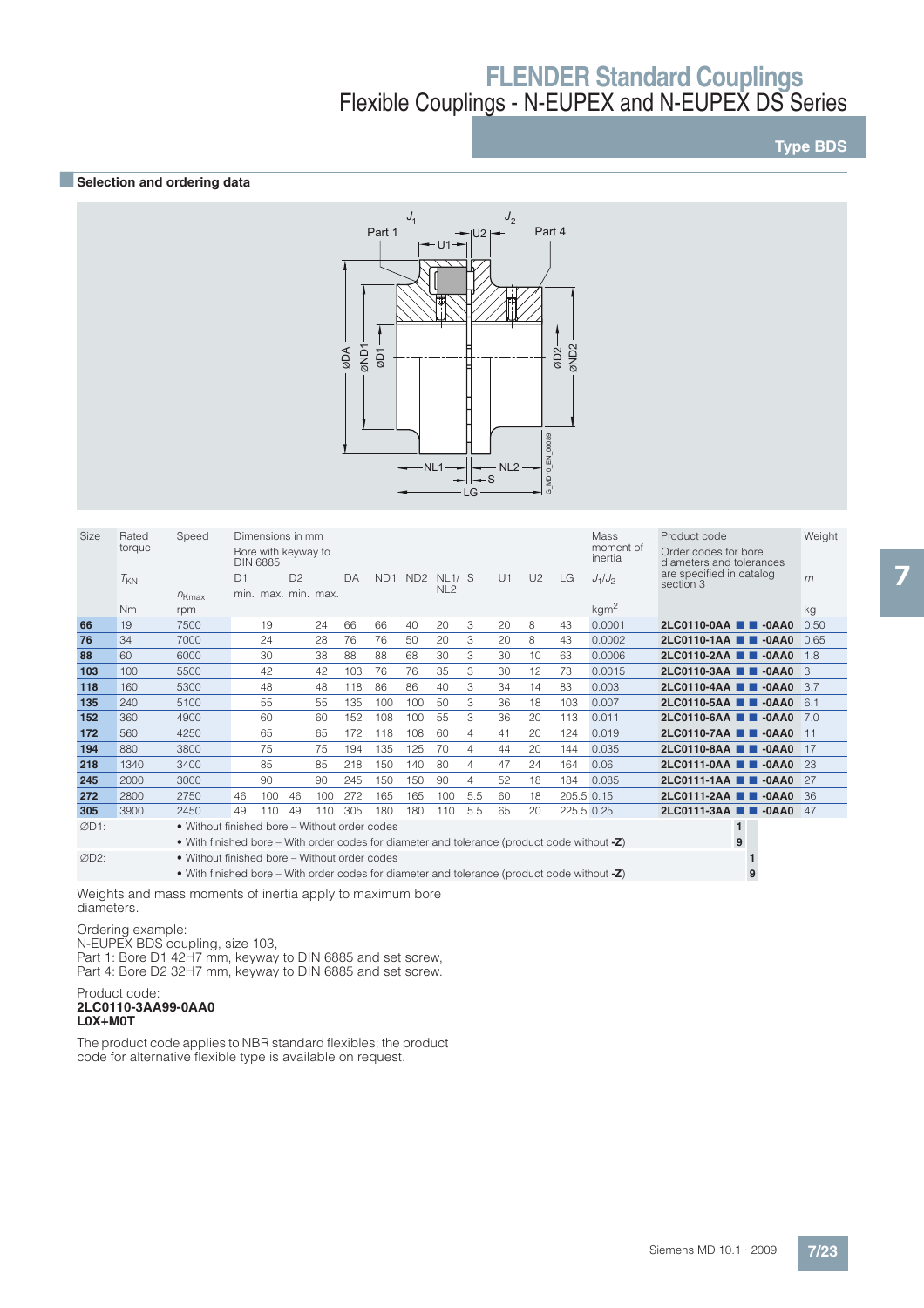## **Type HDS**

## **BSelection and ordering data**



### For dimension U1, see type A

| Size<br>Rated<br>torque |          | Speed                                                                                        |    | Dimensions in mm<br>Bore with keyway to<br><b>DIN 6885</b> |                |    | Mass moment<br>Product code<br>of inertia |            |                |    |                         |    |         |                         |     |       | Order codes for bore<br>diameters and tolerances | Weight           |                                                  |  |    |
|-------------------------|----------|----------------------------------------------------------------------------------------------|----|------------------------------------------------------------|----------------|----|-------------------------------------------|------------|----------------|----|-------------------------|----|---------|-------------------------|-----|-------|--------------------------------------------------|------------------|--------------------------------------------------|--|----|
|                         | $T_{KN}$ | $n_{Kmax}$                                                                                   | D1 | min. max. min. max.                                        | D <sub>2</sub> |    |                                           |            |                |    | DA ND1 ND2 NL1 NL2 S2 S |    |         | LZ.                     |     | DZ LG | $J_1$                                            | J2               | are specified in catalog<br>section 3            |  | m  |
|                         | Nm       | rpm                                                                                          |    |                                                            |                |    |                                           |            |                |    |                         |    |         |                         |     |       | kgm <sup>2</sup>                                 | kgm <sup>2</sup> |                                                  |  | ka |
| 88                      | 60       | 6000                                                                                         |    | 30                                                         |                | 32 | 88                                        | 88         | 55             | 30 | 45                      | 5  | 100 87  |                         | 51  |       |                                                  |                  | 175 0.0007 0.0014 2LC0110-2AC <b>1 -0AA0</b> 2.8 |  |    |
|                         |          |                                                                                              |    |                                                            |                |    |                                           |            |                |    |                         |    | 140     | 127                     |     | 215   |                                                  |                  | 0.0015 2LC0110-2AC <b>1 -0AB0</b> 2.9            |  |    |
| 103                     | 100      | 5500                                                                                         |    | 42                                                         |                | 42 | 103 76                                    |            | 70             | 35 | 45                      | 5  | 100 87  |                         | 63  |       | 180 0.001                                        | 0.003            | 2LC0110-3AC <b>1 -0AA0</b> 4.0                   |  |    |
|                         |          |                                                                                              |    |                                                            |                |    |                                           |            |                |    |                         |    | 140 127 |                         |     | 220   |                                                  |                  | 0.0033 2LC0110-3AC <b>2 2 -0AB0</b> 4.3          |  |    |
| 118                     | 160      | 5300                                                                                         |    | 48                                                         |                | 48 | 118 86                                    |            | 80             | 40 | 50                      | 5  | 100 85  |                         | 73  |       | 190 0.003                                        | 0.006            | 2LC0110-4AC <b>III -0AA0</b> 5.3                 |  |    |
|                         |          |                                                                                              |    |                                                            |                |    |                                           |            |                |    | 50                      |    |         | 140 125                 |     | 230   |                                                  |                  | 0.0064 2LC0110-4AC <b>E E -0AB0</b> 5.7          |  |    |
|                         |          |                                                                                              |    |                                                            |                |    |                                           |            |                |    | 60                      |    |         | 180 165                 |     | 280   |                                                  |                  | 0.0068 2LC0110-4AC <b>1 -0AC0</b> 6.1            |  |    |
| 135                     | 240      | 5100                                                                                         |    | 55                                                         |                | 55 |                                           | 135 100 90 |                | 50 | 50                      | 5  | 100 85  |                         | 85  |       | 200 0.006                                        | 0.01             | 2LC0110-5AC <b>1 4</b> -0AA0 7.6                 |  |    |
|                         |          |                                                                                              |    |                                                            |                |    |                                           |            |                |    | 50                      |    |         | 140 125                 |     | 240   |                                                  | 0.01             | 2LC0110-5AC <b>1 4</b> -0AB0 8.1                 |  |    |
|                         |          |                                                                                              |    |                                                            |                |    |                                           |            |                |    | 60                      |    | 180     | 165                     |     | 290   |                                                  | 0.012            | 2LC0110-5AC <b>N</b> -0AC0 8.6                   |  |    |
|                         |          |                                                                                              |    |                                                            |                |    |                                           |            |                |    | 70                      |    | 200     | 185                     |     | 320   |                                                  | 0.012            | 2LC0110-5AC <b># 4 -0AD0</b> 8.9                 |  |    |
|                         |          |                                                                                              |    |                                                            |                |    |                                           |            |                |    | 80                      |    |         | 250 235                 |     | 380   |                                                  | 0.013            | 2LC0110-5AC <b>1 -0AE0</b> 9.4                   |  |    |
| 152                     | 360      | 4900                                                                                         |    | 60                                                         |                | 60 |                                           |            | 152 108 100 55 |    | 65                      | -5 | 100 82  |                         | 91  |       | 220 0.011                                        | 0.02             | 2LC0110-6AC <b>TH</b> -0AA0 11.2                 |  |    |
|                         |          |                                                                                              |    |                                                            |                |    |                                           |            |                |    | 65                      |    |         | 140 122                 |     | 260   |                                                  | 0.02             | 2LC0110-6AC <b>N</b> -0AB0 11.7                  |  |    |
|                         |          |                                                                                              |    |                                                            |                |    |                                           |            |                |    | 65                      |    |         | 180 162                 |     | 300   |                                                  | 0.022            | 2LC0110-6AC <b>TH</b> -0ACO 12.2                 |  |    |
|                         |          |                                                                                              |    |                                                            |                |    |                                           |            |                |    | 65                      |    |         | 200 182                 |     | 320   |                                                  | 0.023            | 2LC0110-6AC <b>TH</b> -0AD0 12.5                 |  |    |
|                         |          |                                                                                              |    |                                                            |                |    |                                           |            |                |    | 80                      |    |         | 250 232                 |     | 385   |                                                  | 0.024            | 2LC0110-6AC <b>TH</b> -0AE0 13.1                 |  |    |
| 172                     | 560      | 4250                                                                                         |    | 65                                                         |                | 65 |                                           |            | 172 118 108 60 |    | 70                      | 6  |         | 100 81.5                | 111 |       | 230 0.019                                        | 0.03             | 2LC0110-7AC <b>TH</b> -0AA0 14.3                 |  |    |
|                         |          |                                                                                              |    |                                                            |                |    |                                           |            |                |    | 70                      |    |         | 140 121.5               |     | 270   |                                                  | 0.034            | 2LC0110-7AC <b>TH</b> -0AB0 15.0                 |  |    |
|                         |          |                                                                                              |    |                                                            |                |    |                                           |            |                |    | 70                      |    |         | 180 161.5               |     | 310   |                                                  | 0.036            | 2LC0110-7AC <b>1 -0AC0</b> 15.9                  |  |    |
|                         |          |                                                                                              |    |                                                            |                |    |                                           |            |                |    | 70                      |    |         | 200 181.5               |     | 330   |                                                  | 0.037            | 2LC0110-7AC <b>N</b> -0AD0 16.2                  |  |    |
|                         |          |                                                                                              |    |                                                            |                |    |                                           |            |                |    | 80                      |    |         | 250 231.5               |     | 390   |                                                  | 0.039            | 2LC0110-7AC <b>N</b> -0AE0 17.2                  |  |    |
| 194                     | 880      | 3800                                                                                         |    | 75                                                         |                | 75 |                                           |            | 194 135 125 70 |    | 80                      | 6  |         | 140 121.5 131 290 0.037 |     |       |                                                  | 0.058            | 2LC0110-8AC <b>2 -0AB0</b> 21                    |  |    |
|                         |          |                                                                                              |    |                                                            |                |    |                                           |            |                |    |                         |    |         | 180 161.5               |     | 330   |                                                  | 0.062            | 2LC0110-8AC <b>N</b> -0AC0 22                    |  |    |
|                         |          |                                                                                              |    |                                                            |                |    |                                           |            |                |    |                         |    | 200     | 181.5                   |     | 350   |                                                  | 0.064            | 2LC0110-8AC <b>N</b> -0AD0 23                    |  |    |
|                         |          |                                                                                              |    |                                                            |                |    |                                           |            |                |    |                         |    |         | 250 231.5               |     | 400   |                                                  | 0.069            | 2LC0110-8AC <b>T</b> -0AE0 24                    |  |    |
| 218                     | 1340     | 3400                                                                                         |    | 85                                                         |                | 85 |                                           |            | 218 150 140 80 |    | 90                      | 6  |         | 140 118.5 144 310 0.062 |     |       |                                                  | 0.10             | 2LC0111-0AC <b>1 4</b> -0AB0 30                  |  |    |
|                         |          |                                                                                              |    |                                                            |                |    |                                           |            |                |    |                         |    |         | 180 158.5               |     | 350   |                                                  | 0.11             | 2LC0111-0AC <b>N</b> -0AC0 31                    |  |    |
|                         |          |                                                                                              |    |                                                            |                |    |                                           |            |                |    |                         |    |         | 200 178.5               |     | 370   |                                                  | 0.11             | 2LC0111-0AC <b>0 0 -0AD0</b> 32                  |  |    |
|                         |          |                                                                                              |    |                                                            |                |    |                                           |            |                |    |                         |    |         | 250 228.5               |     | 420   |                                                  | 0.12             | 2LC0111-0AC ■ ■ -0AE0 33                         |  |    |
| ØD1:                    |          | • Without finished bore – Without order codes                                                |    |                                                            |                |    |                                           |            |                |    |                         |    |         |                         |     |       |                                                  |                  | $\mathbf{1}$                                     |  |    |
|                         |          | • With finished bore – With order codes for diameter and tolerance (product code without -Z) |    |                                                            |                |    |                                           |            |                |    |                         |    |         |                         |     |       |                                                  |                  | 9                                                |  |    |
| ØD2:                    |          | • Without finished bore – Without order codes                                                |    |                                                            |                |    |                                           |            |                |    |                         |    |         |                         |     |       |                                                  |                  |                                                  |  |    |
|                         |          | • With finished bore – With order codes for diameter and tolerance (product code without -Z) |    |                                                            |                |    |                                           |            |                |    |                         |    |         |                         |     |       |                                                  |                  | 9                                                |  |    |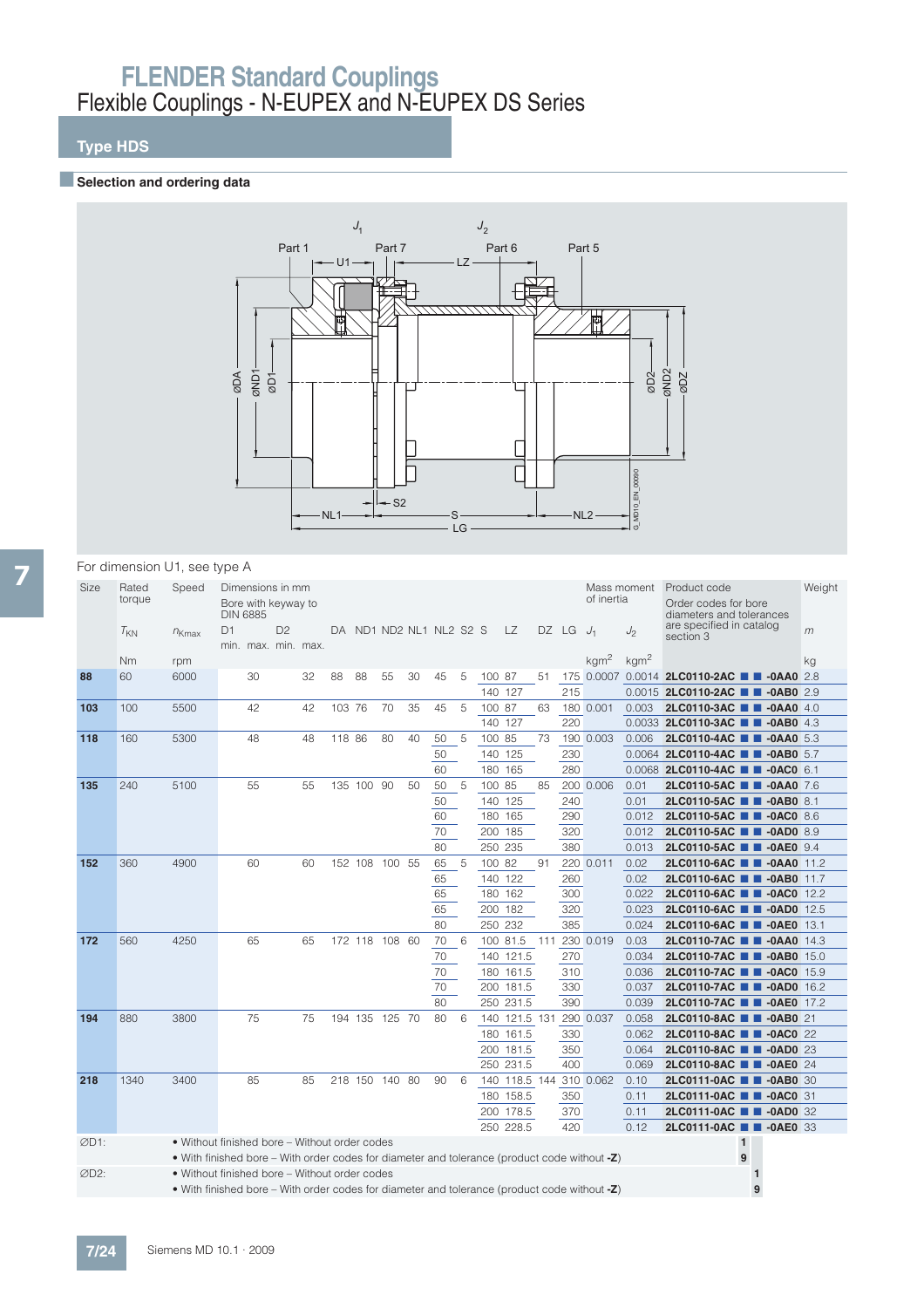## **Type HDS**

| Size | Rated    | Speed                                                                                        |    | Dimensions in mm                       |                |         |     |            |                      |     |               |     |     |                        |  |             |                                                  | Mass moment      | Product code                                    | Weight |
|------|----------|----------------------------------------------------------------------------------------------|----|----------------------------------------|----------------|---------|-----|------------|----------------------|-----|---------------|-----|-----|------------------------|--|-------------|--------------------------------------------------|------------------|-------------------------------------------------|--------|
|      | torque   |                                                                                              |    | Bore with keyway to<br><b>DIN 6885</b> |                |         |     | of inertia |                      |     |               |     |     |                        |  |             | Order codes for bore<br>diameters and tolerances |                  |                                                 |        |
|      | $T_{KN}$ | $n_{Kmax}$                                                                                   | D1 | min. max. min. max.                    | D <sup>2</sup> |         | DA. |            | ND1 ND2 NL1 NL2 S2 S |     |               |     |     | $\overline{Z}$         |  | DZ LG       | $J_1$                                            | J <sub>2</sub>   | are specified in catalog<br>section 3           | m      |
|      | Nm       | rpm                                                                                          |    |                                        |                |         |     |            |                      |     |               |     |     |                        |  |             | kgm <sup>2</sup>                                 | kgm <sup>2</sup> |                                                 | ka     |
| 245  | 2000     | 3000                                                                                         |    | 90                                     |                | 90      | 245 | 150        | 150                  | -90 | 100           | - 6 |     | 140 118.5 169          |  | 330         | 0.09                                             | 0.16             | $2$ LC0111-1AC $\blacksquare$<br>$-0$ AB $0$ 35 |        |
|      |          |                                                                                              |    |                                        |                |         |     |            |                      |     |               |     |     | 180 158.5              |  | 370         |                                                  | 0.17             | 2LC0111-1AC <b>1 -0AC0</b> 36                   |        |
|      |          |                                                                                              |    |                                        |                |         |     |            |                      |     |               |     |     | 200 178.5              |  | 390         |                                                  | 0.18             | 2LC0111-1AC <b>1 -0AD0</b> 37                   |        |
|      |          |                                                                                              |    |                                        |                |         |     |            |                      |     |               |     |     | 250 228.5              |  | 430         |                                                  | 0.19             | 2LC0111-1AC <b>T</b> -0AE0 39                   |        |
| 272  | 2800     | 2750                                                                                         | 46 | 100                                    | 46             | $100 -$ | 272 | 165        | 165                  |     | $100$ $110$ 8 |     |     | 180 152.5 185 390 0.16 |  |             |                                                  | 0.3              | 2LC0111-2AC <b>1 4</b> -0AC0 51                 |        |
|      |          |                                                                                              |    |                                        |                |         |     |            |                      |     |               |     |     | 200 172.5              |  | 410         |                                                  | 0.31             | 2LC0111-2AC <b>1 4</b> -0AD0 52                 |        |
|      |          |                                                                                              |    |                                        |                |         |     |            |                      |     |               |     |     | 250 222.5              |  | 460         |                                                  | 0.33             | 2LC0111-2AC <b>1 4</b> -0AE0 55                 |        |
| 305  | 3900     | 2450                                                                                         | 49 | 110                                    | 51             | 110     | 305 | 180        | 180                  | 110 | 1208          |     |     | 250 222.5 215 480 0.28 |  |             |                                                  | 0.52             | 2LC0111-3AC <b>N</b> -0AE0 74                   |        |
| 340  | 5500     | 2150                                                                                         | 49 | 120                                    | 51             | 120     | 340 | 200        | 200                  | 125 | 140 8         |     |     | 250 222.5 250 515 0.50 |  |             |                                                  | 0.87             | 2LC0111-4AC <b>N</b> -0AE0 105                  |        |
| 380  | 7700     | 1980                                                                                         | 61 | 140                                    | 51             | 140     | 380 | 230        | 230                  | 140 | 150           | - 8 |     | 250 220.5 272 540 0.80 |  |             |                                                  | 1.4              | 2LC0111-5AC <b>N</b> -0AE0 130                  |        |
| 430  | 10300    | 1700                                                                                         | 66 | 150                                    | 51             | 150     | 430 | 250        | 250                  | 160 | 180           | -8  | 250 | 185.5 310 590 1.4      |  |             |                                                  | 2.5              | $2LC0111-6AC$ $\blacksquare$<br>$-0$ AE0 205    |        |
| 472  | 13500    | 1550                                                                                         | 80 | 160                                    | 51             | 160     |     | 472 265    | 265                  | 180 | 180           | 10  | 250 | 182                    |  | 354 610 2.1 |                                                  | 4.1              | 2LC0111-7AC <b>N</b> -0AE0 235                  |        |
| ØD1: |          | • Without finished bore – Without order codes                                                |    |                                        |                |         |     |            |                      |     |               |     |     |                        |  |             |                                                  |                  |                                                 |        |
|      |          | • With finished bore – With order codes for diameter and tolerance (product code without -Z) |    |                                        |                |         |     |            |                      |     |               |     |     |                        |  |             |                                                  |                  | 9                                               |        |
| ØD2: |          | • Without finished bore – Without order codes                                                |    |                                        |                |         |     |            |                      |     |               |     |     |                        |  |             |                                                  |                  |                                                 |        |
|      |          | • With finished bore – With order codes for diameter and tolerance (product code without -Z) |    |                                        |                |         |     |            |                      |     |               |     |     |                        |  |             |                                                  |                  |                                                 |        |

During assembly, the gap dimension S2 must not exceed the permissible tolerance of +1 mm.

For sizes 305 to 472 the outer diameter of part 5 and part 7 is smaller than ØDA.

Weights and mass moments of inertia apply to maximum bore diameters.

#### Ordering example:

N-EUPEX HDS coupling, size 103, S3 = 100 Part 1: Bore D1 42H7 mm, keyway to DIN 6885-1 and set screw, Part 5: Bore D2 32H7 mm, keyway to DIN 6885-1 and set screw.

Coupling micro-balanced G6.3 at 1500 rpm in accordance with the half parallel key standard.

#### Product code: **2LC0110-3AC99-0AA0-Z L0X+M0T+W02**

The product code applies to NBR standard flexibles; the product code for alternative flexible type is available on request.